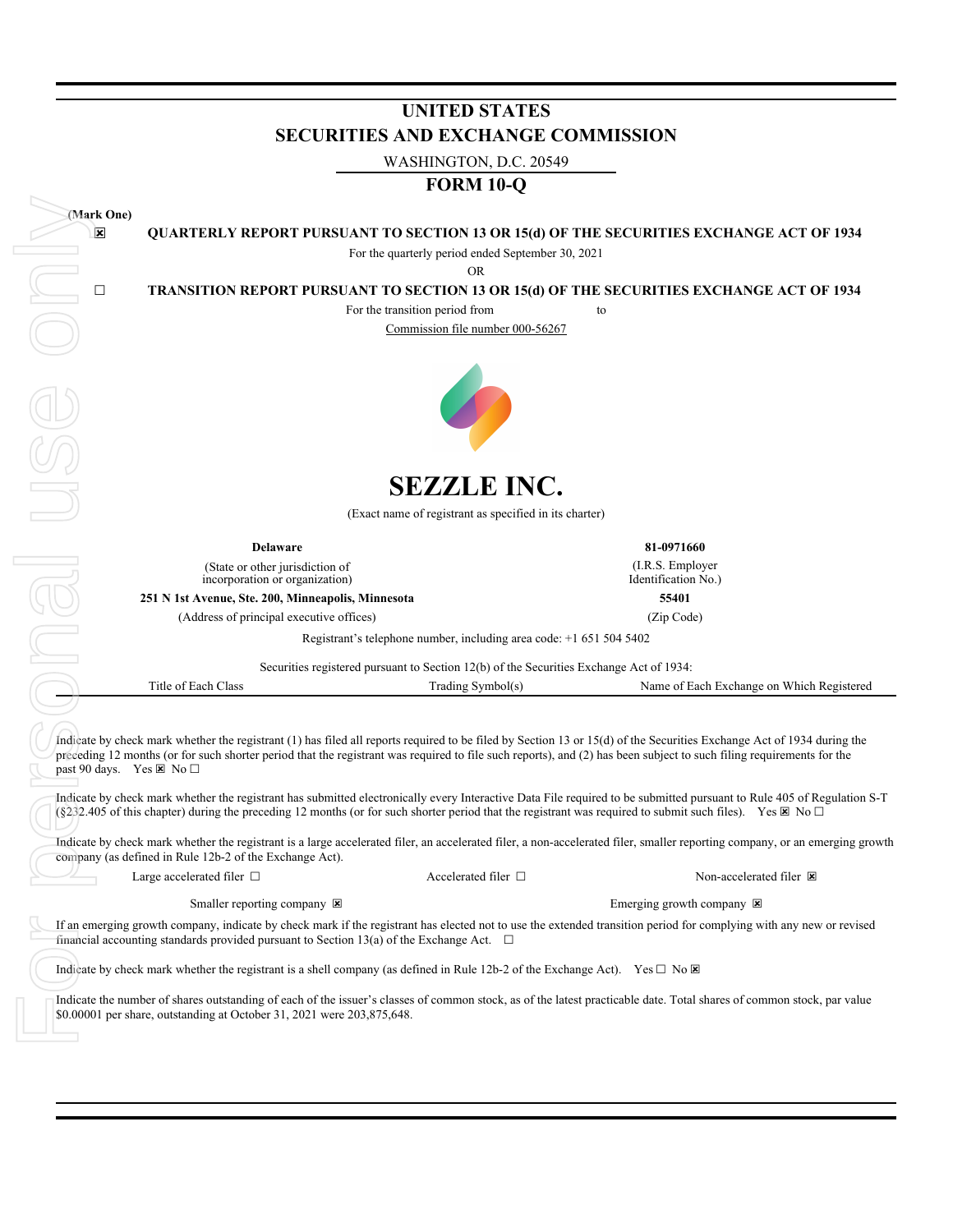# **SEZZLE INC.**

### **TABLE OF CONTENTS**

<span id="page-1-0"></span>

| <b>RTI</b>        | <b>FINANCIAL INFORMATION</b>                                                                 |                  |
|-------------------|----------------------------------------------------------------------------------------------|------------------|
| Item 1            | <b>Financial Statements (unaudited)</b>                                                      |                  |
|                   | <b>Consolidated Balance Sheets</b>                                                           | $\overline{3}$   |
|                   | <b>Consolidated Statements of Operations and Comprehensive Loss</b>                          | $\overline{4}$   |
|                   | <b>Consolidated Statements of Stockholders' Equity</b>                                       | $\overline{2}$   |
|                   | <b>Consolidated Statements of Cash Flows</b>                                                 | $\overline{1}$   |
|                   | <b>Notes to the Consolidated Financial Statements</b>                                        | 8                |
| Item <sub>2</sub> | <u>Management's Discussion and Analysis of Financial Condition and Results of Operations</u> | 15               |
| <u>Item 3</u>     | <b>Quantitative and Qualitative Disclosures About Market Risk</b>                            | 29               |
| Item 4            | <b>Controls and Procedures</b>                                                               | 30               |
| <b>RT II</b>      | <b>OTHER INFORMATION</b>                                                                     |                  |
| Item 1            | <b>Legal Proceedings</b>                                                                     | $\underline{31}$ |
| Item 1A           | <b>Risk Factors</b>                                                                          | <u>31</u>        |
| Item <sub>2</sub> | Unregistered Sales of Equity Securities and Use of Proceeds                                  | <u>31</u>        |
| <u>Item 3</u>     | <b>Defaults Upon Senior Securities</b>                                                       | 31               |
| Item <sub>4</sub> | <b>Mine Safety Disclosures</b>                                                               | 31               |
| <u>Item 5</u>     | <b>Other Information</b>                                                                     | 31               |
| Item 6            | <b>Exhibits</b>                                                                              | 32               |
|                   | <b>Signature</b>                                                                             | <u>33</u>        |
|                   |                                                                                              |                  |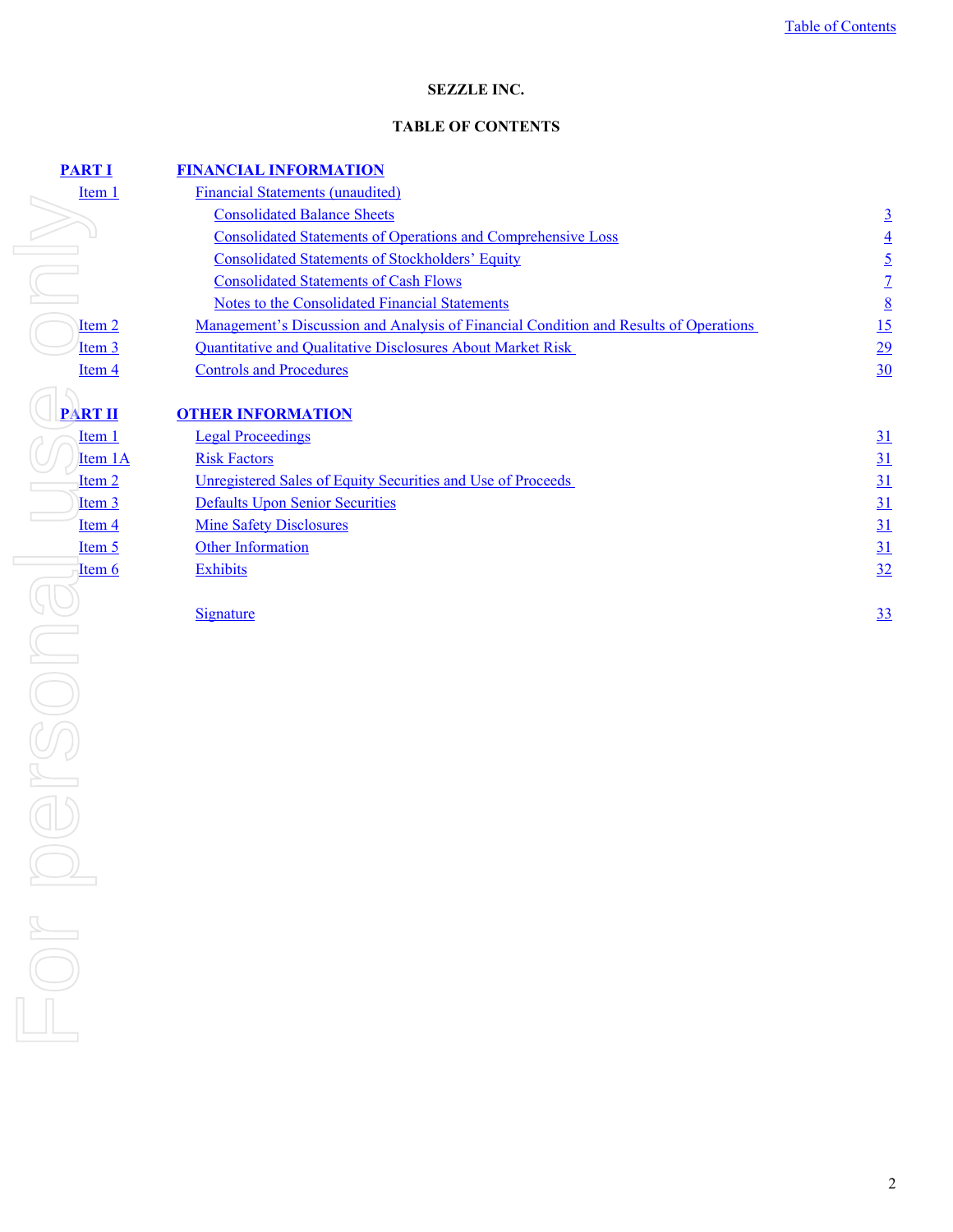# **PART I. FINANCIAL INFORMATION**

### <span id="page-2-0"></span>**Item 1. Financial Statements**

### **Consolidated Balance Sheets (unaudited)**

|                                                                                                                                                                                                                             |             |                           | As of |                   |
|-----------------------------------------------------------------------------------------------------------------------------------------------------------------------------------------------------------------------------|-------------|---------------------------|-------|-------------------|
|                                                                                                                                                                                                                             |             | <b>September 30, 2021</b> |       | December 31, 2020 |
| <b>Assets</b>                                                                                                                                                                                                               |             |                           |       |                   |
| <b>Current Assets</b>                                                                                                                                                                                                       |             |                           |       |                   |
| Cash and cash equivalents                                                                                                                                                                                                   | $\mathbf S$ | 43,967,044 \$             |       | 84,285,383        |
| Restricted cash, current                                                                                                                                                                                                    |             | 2,907,872                 |       | 4,798,520         |
| Notes receivable, net                                                                                                                                                                                                       |             | 113,705,769               |       | 80,807,300        |
| Other receivables, net                                                                                                                                                                                                      |             | 1,461,558                 |       | 1,403,306         |
| Prepaid expenses and other current assets                                                                                                                                                                                   |             | 5,009,039                 |       | 1,705,919         |
| Total current assets                                                                                                                                                                                                        |             | 167,051,282               |       | 173,000,428       |
| <b>Non-Current Assets</b>                                                                                                                                                                                                   |             |                           |       |                   |
| Internally developed intangible assets, net                                                                                                                                                                                 |             | 789,093                   |       | 537,046           |
| Property and equipment, net                                                                                                                                                                                                 |             | 651,597                   |       | 375,186           |
| Operating right-of-use assets                                                                                                                                                                                               |             | 139,373                   |       | 145,576           |
| Restricted cash, non-current                                                                                                                                                                                                |             | 20,000                    |       | 20,000            |
| Other assets                                                                                                                                                                                                                |             | 21,413                    |       | 32,537            |
| <b>Total Assets</b>                                                                                                                                                                                                         | S           | 168, 672, 758 \$          |       | 174,110,773       |
|                                                                                                                                                                                                                             |             |                           |       |                   |
| <b>Liabilities and Stockholders' Equity</b>                                                                                                                                                                                 |             |                           |       |                   |
| <b>Current Liabilities</b>                                                                                                                                                                                                  |             |                           |       |                   |
| Merchant accounts payable                                                                                                                                                                                                   | $\mathbf S$ | 90,735,441 \$             |       | 60,933,272        |
| Operating lease liabilities                                                                                                                                                                                                 |             | 105,760                   |       | 142,743           |
| Accrued liabilities                                                                                                                                                                                                         |             | 11,307,410                |       | 6,680,870         |
| Other payables                                                                                                                                                                                                              |             | 2,742,706                 |       | 615,839           |
| Total current liabilities                                                                                                                                                                                                   |             | 104,891,317               |       | 68, 372, 724      |
| <b>Long Term Liabilities</b>                                                                                                                                                                                                |             |                           |       |                   |
| Long term debt                                                                                                                                                                                                              |             | 250,000                   |       | 1,470,332         |
| Line of credit, net of unamortized debt issuance costs of \$1,279,082 and \$173,773, respectively                                                                                                                           |             | 3,720,918                 |       | 39,826,227        |
| Other non-current liabilities                                                                                                                                                                                               |             |                           |       | 4,483,073         |
| <b>Total Liabilities</b>                                                                                                                                                                                                    |             | 108,862,235               |       | 114,152,356       |
|                                                                                                                                                                                                                             |             |                           |       |                   |
| <b>Commitments and Contingencies</b>                                                                                                                                                                                        |             |                           |       |                   |
| <b>Stockholders' Equity</b>                                                                                                                                                                                                 |             |                           |       |                   |
| Common stock, \$0.00001 par value; 750,000,000 and 300,000,000 shares authorized, respectively;<br>204,031,638 and 197,078,709 shares issued, respectively; 203,567,841 and 196,926,674 shares outstanding,<br>respectively |             | 2,036                     |       |                   |
| Additional paid-in capital                                                                                                                                                                                                  |             | 163,246,863               |       | 112,640,974       |
| Stock subscriptions: 56,559 and 64,000 shares subscribed, respectively                                                                                                                                                      |             | (38, 306)                 |       | (69, 440)         |
|                                                                                                                                                                                                                             |             |                           |       |                   |
| Treasury stock, at cost: 463,797 and 152,035 shares, respectively                                                                                                                                                           |             | (2,704,954)               |       | (875, 232)        |
| Accumulated other comprehensive income                                                                                                                                                                                      |             | 785,599                   |       | 494,505           |
|                                                                                                                                                                                                                             |             | (101, 480, 715)           |       | (52, 234, 360)    |
| Accumulated deficit                                                                                                                                                                                                         |             | 59,810,523                |       | 59,958,417        |
| <b>Total Stockholders' Equity</b><br><b>Total Liabilities and Stockholders' Equity</b>                                                                                                                                      | \$          | 168,672,758 \$            |       | 174,110,773       |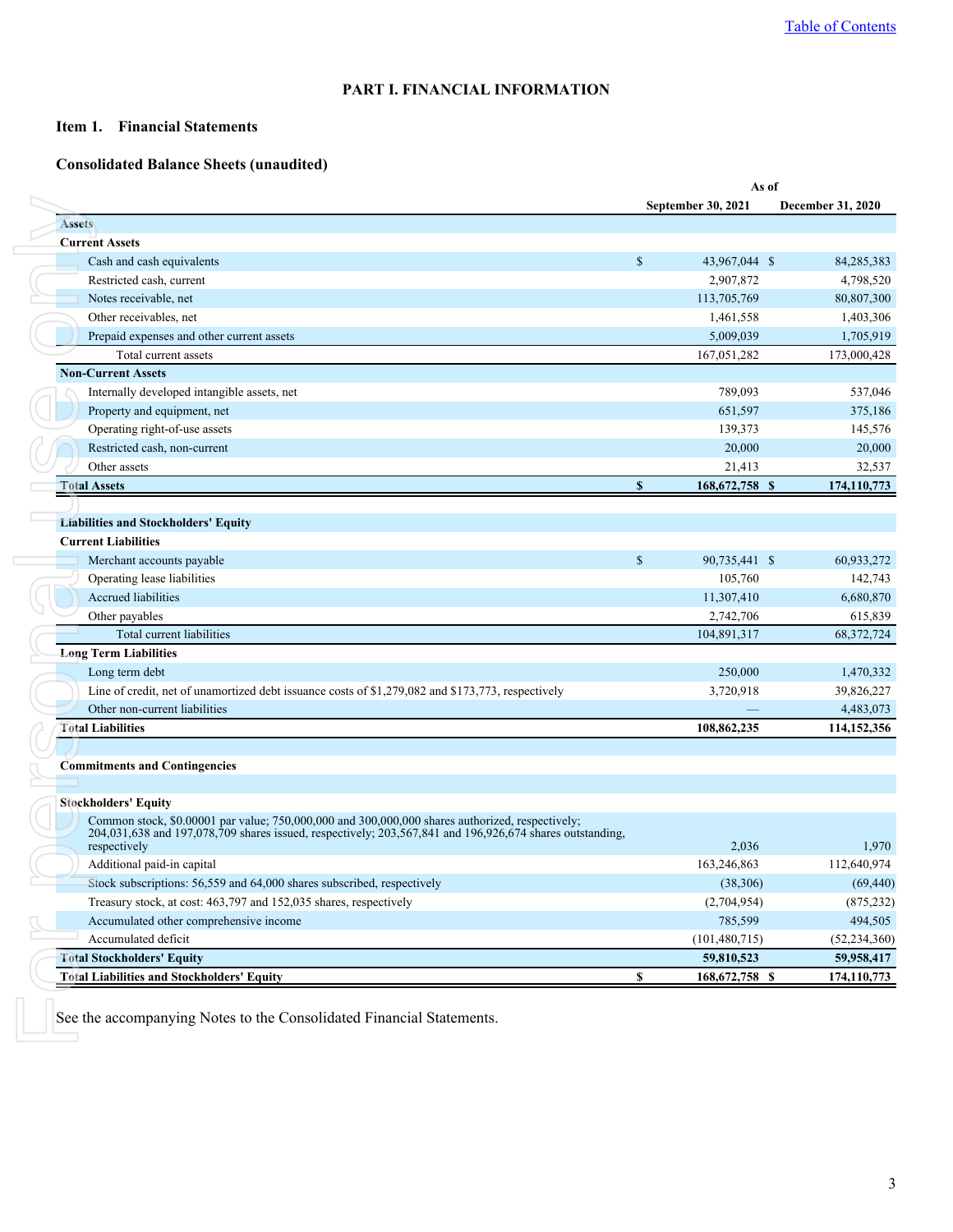# <span id="page-3-0"></span>**Consolidated Statements of Operations and Comprehensive Loss (unaudited)**

|                                                                         | For the three months ended |                    |                           |    | For the nine months ended |                    |                |
|-------------------------------------------------------------------------|----------------------------|--------------------|---------------------------|----|---------------------------|--------------------|----------------|
|                                                                         |                            | September 30, 2021 | <b>September 30, 2020</b> |    | <b>September 30, 2021</b> | September 30, 2020 |                |
| Income                                                                  |                            |                    |                           |    |                           |                    |                |
| Sezzle income                                                           | \$                         | 24,474,900 \$      | 13,574,847                | \$ | 70,460,583 \$             |                    | 31,461,964     |
| Account reactivation fee income                                         |                            | 4,005,998          | 2,345,126                 |    | 11,480,978                |                    | 5,240,930      |
| Total income                                                            |                            | 28,480,898         | 15,919,973                |    | 81,941,561                |                    | 36,702,894     |
| <b>Operating Expenses</b>                                               |                            |                    |                           |    |                           |                    |                |
| Personnel                                                               |                            | 16,101,023         | 9,305,227                 |    | 43,766,412                |                    | 19,117,630     |
| Transaction expense                                                     |                            | 11,556,891         | 6,079,802                 |    | 29,638,462                |                    | 14,786,681     |
| Third-party technology and data                                         |                            | 1,410,595          | 631,564                   |    | 3,680,225                 |                    | 1,488,627      |
| Marketing, advertising, and tradeshows                                  |                            | 2,323,145          | 589,191                   |    | 5,699,154                 |                    | 1,413,739      |
| General and administrative                                              |                            | 4,320,404          | 1,871,439                 |    | 10,609,726                |                    | 3,594,256      |
| Provision for uncollectible accounts                                    |                            | 10,456,447         | 4,480,679                 |    | 32,880,630                |                    | 9,615,268      |
| Total operating expenses                                                |                            | 46,168,505         | 22,957,902                |    | 126,274,609               |                    | 50,016,201     |
| <b>Operating Loss</b>                                                   |                            | (17,687,607)       | (7,037,929)               |    | (44, 333, 048)            |                    | (13,313,307)   |
|                                                                         |                            |                    |                           |    |                           |                    |                |
| <b>Other Income (Expense)</b>                                           |                            |                    |                           |    |                           |                    |                |
| Net interest expense                                                    |                            | (1,172,541)        | (1,148,508)               |    | (3,752,268)               |                    | (3,004,047)    |
| Other income and expense, net                                           |                            | 37,223             | 21,500                    |    | (16,682)                  |                    | (32,511)       |
| Loss on extinguishment of line of credit                                |                            |                    |                           |    | (1,092,679)               |                    |                |
| Loss before taxes                                                       |                            | (18, 822, 925)     | (8,164,937)               |    | (49, 194, 677)            |                    | (16, 349, 865) |
| Income tax expense (benefit)                                            |                            | 11,201             | (466)                     |    | 51,678                    |                    | 7,909          |
|                                                                         |                            |                    |                           |    |                           |                    |                |
| <b>Net Loss</b>                                                         |                            | (18, 834, 126)     | (8,164,471)               |    | (49, 246, 355)            |                    | (16, 357, 774) |
|                                                                         |                            |                    |                           |    |                           |                    |                |
| <b>Other Comprehensive (Loss) Income</b>                                |                            |                    |                           |    |                           |                    |                |
| Foreign currency translation adjustment                                 |                            | (212, 357)         | 10,517                    |    | 291,094                   |                    | 20,402         |
| <b>Total Comprehensive Loss</b>                                         | \$                         | $(19,046,483)$ \$  | (8, 153, 954)             | \$ | $(48,955,261)$ \$         |                    | (16, 337, 372) |
|                                                                         |                            |                    |                           |    |                           |                    |                |
|                                                                         |                            |                    |                           |    |                           |                    |                |
| <b>Net Losses per Share:</b><br>Basic and diluted loss per common share | \$                         | $(0.09)$ \$        | (0.04)                    | \$ | $(0.25)$ \$               |                    | (0.09)         |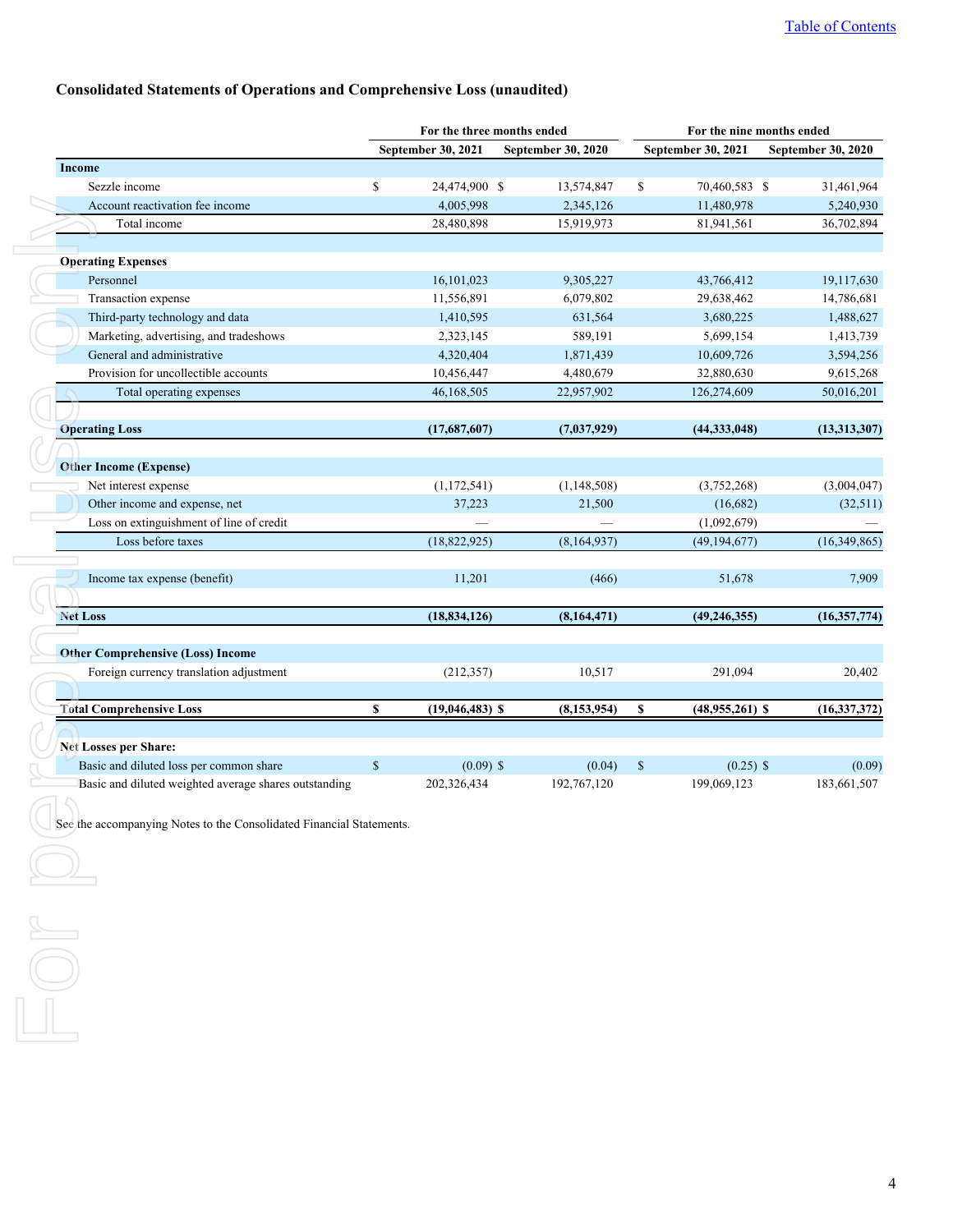# <span id="page-4-0"></span>**Consolidated Statements of Stockholders' Equity (unaudited)**

|                                                                     | <b>Common Stock</b> |                | <b>Additional</b><br>Paid-in  |                                      | <b>Treasury</b>                      | Accumulated<br>Other                |                               |                |
|---------------------------------------------------------------------|---------------------|----------------|-------------------------------|--------------------------------------|--------------------------------------|-------------------------------------|-------------------------------|----------------|
|                                                                     | <b>Shares</b>       | Amount         | Capital                       | <b>Stock</b><br><b>Subscriptions</b> | Stock, At<br>Cost                    | Comprehensive Accumulated<br>Income | Deficit                       | Total          |
| <b>Balance at January 1, 2020</b>                                   | 178,931,312 \$      | 1,789          | 47,154,147 \$<br>$\mathbf{s}$ | $\overline{\phantom{0}}$             | <b>S</b><br>$\overline{\phantom{0}}$ | S                                   | \$ (19,841,620) \$ 27,314,316 |                |
| Equity based compensation                                           |                     |                | 3,553,790                     |                                      |                                      |                                     |                               | 3,553,790      |
| Stock option exercises                                              | 932,283             | 8              | 153,228                       |                                      |                                      |                                     |                               | 153,236        |
| Restricted stock issuances and<br>vesting of awards                 | 125,000             |                | 236,900                       |                                      |                                      |                                     |                               | 236,901        |
| Stock subscriptions receivable<br>related to stock option exercises | 180,416             | $\overline{2}$ | 8,473                         | (8, 475)                             |                                      |                                     |                               |                |
| Stock subscriptions collected<br>related to stock option exercises  |                     |                |                               | 8,475                                |                                      |                                     |                               | 8,475          |
| Repurchase of common stock                                          | (35, 875)           |                |                               |                                      | (231, 582)                           |                                     |                               | (231, 582)     |
| Retirement of common stock                                          | (343,750)           | (3)            | (2,231)                       |                                      |                                      |                                     |                               | (2, 234)       |
| Proceeds from issuance of common<br>stock, net of issuance costs    | 16,289,935          | 162            | 57,972,590                    |                                      |                                      |                                     |                               | 57,972,752     |
| Foreign currency translation<br>adjustment                          |                     |                |                               |                                      |                                      | 20,402                              |                               | 20,402         |
| Net loss                                                            |                     |                |                               |                                      |                                      |                                     | (16,357,774)                  | (16, 357, 774) |
| <b>Balance at September 30, 2020</b>                                | 196,079,321<br>-S   | 1,959          | \$109,076,897 \$              |                                      | $(231,582)$ \$<br>S                  | 20,402                              |                               | 72,668,282     |

|  | Stock option exercises                                                            | 932,283                              | 8                        | 153,228                          |                                           |                                      |                                                             |                                      | 153,236        |
|--|-----------------------------------------------------------------------------------|--------------------------------------|--------------------------|----------------------------------|-------------------------------------------|--------------------------------------|-------------------------------------------------------------|--------------------------------------|----------------|
|  | Restricted stock issuances and<br>vesting of awards                               | 125,000                              | -1                       | 236,900                          |                                           |                                      |                                                             |                                      | 236,901        |
|  | Stock subscriptions receivable<br>related to stock option exercises               | 180,416                              | $\overline{2}$           | 8,473                            | (8, 475)                                  |                                      |                                                             |                                      |                |
|  | Stock subscriptions collected<br>related to stock option exercises                |                                      |                          |                                  | 8,475                                     |                                      |                                                             |                                      | 8,475          |
|  | Repurchase of common stock                                                        | (35, 875)                            |                          |                                  | $\overline{\phantom{0}}$                  | (231, 582)                           |                                                             |                                      | (231, 582)     |
|  | Retirement of common stock                                                        | (343,750)                            | (3)                      | (2,231)                          |                                           |                                      |                                                             |                                      | (2, 234)       |
|  | Proceeds from issuance of common<br>stock, net of issuance costs                  | 16,289,935                           | 162                      | 57,972,590                       |                                           |                                      |                                                             |                                      | 57,972,752     |
|  | Foreign currency translation<br>adjustment                                        |                                      |                          |                                  |                                           |                                      | 20,402                                                      |                                      | 20,402         |
|  | Net loss                                                                          |                                      |                          |                                  |                                           |                                      |                                                             | (16, 357, 774)                       | (16,357,774)   |
|  | Balance at September 30, 2020                                                     | 196,079,321 \$                       |                          | 1,959 \$109,076,897 \$           | <sup>\$</sup><br>$\overline{\phantom{0}}$ | $(231,582)$ \$                       |                                                             | 20,402 \$ (36,199,394) \$ 72,668,282 |                |
|  |                                                                                   | <b>Common Stock</b><br><b>Shares</b> | Amount                   | Additional<br>Paid-in<br>Capital | <b>Stock</b><br><b>Subscriptions</b>      | <b>Treasury</b><br>Stock, At<br>Cost | Accumulated<br>Other<br>Comprehensive Accumulated<br>Income | Deficit                              | <b>Total</b>   |
|  | <b>Balance at January 1, 2021</b>                                                 | 196,926,674 \$                       |                          | 1,970 \$112,640,974 \$           | $(69, 440)$ \$                            | $(875, 232)$ \$                      |                                                             | 494,505 \$ (52,234,360) \$           | 59,958,417     |
|  | Equity based compensation                                                         |                                      | $\overline{\phantom{0}}$ | 8,746,439                        |                                           |                                      |                                                             |                                      | 8,746,439      |
|  | Stock option exercises                                                            | 1,179,669                            | 11                       | 411,411                          |                                           |                                      |                                                             |                                      | 411,422        |
|  | Restricted stock issuances and<br>vesting of awards                               | 1,044,164                            | 10                       | 1,980,376                        |                                           |                                      |                                                             |                                      | 1,980,386      |
|  | Conversion of liability-classified<br>incentive awards to stockholder's<br>equity |                                      |                          | 9,293,035                        |                                           |                                      |                                                             |                                      | 9,293,035      |
|  | Stock subscriptions receivable<br>related to stock option exercises               | 169,826                              | 2                        | 177,442                          | (177, 444)                                |                                      |                                                             |                                      |                |
|  | Stock subscriptions collected<br>related to stock option exercises                |                                      |                          |                                  | 208,578                                   |                                      |                                                             |                                      | 208,578        |
|  | Repurchase of common stock                                                        | (311,762)                            | (3)                      |                                  | $\overline{\phantom{0}}$                  | (1,829,722)                          |                                                             |                                      | (1,829,725)    |
|  | Proceeds from issuance of common<br>stock, net of issuance costs                  | 4,559,270                            | 46                       | 29,997,186                       |                                           |                                      |                                                             |                                      | 29,997,232     |
|  | Foreign currency translation<br>adjustment                                        |                                      |                          |                                  |                                           |                                      | 291,094                                                     |                                      | 291,094        |
|  | Net loss                                                                          |                                      |                          |                                  |                                           |                                      |                                                             | (49, 246, 355)                       | (49, 246, 355) |
|  | <b>Balance at September 30, 2021</b>                                              | 203,567,841 \$                       |                          | 2,036 \$163,246,863 \$           | $(38,306)$ \$                             | $(2,704,954)$ \$                     | 785,599                                                     | \$(101,480,715) \$59,810,523         |                |
|  | See the accompanying Notes to the Consolidated Financial Statements.              |                                      |                          |                                  |                                           |                                      |                                                             |                                      |                |
|  |                                                                                   |                                      |                          |                                  |                                           |                                      |                                                             |                                      |                |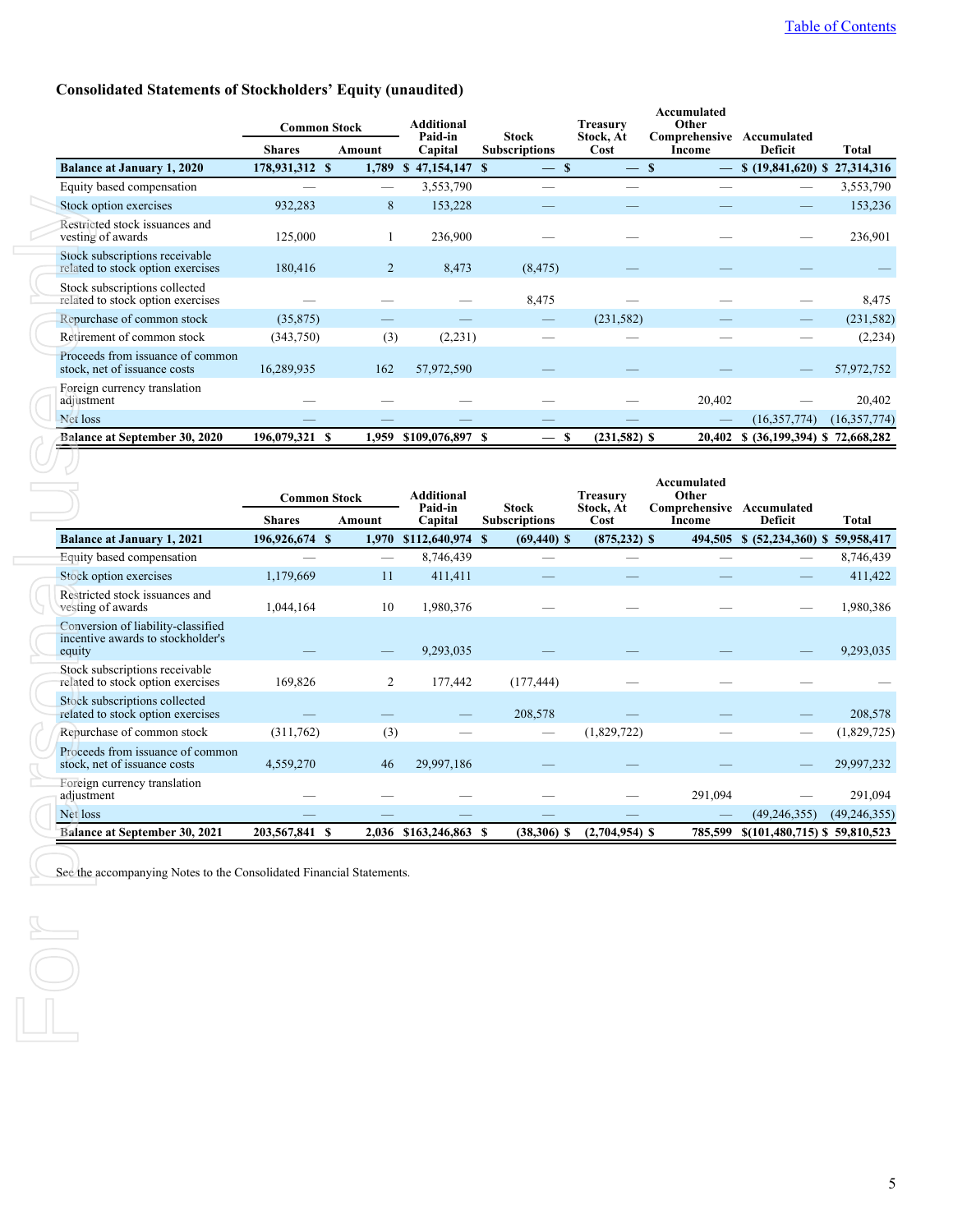## **Consolidated Statements of Stockholders' Equity (unaudited)**

|                                                                     |                | <b>Common Stock</b> | Additional<br>Paid-in          | <b>Stock</b>         | Treasurv                       | Accumulated<br>Other    |                               |              |
|---------------------------------------------------------------------|----------------|---------------------|--------------------------------|----------------------|--------------------------------|-------------------------|-------------------------------|--------------|
|                                                                     | <b>Shares</b>  | Amount              | Capital                        | <b>Subscriptions</b> | Stock, At<br>Cost              | Comprehensive<br>Income | Accumulated<br><b>Deficit</b> | <b>Total</b> |
| <b>Balance at July 1, 2020</b>                                      | 179,249,866 \$ | 1,792               | 48,737,440 \$<br><sup>\$</sup> |                      | -S<br>$\overline{\phantom{0}}$ | 9,885<br>-S             | \$ (28,034,923) \$ 20,714,194 |              |
| Equity based compensation                                           |                |                     | 2,052,527                      |                      |                                |                         |                               | 2,052,527    |
| Stock option exercises                                              | 475,395        | 4                   | 116,127                        |                      |                                |                         |                               | 116,131      |
| Restricted stock issuances and<br>vesting of awards                 | 100,000        |                     | 198,213                        |                      |                                |                         |                               | 198,214      |
| Stock subscriptions receivable<br>related to stock option exercises |                |                     |                                |                      |                                |                         |                               |              |
| Stock subscriptions collected<br>related to stock option exercises  |                |                     |                                |                      |                                |                         |                               |              |
| Repurchase of common stock                                          | (35, 875)      |                     |                                |                      | (231, 582)                     |                         |                               | (231, 582)   |
| Retirement of common stock                                          |                |                     |                                |                      |                                |                         |                               |              |
| Proceeds from issuance of common<br>stock, net of issuance costs    | 16,289,935     | 162                 | 57,972,590                     |                      |                                |                         |                               | 57,972,752   |
| Foreign currency translation<br>adjustment                          |                |                     |                                |                      |                                | 10,517                  |                               | 10,517       |
| Net loss                                                            |                |                     |                                |                      |                                |                         | (8,164,471)                   | (8,164,471)  |
| <b>Balance at September 30, 2020</b>                                | 196,079,321 \$ | 1,959               | \$109,076,897                  | -S                   | $(231,582)$ \$<br>-S           | 20,402                  | \$ (36,199,394) \$ 72,668,282 |              |

| Equity based compensation                                                         |                                      |                | 2,052,527                               |                                      |                               |                                                             |                                      | 2,052,527      |
|-----------------------------------------------------------------------------------|--------------------------------------|----------------|-----------------------------------------|--------------------------------------|-------------------------------|-------------------------------------------------------------|--------------------------------------|----------------|
| Stock option exercises                                                            | 475,395                              | $\overline{4}$ | 116,127                                 |                                      |                               |                                                             |                                      | 116,131        |
| Restricted stock issuances and<br>vesting of awards                               | 100,000                              | 1              | 198,213                                 |                                      |                               |                                                             |                                      | 198,214        |
| Stock subscriptions receivable<br>related to stock option exercises               |                                      |                |                                         |                                      |                               |                                                             |                                      |                |
| Stock subscriptions collected<br>related to stock option exercises                |                                      |                |                                         |                                      |                               |                                                             |                                      |                |
| Repurchase of common stock                                                        | (35, 875)                            |                |                                         |                                      | (231, 582)                    |                                                             |                                      | (231, 582)     |
| Retirement of common stock                                                        |                                      |                |                                         |                                      |                               |                                                             |                                      |                |
| Proceeds from issuance of common<br>stock, net of issuance costs                  | 16,289,935                           | 162            | 57,972,590                              |                                      |                               |                                                             |                                      | 57,972,752     |
| Foreign currency translation<br>adjustment                                        |                                      |                |                                         |                                      |                               | 10,517                                                      |                                      | 10,517         |
| Net loss                                                                          |                                      |                |                                         |                                      |                               |                                                             | (8,164,471)                          | (8,164,471)    |
| <b>Balance at September 30, 2020</b>                                              | 196,079,321 \$                       |                | 1,959 \$109,076,897 \$                  | \$<br>$\overline{\phantom{0}}$       | $(231,582)$ \$                |                                                             | 20,402 \$ (36,199,394) \$ 72,668,282 |                |
|                                                                                   | <b>Common Stock</b><br><b>Shares</b> | Amount         | <b>Additional</b><br>Paid-in<br>Capital | <b>Stock</b><br><b>Subscriptions</b> | Treasury<br>Stock, At<br>Cost | Accumulated<br>Other<br>Comprehensive Accumulated<br>Income | <b>Deficit</b>                       | <b>Total</b>   |
| Balance at July 1, 2021                                                           | 198,320,795 \$                       |                | 1,984 \$128,254,415 \$                  | $(43,993)$ \$                        | $(1,656,684)$ \$              |                                                             | 997,956 \$ (82,646,589) \$           | 44,907,089     |
| Equity based compensation                                                         |                                      |                | 4,233,148                               | $\overline{\phantom{0}}$             |                               |                                                             |                                      | 4,233,148      |
| Stock option exercises                                                            | 362,369                              | 3              | 159,998                                 |                                      |                               |                                                             |                                      | 160,001        |
| Restricted stock issuances and<br>vesting of awards                               | 419,558                              | 4              | 530,591                                 |                                      |                               |                                                             |                                      | 530,595        |
| Conversion of liability-classified<br>incentive awards to stockholder's<br>equity |                                      |                |                                         |                                      |                               |                                                             |                                      |                |
|                                                                                   |                                      |                |                                         |                                      |                               |                                                             |                                      |                |
| Stock subscriptions receivable<br>related to stock option exercises               | 76,559                               | 1              | 71,525                                  | (71, 526)                            |                               |                                                             |                                      |                |
| Stock subscriptions collected<br>related to stock option exercises                |                                      |                |                                         | 77,213                               |                               |                                                             |                                      | 77,213         |
| Repurchase of common stock                                                        | (170, 710)                           | (2)            |                                         | $\overline{\phantom{0}}$             | (1,048,270)                   |                                                             |                                      | (1,048,272)    |
| Proceeds from issuance of<br>common stock, net of issuance                        | 4,559,270                            | 46             | 29,997,186                              |                                      |                               |                                                             |                                      | 29,997,232     |
| Foreign currency translation<br>adjustment                                        |                                      |                |                                         |                                      |                               | (212, 357)                                                  |                                      | (212, 357)     |
| Net loss                                                                          |                                      |                |                                         |                                      |                               |                                                             | (18, 834, 126)                       | (18, 834, 126) |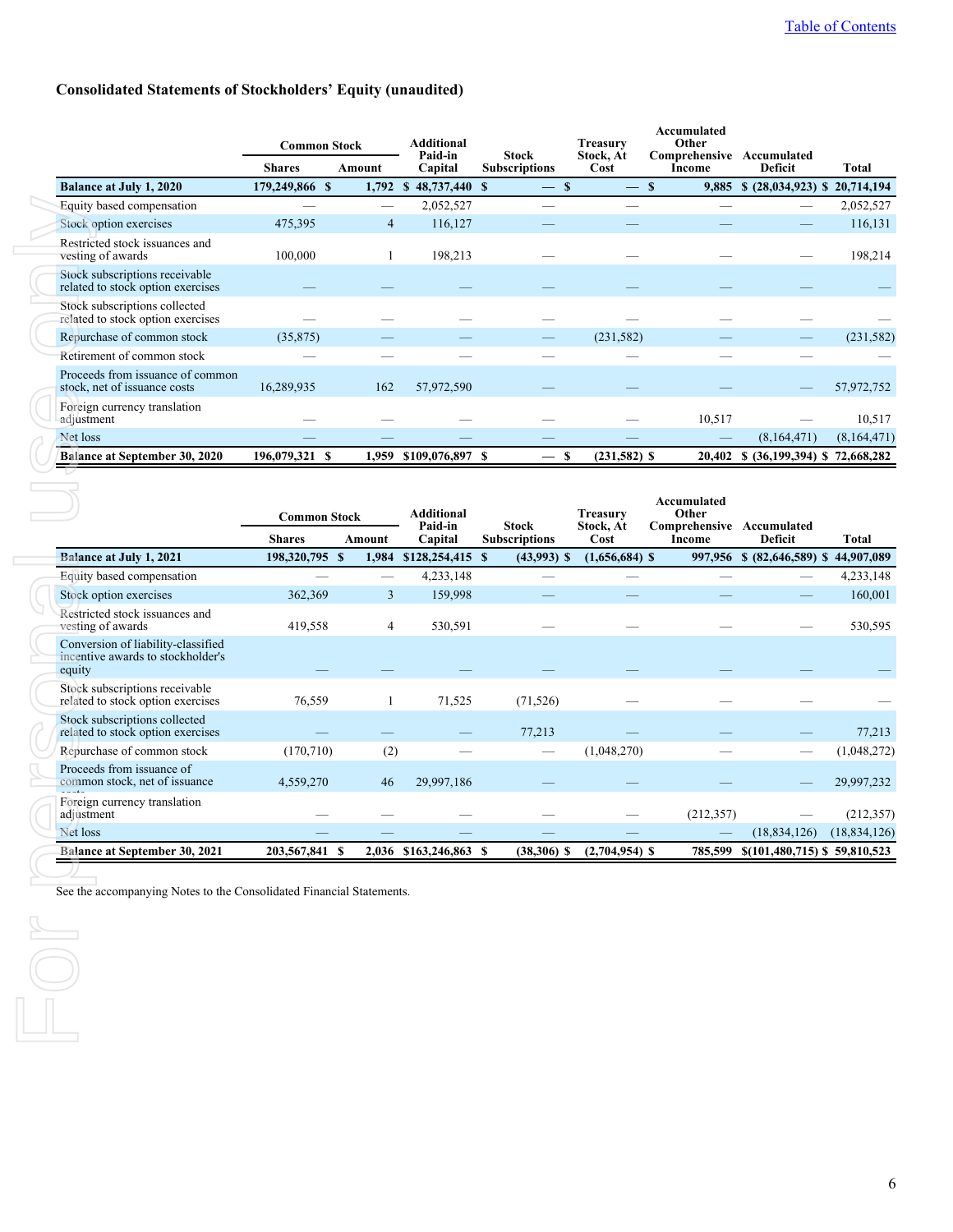# **Consolidated Statements of Cash Flows (unaudited)**

<span id="page-6-0"></span>

| <b>Operating Activities:</b><br>\$<br>Net loss<br>Adjustments to reconcile net loss to net cash used for operating activities:<br>Depreciation and amortization<br>Provision for uncollectible accounts<br>Provision for other uncollectible receivables<br>Equity based compensation and restricted stock vested<br>Amortization of debt issuance costs<br>Impairment losses on long-lived assets<br>Loss on extinguishment of line of credit<br>Changes in operating assets and liabilities:<br>Notes receivable<br>Other receivables<br>Prepaid expenses and other assets<br>Merchant accounts payable<br>Other payables<br><b>Accrued liabilities</b><br>Operating leases<br><b>Net Cash Used for Operating Activities</b><br><b>Investing Activities:</b><br>Purchase of property and equipment<br>Internally developed intangible asset additions<br><b>Net Cash Used for Investing Activities</b><br><b>Financing Activities:</b><br>Proceeds from long term debt<br>Payments on long term debt<br>Proceeds from line of credit<br>Payments to line of credit<br>Payments of debt issuance costs<br>Payment of debt extinguishment costs<br>Proceeds from stock option exercises<br>Stock subscriptions collected related to stock option exercises<br>Repurchase of common stock<br>Proceeds from issuance of common stock<br>Costs incurred from issuance of common stock<br><b>Net Cash (Used for) Provided from Financing Activities</b><br>Effect of exchange rate changes on cash<br>Net (decrease) increase in cash, cash equivalents, and restricted cash<br>Cash, cash equivalents, and restricted cash, beginning of year<br>$\mathbf{s}$<br>Cash, cash equivalents, and restricted cash, end of period<br>Noncash investing and finance activities:<br>Lease liabilities arising from obtaining right-of-use assets<br>Conversion of long-term incentive compensation from liability to equity<br>Withholding of restricted stock units to cover employee tax withholding<br><b>Supplementary disclosures:</b> |                           | For the nine months ended |
|----------------------------------------------------------------------------------------------------------------------------------------------------------------------------------------------------------------------------------------------------------------------------------------------------------------------------------------------------------------------------------------------------------------------------------------------------------------------------------------------------------------------------------------------------------------------------------------------------------------------------------------------------------------------------------------------------------------------------------------------------------------------------------------------------------------------------------------------------------------------------------------------------------------------------------------------------------------------------------------------------------------------------------------------------------------------------------------------------------------------------------------------------------------------------------------------------------------------------------------------------------------------------------------------------------------------------------------------------------------------------------------------------------------------------------------------------------------------------------------------------------------------------------------------------------------------------------------------------------------------------------------------------------------------------------------------------------------------------------------------------------------------------------------------------------------------------------------------------------------------------------------------------------------------------------------------------------------------------------------------------------------------------------|---------------------------|---------------------------|
|                                                                                                                                                                                                                                                                                                                                                                                                                                                                                                                                                                                                                                                                                                                                                                                                                                                                                                                                                                                                                                                                                                                                                                                                                                                                                                                                                                                                                                                                                                                                                                                                                                                                                                                                                                                                                                                                                                                                                                                                                                  | September 30, 2021        | <b>September 30, 2020</b> |
|                                                                                                                                                                                                                                                                                                                                                                                                                                                                                                                                                                                                                                                                                                                                                                                                                                                                                                                                                                                                                                                                                                                                                                                                                                                                                                                                                                                                                                                                                                                                                                                                                                                                                                                                                                                                                                                                                                                                                                                                                                  |                           |                           |
|                                                                                                                                                                                                                                                                                                                                                                                                                                                                                                                                                                                                                                                                                                                                                                                                                                                                                                                                                                                                                                                                                                                                                                                                                                                                                                                                                                                                                                                                                                                                                                                                                                                                                                                                                                                                                                                                                                                                                                                                                                  | $(49, 246, 355)$ \$       | (16, 357, 774)            |
|                                                                                                                                                                                                                                                                                                                                                                                                                                                                                                                                                                                                                                                                                                                                                                                                                                                                                                                                                                                                                                                                                                                                                                                                                                                                                                                                                                                                                                                                                                                                                                                                                                                                                                                                                                                                                                                                                                                                                                                                                                  |                           |                           |
|                                                                                                                                                                                                                                                                                                                                                                                                                                                                                                                                                                                                                                                                                                                                                                                                                                                                                                                                                                                                                                                                                                                                                                                                                                                                                                                                                                                                                                                                                                                                                                                                                                                                                                                                                                                                                                                                                                                                                                                                                                  | 537,826                   | 293,861                   |
|                                                                                                                                                                                                                                                                                                                                                                                                                                                                                                                                                                                                                                                                                                                                                                                                                                                                                                                                                                                                                                                                                                                                                                                                                                                                                                                                                                                                                                                                                                                                                                                                                                                                                                                                                                                                                                                                                                                                                                                                                                  | 32,880,630                | 9,615,268                 |
|                                                                                                                                                                                                                                                                                                                                                                                                                                                                                                                                                                                                                                                                                                                                                                                                                                                                                                                                                                                                                                                                                                                                                                                                                                                                                                                                                                                                                                                                                                                                                                                                                                                                                                                                                                                                                                                                                                                                                                                                                                  | 4,428,035<br>10,726,825   | 1,762,277                 |
|                                                                                                                                                                                                                                                                                                                                                                                                                                                                                                                                                                                                                                                                                                                                                                                                                                                                                                                                                                                                                                                                                                                                                                                                                                                                                                                                                                                                                                                                                                                                                                                                                                                                                                                                                                                                                                                                                                                                                                                                                                  | 500,202                   | 3,790,691<br>312,791      |
|                                                                                                                                                                                                                                                                                                                                                                                                                                                                                                                                                                                                                                                                                                                                                                                                                                                                                                                                                                                                                                                                                                                                                                                                                                                                                                                                                                                                                                                                                                                                                                                                                                                                                                                                                                                                                                                                                                                                                                                                                                  | 5,474                     | 7,850                     |
|                                                                                                                                                                                                                                                                                                                                                                                                                                                                                                                                                                                                                                                                                                                                                                                                                                                                                                                                                                                                                                                                                                                                                                                                                                                                                                                                                                                                                                                                                                                                                                                                                                                                                                                                                                                                                                                                                                                                                                                                                                  | 1,092,679                 |                           |
|                                                                                                                                                                                                                                                                                                                                                                                                                                                                                                                                                                                                                                                                                                                                                                                                                                                                                                                                                                                                                                                                                                                                                                                                                                                                                                                                                                                                                                                                                                                                                                                                                                                                                                                                                                                                                                                                                                                                                                                                                                  |                           |                           |
|                                                                                                                                                                                                                                                                                                                                                                                                                                                                                                                                                                                                                                                                                                                                                                                                                                                                                                                                                                                                                                                                                                                                                                                                                                                                                                                                                                                                                                                                                                                                                                                                                                                                                                                                                                                                                                                                                                                                                                                                                                  | (65, 794, 390)            | (42, 445, 378)            |
|                                                                                                                                                                                                                                                                                                                                                                                                                                                                                                                                                                                                                                                                                                                                                                                                                                                                                                                                                                                                                                                                                                                                                                                                                                                                                                                                                                                                                                                                                                                                                                                                                                                                                                                                                                                                                                                                                                                                                                                                                                  | (4,486,106)               | (1,789,186)               |
|                                                                                                                                                                                                                                                                                                                                                                                                                                                                                                                                                                                                                                                                                                                                                                                                                                                                                                                                                                                                                                                                                                                                                                                                                                                                                                                                                                                                                                                                                                                                                                                                                                                                                                                                                                                                                                                                                                                                                                                                                                  | (3,297,530)               | (796, 334)                |
|                                                                                                                                                                                                                                                                                                                                                                                                                                                                                                                                                                                                                                                                                                                                                                                                                                                                                                                                                                                                                                                                                                                                                                                                                                                                                                                                                                                                                                                                                                                                                                                                                                                                                                                                                                                                                                                                                                                                                                                                                                  | 29,848,199                | 37,034,661                |
|                                                                                                                                                                                                                                                                                                                                                                                                                                                                                                                                                                                                                                                                                                                                                                                                                                                                                                                                                                                                                                                                                                                                                                                                                                                                                                                                                                                                                                                                                                                                                                                                                                                                                                                                                                                                                                                                                                                                                                                                                                  | 2,135,408                 | 120,942                   |
|                                                                                                                                                                                                                                                                                                                                                                                                                                                                                                                                                                                                                                                                                                                                                                                                                                                                                                                                                                                                                                                                                                                                                                                                                                                                                                                                                                                                                                                                                                                                                                                                                                                                                                                                                                                                                                                                                                                                                                                                                                  | 9,456,969                 | 6,284,030                 |
|                                                                                                                                                                                                                                                                                                                                                                                                                                                                                                                                                                                                                                                                                                                                                                                                                                                                                                                                                                                                                                                                                                                                                                                                                                                                                                                                                                                                                                                                                                                                                                                                                                                                                                                                                                                                                                                                                                                                                                                                                                  | (30, 832)                 | (26, 139)                 |
|                                                                                                                                                                                                                                                                                                                                                                                                                                                                                                                                                                                                                                                                                                                                                                                                                                                                                                                                                                                                                                                                                                                                                                                                                                                                                                                                                                                                                                                                                                                                                                                                                                                                                                                                                                                                                                                                                                                                                                                                                                  | (31, 242, 966)            | (2,192,440)               |
|                                                                                                                                                                                                                                                                                                                                                                                                                                                                                                                                                                                                                                                                                                                                                                                                                                                                                                                                                                                                                                                                                                                                                                                                                                                                                                                                                                                                                                                                                                                                                                                                                                                                                                                                                                                                                                                                                                                                                                                                                                  |                           |                           |
|                                                                                                                                                                                                                                                                                                                                                                                                                                                                                                                                                                                                                                                                                                                                                                                                                                                                                                                                                                                                                                                                                                                                                                                                                                                                                                                                                                                                                                                                                                                                                                                                                                                                                                                                                                                                                                                                                                                                                                                                                                  |                           |                           |
|                                                                                                                                                                                                                                                                                                                                                                                                                                                                                                                                                                                                                                                                                                                                                                                                                                                                                                                                                                                                                                                                                                                                                                                                                                                                                                                                                                                                                                                                                                                                                                                                                                                                                                                                                                                                                                                                                                                                                                                                                                  | (559, 502)                | (200, 664)                |
|                                                                                                                                                                                                                                                                                                                                                                                                                                                                                                                                                                                                                                                                                                                                                                                                                                                                                                                                                                                                                                                                                                                                                                                                                                                                                                                                                                                                                                                                                                                                                                                                                                                                                                                                                                                                                                                                                                                                                                                                                                  | (515, 023)                | (234,660)                 |
|                                                                                                                                                                                                                                                                                                                                                                                                                                                                                                                                                                                                                                                                                                                                                                                                                                                                                                                                                                                                                                                                                                                                                                                                                                                                                                                                                                                                                                                                                                                                                                                                                                                                                                                                                                                                                                                                                                                                                                                                                                  | (1,074,525)               | (435, 324)                |
|                                                                                                                                                                                                                                                                                                                                                                                                                                                                                                                                                                                                                                                                                                                                                                                                                                                                                                                                                                                                                                                                                                                                                                                                                                                                                                                                                                                                                                                                                                                                                                                                                                                                                                                                                                                                                                                                                                                                                                                                                                  |                           |                           |
|                                                                                                                                                                                                                                                                                                                                                                                                                                                                                                                                                                                                                                                                                                                                                                                                                                                                                                                                                                                                                                                                                                                                                                                                                                                                                                                                                                                                                                                                                                                                                                                                                                                                                                                                                                                                                                                                                                                                                                                                                                  |                           | 1,220,332                 |
|                                                                                                                                                                                                                                                                                                                                                                                                                                                                                                                                                                                                                                                                                                                                                                                                                                                                                                                                                                                                                                                                                                                                                                                                                                                                                                                                                                                                                                                                                                                                                                                                                                                                                                                                                                                                                                                                                                                                                                                                                                  | (1,220,332)               |                           |
|                                                                                                                                                                                                                                                                                                                                                                                                                                                                                                                                                                                                                                                                                                                                                                                                                                                                                                                                                                                                                                                                                                                                                                                                                                                                                                                                                                                                                                                                                                                                                                                                                                                                                                                                                                                                                                                                                                                                                                                                                                  | 67,666,667                | 53,650,000                |
|                                                                                                                                                                                                                                                                                                                                                                                                                                                                                                                                                                                                                                                                                                                                                                                                                                                                                                                                                                                                                                                                                                                                                                                                                                                                                                                                                                                                                                                                                                                                                                                                                                                                                                                                                                                                                                                                                                                                                                                                                                  | (102, 666, 667)           | (29,100,000)              |
|                                                                                                                                                                                                                                                                                                                                                                                                                                                                                                                                                                                                                                                                                                                                                                                                                                                                                                                                                                                                                                                                                                                                                                                                                                                                                                                                                                                                                                                                                                                                                                                                                                                                                                                                                                                                                                                                                                                                                                                                                                  | (1,698,190)               |                           |
|                                                                                                                                                                                                                                                                                                                                                                                                                                                                                                                                                                                                                                                                                                                                                                                                                                                                                                                                                                                                                                                                                                                                                                                                                                                                                                                                                                                                                                                                                                                                                                                                                                                                                                                                                                                                                                                                                                                                                                                                                                  | (1,000,000)               |                           |
|                                                                                                                                                                                                                                                                                                                                                                                                                                                                                                                                                                                                                                                                                                                                                                                                                                                                                                                                                                                                                                                                                                                                                                                                                                                                                                                                                                                                                                                                                                                                                                                                                                                                                                                                                                                                                                                                                                                                                                                                                                  | 411,422                   | 153,236                   |
|                                                                                                                                                                                                                                                                                                                                                                                                                                                                                                                                                                                                                                                                                                                                                                                                                                                                                                                                                                                                                                                                                                                                                                                                                                                                                                                                                                                                                                                                                                                                                                                                                                                                                                                                                                                                                                                                                                                                                                                                                                  | 208,578                   |                           |
|                                                                                                                                                                                                                                                                                                                                                                                                                                                                                                                                                                                                                                                                                                                                                                                                                                                                                                                                                                                                                                                                                                                                                                                                                                                                                                                                                                                                                                                                                                                                                                                                                                                                                                                                                                                                                                                                                                                                                                                                                                  | (1,829,725)               | (2, 234)                  |
|                                                                                                                                                                                                                                                                                                                                                                                                                                                                                                                                                                                                                                                                                                                                                                                                                                                                                                                                                                                                                                                                                                                                                                                                                                                                                                                                                                                                                                                                                                                                                                                                                                                                                                                                                                                                                                                                                                                                                                                                                                  | 30,000,000                | 60,457,256                |
|                                                                                                                                                                                                                                                                                                                                                                                                                                                                                                                                                                                                                                                                                                                                                                                                                                                                                                                                                                                                                                                                                                                                                                                                                                                                                                                                                                                                                                                                                                                                                                                                                                                                                                                                                                                                                                                                                                                                                                                                                                  | (2,768)<br>(10, 131, 015) | (2,484,504)<br>83,902,561 |
|                                                                                                                                                                                                                                                                                                                                                                                                                                                                                                                                                                                                                                                                                                                                                                                                                                                                                                                                                                                                                                                                                                                                                                                                                                                                                                                                                                                                                                                                                                                                                                                                                                                                                                                                                                                                                                                                                                                                                                                                                                  |                           |                           |
|                                                                                                                                                                                                                                                                                                                                                                                                                                                                                                                                                                                                                                                                                                                                                                                                                                                                                                                                                                                                                                                                                                                                                                                                                                                                                                                                                                                                                                                                                                                                                                                                                                                                                                                                                                                                                                                                                                                                                                                                                                  | 239,519                   | 24,788                    |
|                                                                                                                                                                                                                                                                                                                                                                                                                                                                                                                                                                                                                                                                                                                                                                                                                                                                                                                                                                                                                                                                                                                                                                                                                                                                                                                                                                                                                                                                                                                                                                                                                                                                                                                                                                                                                                                                                                                                                                                                                                  | (42, 448, 506)            | 81,274,797                |
|                                                                                                                                                                                                                                                                                                                                                                                                                                                                                                                                                                                                                                                                                                                                                                                                                                                                                                                                                                                                                                                                                                                                                                                                                                                                                                                                                                                                                                                                                                                                                                                                                                                                                                                                                                                                                                                                                                                                                                                                                                  | 89,103,903                | 36,624,618                |
|                                                                                                                                                                                                                                                                                                                                                                                                                                                                                                                                                                                                                                                                                                                                                                                                                                                                                                                                                                                                                                                                                                                                                                                                                                                                                                                                                                                                                                                                                                                                                                                                                                                                                                                                                                                                                                                                                                                                                                                                                                  | 46,894,916 \$             | 117,924,203               |
|                                                                                                                                                                                                                                                                                                                                                                                                                                                                                                                                                                                                                                                                                                                                                                                                                                                                                                                                                                                                                                                                                                                                                                                                                                                                                                                                                                                                                                                                                                                                                                                                                                                                                                                                                                                                                                                                                                                                                                                                                                  |                           |                           |
|                                                                                                                                                                                                                                                                                                                                                                                                                                                                                                                                                                                                                                                                                                                                                                                                                                                                                                                                                                                                                                                                                                                                                                                                                                                                                                                                                                                                                                                                                                                                                                                                                                                                                                                                                                                                                                                                                                                                                                                                                                  | 142,597                   |                           |
|                                                                                                                                                                                                                                                                                                                                                                                                                                                                                                                                                                                                                                                                                                                                                                                                                                                                                                                                                                                                                                                                                                                                                                                                                                                                                                                                                                                                                                                                                                                                                                                                                                                                                                                                                                                                                                                                                                                                                                                                                                  | 9,293,035                 |                           |
|                                                                                                                                                                                                                                                                                                                                                                                                                                                                                                                                                                                                                                                                                                                                                                                                                                                                                                                                                                                                                                                                                                                                                                                                                                                                                                                                                                                                                                                                                                                                                                                                                                                                                                                                                                                                                                                                                                                                                                                                                                  |                           | 231,582                   |
|                                                                                                                                                                                                                                                                                                                                                                                                                                                                                                                                                                                                                                                                                                                                                                                                                                                                                                                                                                                                                                                                                                                                                                                                                                                                                                                                                                                                                                                                                                                                                                                                                                                                                                                                                                                                                                                                                                                                                                                                                                  |                           |                           |
| Interest paid                                                                                                                                                                                                                                                                                                                                                                                                                                                                                                                                                                                                                                                                                                                                                                                                                                                                                                                                                                                                                                                                                                                                                                                                                                                                                                                                                                                                                                                                                                                                                                                                                                                                                                                                                                                                                                                                                                                                                                                                                    | 3,611,852                 | 2,709,578                 |
| Income taxes paid                                                                                                                                                                                                                                                                                                                                                                                                                                                                                                                                                                                                                                                                                                                                                                                                                                                                                                                                                                                                                                                                                                                                                                                                                                                                                                                                                                                                                                                                                                                                                                                                                                                                                                                                                                                                                                                                                                                                                                                                                | 4,575                     |                           |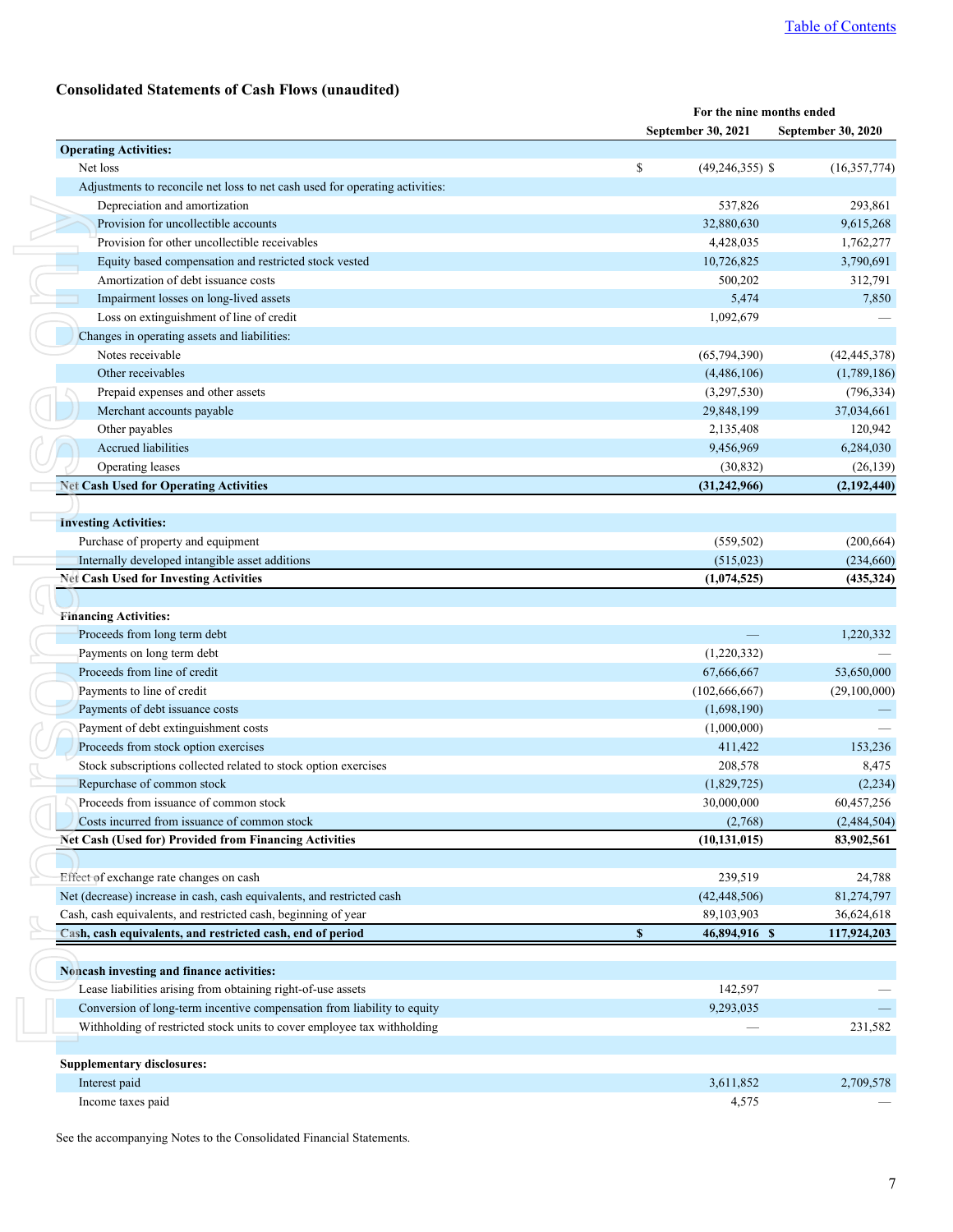### <span id="page-7-0"></span>**Notes to Consolidated Financial Statements (unaudited)**

### **Note 1. Significant Accounting Policies**

These unaudited consolidated financial statements are prepared and presented in accordance with accounting principles generally accepted in the United States of America (U.S. GAAP) and the rules and regulations of the Securities and Exchange Commission (SEC) applicable to interim financial statements. While these consolidated financial statements and the accompanying notes thereof reflect all normal recurring adjustments that are, in the opinion of management, necessary for fair presentation of the results of the interim period, they do not include all of the information and footnotes required by U.S. GAAP for complete consolidated financial statements. These consolidated financial statements and their accompanying notes should be read in conjunction with the consolidated financial statement disclosures in our 2020 annual consolidated financial statements. Sezzle Income in the fourth quarter has historically been strongest for the Company, in line with consumer spending habits during the holiday shopping season. Operating results reported for the three and nine months ended September 30, 2021 might not be indicative of the results for any subsequent period or the entire year ending December 31, 2021. (SEC)<br>
reflect<br>
interim<br>
statem<br>
finance<br>
historic results<br>
period<br>
Sezzle<br>
statem<br>
subsid<br>
Sezzle<br>
purcha<br>
distinc<br>
primar<br>
None (Sezzle<br>
purcha<br>
distinc<br>
primar<br>
None (Septen<br>
issued<br>
The C(of itel<br>
throug<br>
Note 2<br>
Fair

Sezzle Inc. (the "Company" or "Sezzle") uses the same accounting policies in preparing quarterly and annual consolidated financial statements. The consolidated financial statements include all the accounts and activities of Sezzle Inc. and its wholly-owned subsidiaries. All significant intercompany balances and transactions are eliminated during consolidation.

Sezzle operates as a single segment that consists primarily of lending to consumers located in the United States and Canada who purchase goods from its affiliated merchants. The Company currently has startup operations in India, Europe, and Brazil. While distinct geographic locations, the operations in both countries are still in an early growth stage. Sezzle's income and assets are primarily related to operations in North America.

None of the recent accounting pronouncements issued by the Financial Accounting Standards Board during the nine months ended September 30, 2021 are within scope for the Company; therefore, it does not expect any of the recent accounting pronouncements issued to have a material effect on the Company's consolidated financial statements.

The Company has evaluated events and transactions occurring subsequent to the consolidated balance sheet as of September 30, 2021 for items that should potentially be recognized or disclosed in these consolidated financial statements. The evaluation was conducted through the date these consolidated financial statements were issued.

### **Note 2. Fair Value**

Fair values are based on the price that would be received to sell an asset or paid to transfer a liability in an orderly transaction between market participants at the measurement date (i.e. an exit price). Fair value measurements are reported in one of three levels reflecting the valuation techniques used to determine fair value. The three levels of the fair value hierarchy are as follows:

• Level 1 - Unadjusted quoted prices for identical assets or liabilities in active markets;

- Level 2 Inputs other than quoted prices in active markets for identical assets and liabilities that are observable either directly or indirectly for substantially the full term of the asset or liability; and
- Level 3 Unobservable inputs for the asset or liability, which include management's own assumption about the assumptions market participants would use in pricing the asset or liability, including assumptions about risk.

The Company measures the value of its money market securities on a regular basis. The fair value of its money market securities, totaling \$12,035 and \$9,996,155 as of September 30, 2021 and December 31, 2020, respectively, are based on Level 1 inputs and are included within cash and cash equivalents on the consolidated balance sheets.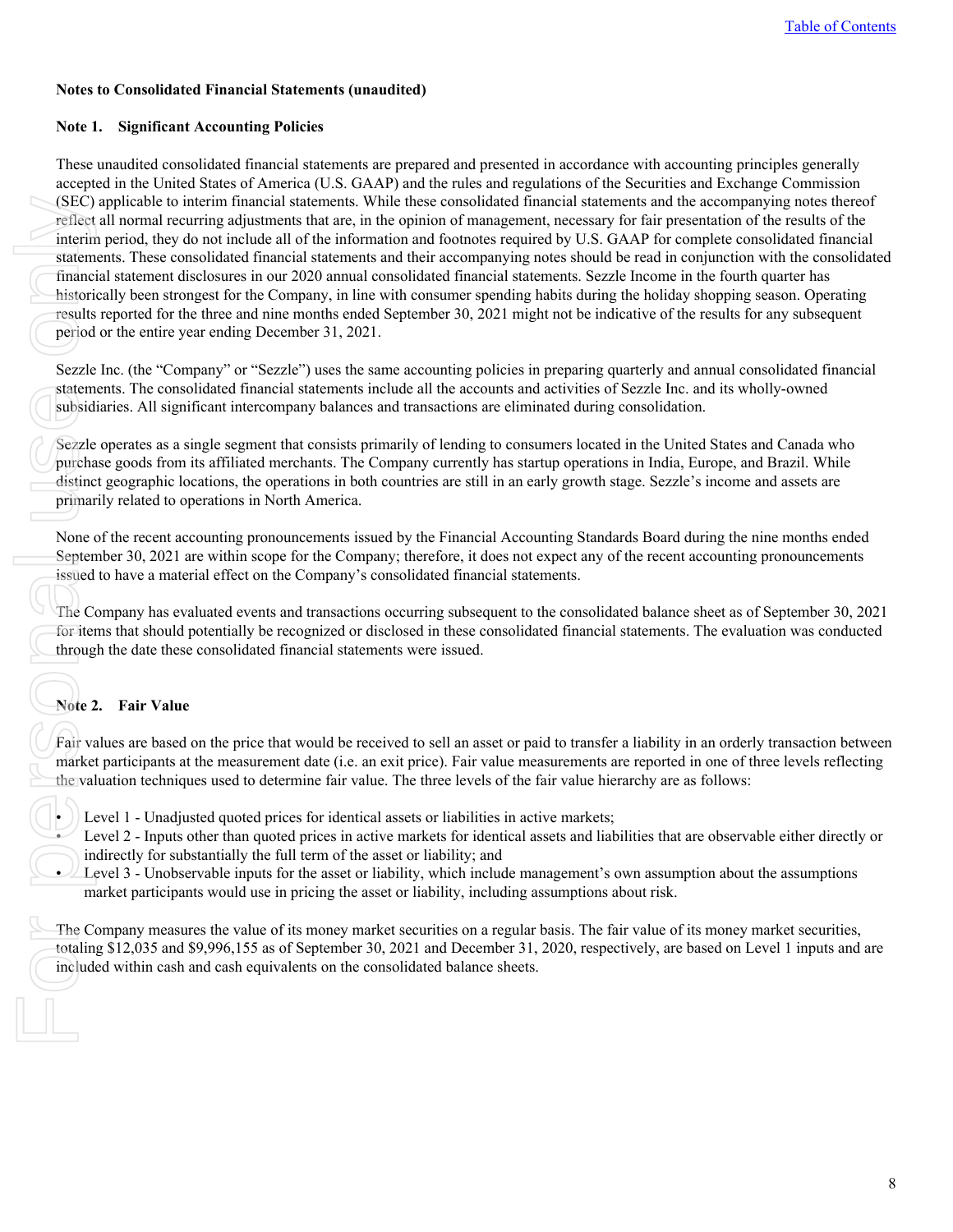### **Note 3. Total Income**

#### *Sezzle Income*

Sezzle receives its income primarily from fees paid by merchants in exchange for Sezzle's payment processing services. These fees are applied to the underlying sales to consumers passing through the Company's platform and are predominantly based on a percentage of the consumer order value plus a fixed fee per transaction. Consumer installment payment plans typically consist of four installments, with the first payment made at the time of purchase and subsequent payments coming due every two weeks thereafter. Additionally, consumers may reschedule their initial installment plan by delaying payment for up to two weeks, for which Sezzle earns a rescheduled payment fee. The total of merchant fees and rescheduled payment fees, less note origination costs, are collectively referred to as Sezzle income within the consolidated statements of operations and comprehensive loss. Note origination costs are comprised of costs paid to third-parties to obtain data for underwriting consumers which result in a successful transaction. Such costs which result in a declined order are recorded in third-party technology and data within operating expenses in the consolidated statements of operations and comprehensive loss.

#### *Account Reactivation Fee Income*

#### **Note 4. Notes Receivable**

| comprised of costs paid to third-parties to obtain data for underwriting consumers which result in a successful transaction. Such costs<br>which result in a declined order are recorded in third-party technology and data within operating expenses in the consolidated<br>statements of operations and comprehensive loss.                                                                                                                                                                                                                                                                                                                                                                 | referred to as Sezzle income within the consolidated statements of operations and comprehensive loss. Note origination costs are | installments, with the first payment made at the time of purchase and subsequent payments coming due every two weeks thereafter.<br>Additionally, consumers may reschedule their initial installment plan by delaying payment for up to two weeks, for which Sezzle<br>earns a rescheduled payment fee. The total of merchant fees and rescheduled payment fees, less note origination costs, are collectively |
|-----------------------------------------------------------------------------------------------------------------------------------------------------------------------------------------------------------------------------------------------------------------------------------------------------------------------------------------------------------------------------------------------------------------------------------------------------------------------------------------------------------------------------------------------------------------------------------------------------------------------------------------------------------------------------------------------|----------------------------------------------------------------------------------------------------------------------------------|----------------------------------------------------------------------------------------------------------------------------------------------------------------------------------------------------------------------------------------------------------------------------------------------------------------------------------------------------------------------------------------------------------------|
| Sezzle income is initially recorded as a reduction to notes receivable, net, within the consolidated balance sheets. Sezzle income is<br>then recognized over the average duration of the note using the effective interest rate method. Total Sezzle income to be recognized<br>over the duration of existing notes receivable outstanding was \$4,536,345 and \$3,458,222 as of September 30, 2021 and December 31,<br>2020, respectively. Total Sezzle income recognized was \$24,474,900 and \$13,574,847 for the three months ended September 30, 2021<br>and 2020, respectively, and \$70,460,583 and \$31,461,964 for the nine months ended September 30, 2021 and 2020, respectively. |                                                                                                                                  |                                                                                                                                                                                                                                                                                                                                                                                                                |
| <b>Account Reactivation Fee Income</b>                                                                                                                                                                                                                                                                                                                                                                                                                                                                                                                                                                                                                                                        |                                                                                                                                  |                                                                                                                                                                                                                                                                                                                                                                                                                |
| Sezzle also earns income from consumers in the form of account reactivation fees. These fees are assessed to consumers who fail to<br>make a timely payment. Sezzle allows a 48-hour waiver period where fees are dismissed if the installment is paid by the consumer.<br>Account reactivation fees are recognized at the time the fee is charged to the consumer, less an allowance for uncollectible amounts.                                                                                                                                                                                                                                                                              |                                                                                                                                  |                                                                                                                                                                                                                                                                                                                                                                                                                |
| Account reactivation fee income recognized totaled \$4,005,998 and \$2,345,126 for the three months ended September 30, 2021 and<br>2020, respectively, and \$11,480,978 and \$5,240,930 for the nine months ended September 30, 2021 and 2020, respectively.<br>Note 4. Notes Receivable<br>Sezzle's notes receivable comprise outstanding consumer principal and account reschedule fees that Sezzle reasonably expects to<br>collect from its consumers. As of September 30, 2021 and December 31, 2020, Sezzle's notes receivable, related allowance for<br>uncollectible accounts, and deferred net origination fees are recorded within the consolidated balance sheets as follows:     |                                                                                                                                  |                                                                                                                                                                                                                                                                                                                                                                                                                |
| As of                                                                                                                                                                                                                                                                                                                                                                                                                                                                                                                                                                                                                                                                                         | <b>September 30, 2021</b>                                                                                                        | <b>December 31, 2020</b>                                                                                                                                                                                                                                                                                                                                                                                       |
| Notes receivable, gross                                                                                                                                                                                                                                                                                                                                                                                                                                                                                                                                                                                                                                                                       | \$<br>135,147,310 \$                                                                                                             | 95,398,668                                                                                                                                                                                                                                                                                                                                                                                                     |
| Less allowance for uncollectible accounts:                                                                                                                                                                                                                                                                                                                                                                                                                                                                                                                                                                                                                                                    |                                                                                                                                  |                                                                                                                                                                                                                                                                                                                                                                                                                |
| Balance at beginning of year                                                                                                                                                                                                                                                                                                                                                                                                                                                                                                                                                                                                                                                                  | (11, 133, 146)                                                                                                                   | (3,461,837)                                                                                                                                                                                                                                                                                                                                                                                                    |
| Provision                                                                                                                                                                                                                                                                                                                                                                                                                                                                                                                                                                                                                                                                                     | (32,880,630)                                                                                                                     | (19, 587, 918)                                                                                                                                                                                                                                                                                                                                                                                                 |
| Charge-offs, net of recoveries totaling \$4,479,376 and \$648,799, respectively                                                                                                                                                                                                                                                                                                                                                                                                                                                                                                                                                                                                               | 27,108,580                                                                                                                       | 11,916,609                                                                                                                                                                                                                                                                                                                                                                                                     |
| Total allowance for uncollectible accounts                                                                                                                                                                                                                                                                                                                                                                                                                                                                                                                                                                                                                                                    | (16,905,196)                                                                                                                     | (11, 133, 146)                                                                                                                                                                                                                                                                                                                                                                                                 |
| Notes receivable, net of allowance                                                                                                                                                                                                                                                                                                                                                                                                                                                                                                                                                                                                                                                            | 118,242,114                                                                                                                      | 84,265,522                                                                                                                                                                                                                                                                                                                                                                                                     |
| Deferred Sezzle income                                                                                                                                                                                                                                                                                                                                                                                                                                                                                                                                                                                                                                                                        | (4, 536, 345)                                                                                                                    | (3,458,222)                                                                                                                                                                                                                                                                                                                                                                                                    |

reschedule fee receivables from consumers. Any amounts delinquent after 90 days are charged-off with an offsetting reversal of the allowance for doubtful accounts through the provision for uncollectible accounts. Additionally, amounts identified as no longer collectible—such as when a consumer becomes deceased or bankrupt—are charged off immediately. Principal payments recovered after the 90 day charge-off period are recognized as a reduction to the allowance for uncollectible accounts in the period the receivable is recovered. Sezzle has not changed the methodology for estimating its allowance for uncollectible accounts during the nine months ended September 30, 2021.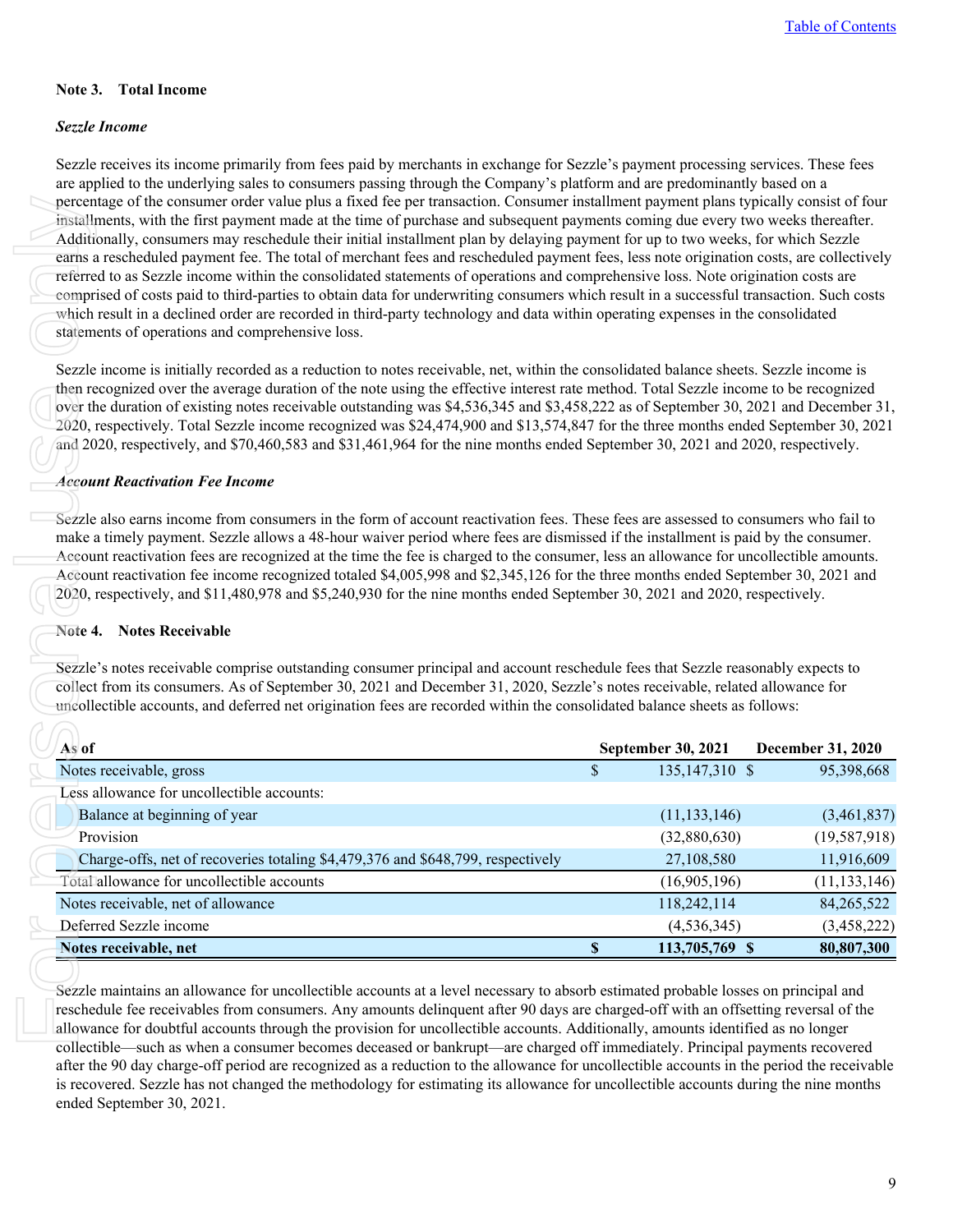The following table summarizes Sezzle's gross notes receivable and related allowance for uncollectible accounts as of September 30, 2021 and December 31, 2020:

| As of          | <b>September 30, 2021</b><br><b>December 31, 2020</b> |                                    |  |                       |  |                        |  |                                    |                       |  |                        |
|----------------|-------------------------------------------------------|------------------------------------|--|-----------------------|--|------------------------|--|------------------------------------|-----------------------|--|------------------------|
|                |                                                       | <b>Gross</b><br><b>Receivables</b> |  | <b>Less Allowance</b> |  | <b>Net Receivables</b> |  | <b>Gross</b><br><b>Receivables</b> | <b>Less Allowance</b> |  | <b>Net Receivables</b> |
| Current        | S                                                     | $12,384,616$ \$                    |  | $(4,032,714)$ \$      |  | 108,351,902 \$         |  | 79,673,073 \$                      | $(2,692,254)$ \$      |  | 76,980,819             |
| Days past due: |                                                       |                                    |  |                       |  |                        |  |                                    |                       |  |                        |
| $1 - 28$       |                                                       | 11,088,499                         |  | (3,712,417)           |  | 7,376,082              |  | 9,574,902                          | (3,616,327)           |  | 5,958,575              |
| $29 - 56$      |                                                       | 5,851,547                          |  | (4,051,641)           |  | 1,799,906              |  | 3,576,255                          | (2,646,627)           |  | 929,628                |
| $57 - 90$      |                                                       | 5,822,648                          |  | (5,108,424)           |  | 714,224                |  | 2,574,438                          | (2,177,938)           |  | 396,500                |
| Total          |                                                       | 135,147,310 \$                     |  | $(16,905,196)$ \$     |  | 118,242,114 \$         |  | 95,398,668                         | $(11, 133, 146)$ \$   |  | 84,265,522             |

### **Note 5. Other Receivables**

| As of                                     | <b>September 30, 2021</b> | <b>December 31, 2020</b> |
|-------------------------------------------|---------------------------|--------------------------|
| Account reactivation fees receivable, net | 675.320 \$                | 804,060                  |
| Receivables from merchants                | 786.238                   | 599,246                  |
| Other receivables, net                    | 1.461.558 \$              | 1.403.306                |

| 11,088,499<br>5,851,547<br>5,822,648        | (3,712,417)<br>(4,051,641)                                                                                                                                                                                                                    | 7,376,082                                           |               |                          |                                    |                                                                                                                                                                                                                                                                                                                                                                                                                                                                                                                                                                   |
|---------------------------------------------|-----------------------------------------------------------------------------------------------------------------------------------------------------------------------------------------------------------------------------------------------|-----------------------------------------------------|---------------|--------------------------|------------------------------------|-------------------------------------------------------------------------------------------------------------------------------------------------------------------------------------------------------------------------------------------------------------------------------------------------------------------------------------------------------------------------------------------------------------------------------------------------------------------------------------------------------------------------------------------------------------------|
|                                             |                                                                                                                                                                                                                                               |                                                     |               |                          |                                    |                                                                                                                                                                                                                                                                                                                                                                                                                                                                                                                                                                   |
|                                             |                                                                                                                                                                                                                                               |                                                     | 9,574,902     |                          | (3,616,327)                        | 5,958,575                                                                                                                                                                                                                                                                                                                                                                                                                                                                                                                                                         |
|                                             |                                                                                                                                                                                                                                               | 1,799,906                                           | 3,576,255     |                          | (2,646,627)                        | 929,628                                                                                                                                                                                                                                                                                                                                                                                                                                                                                                                                                           |
|                                             | (5,108,424)                                                                                                                                                                                                                                   | 714,224                                             | 2,574,438     |                          | (2,177,938)                        | 396,500                                                                                                                                                                                                                                                                                                                                                                                                                                                                                                                                                           |
| 135,147,310 \$                              | $(16,905,196)$ \$                                                                                                                                                                                                                             | 118,242,114 \$                                      | 95,398,668 \$ |                          | $(11, 133, 146)$ \$                | 84,265,522                                                                                                                                                                                                                                                                                                                                                                                                                                                                                                                                                        |
|                                             |                                                                                                                                                                                                                                               |                                                     |               |                          |                                    |                                                                                                                                                                                                                                                                                                                                                                                                                                                                                                                                                                   |
|                                             |                                                                                                                                                                                                                                               |                                                     |               |                          |                                    | <b>December 31, 2020</b>                                                                                                                                                                                                                                                                                                                                                                                                                                                                                                                                          |
| Account reactivation fees receivable, net   |                                                                                                                                                                                                                                               |                                                     | $\mathsf{\$}$ |                          |                                    | 804,060                                                                                                                                                                                                                                                                                                                                                                                                                                                                                                                                                           |
|                                             |                                                                                                                                                                                                                                               |                                                     |               |                          |                                    | 599,246                                                                                                                                                                                                                                                                                                                                                                                                                                                                                                                                                           |
|                                             |                                                                                                                                                                                                                                               |                                                     |               |                          |                                    |                                                                                                                                                                                                                                                                                                                                                                                                                                                                                                                                                                   |
|                                             | Account reactivation fees receivable, net, is comprised of outstanding account reactivation fees that Sezzle reasonably expects to                                                                                                            |                                                     | $\mathbb S$   |                          |                                    | 1,403,306                                                                                                                                                                                                                                                                                                                                                                                                                                                                                                                                                         |
|                                             | collect from its consumers. As of September 30, 2021 and December 31, 2020, Sezzle's account reactivation fees receivable and<br>related allowance for uncollectible accounts are recorded within the consolidated balance sheets as follows: |                                                     |               |                          |                                    |                                                                                                                                                                                                                                                                                                                                                                                                                                                                                                                                                                   |
|                                             |                                                                                                                                                                                                                                               |                                                     |               | September 30, 2021       |                                    | December 31, 2020                                                                                                                                                                                                                                                                                                                                                                                                                                                                                                                                                 |
| Account reactivation fees receivable, gross |                                                                                                                                                                                                                                               |                                                     | $\mathsf{\$}$ | 1,941,884 \$             |                                    | 1,875,648                                                                                                                                                                                                                                                                                                                                                                                                                                                                                                                                                         |
| Less allowance for uncollectible accounts:  |                                                                                                                                                                                                                                               |                                                     |               |                          |                                    |                                                                                                                                                                                                                                                                                                                                                                                                                                                                                                                                                                   |
|                                             |                                                                                                                                                                                                                                               |                                                     |               | (1,071,588)              |                                    | (483, 518)                                                                                                                                                                                                                                                                                                                                                                                                                                                                                                                                                        |
|                                             |                                                                                                                                                                                                                                               |                                                     |               | (3,433,610)              |                                    |                                                                                                                                                                                                                                                                                                                                                                                                                                                                                                                                                                   |
| Total allowance for uncollectible accounts  | Charge-offs, net of recoveries totaling \$935,163 and \$71,110, respectively                                                                                                                                                                  |                                                     |               | 3,238,634<br>(1,266,564) |                                    | (2,347,733)<br>1,759,663<br>(1,071,588)                                                                                                                                                                                                                                                                                                                                                                                                                                                                                                                           |
|                                             |                                                                                                                                                                                                                                               | 34 days, consistent with the prior year's duration. |               |                          | September 30, 2021<br>1,461,558 \$ | Deferred Sezzle income is comprised of unrecognized merchant fees and consumer reschedule fees net of direct note origination costs,<br>which are recognized over the duration of the note with the consumer and are recorded as an offset to Sezzle income on the<br>consolidated statements of operations and comprehensive loss. Sezzle's notes receivable had a weighted average days outstanding of<br>As of September 30, 2021 and December 31, 2020, the balance of other receivables, net, on the consolidated balance sheets is<br>675,320 \$<br>786,238 |

Receivables from merchants primarily represent merchant fees charged, but not yet paid, to the Company. Additionally, during the three months ended September 30, 2021 and 2020, the Company recorded direct write-downs of \$539,242 and \$110,392, respectively, for uncollectible receivables from merchants, which is included in the provision for uncollectible other receivables. Such write-downs for the nine months ended September 30, 2021 and 2020 were \$994,425 and \$274,705, respectively.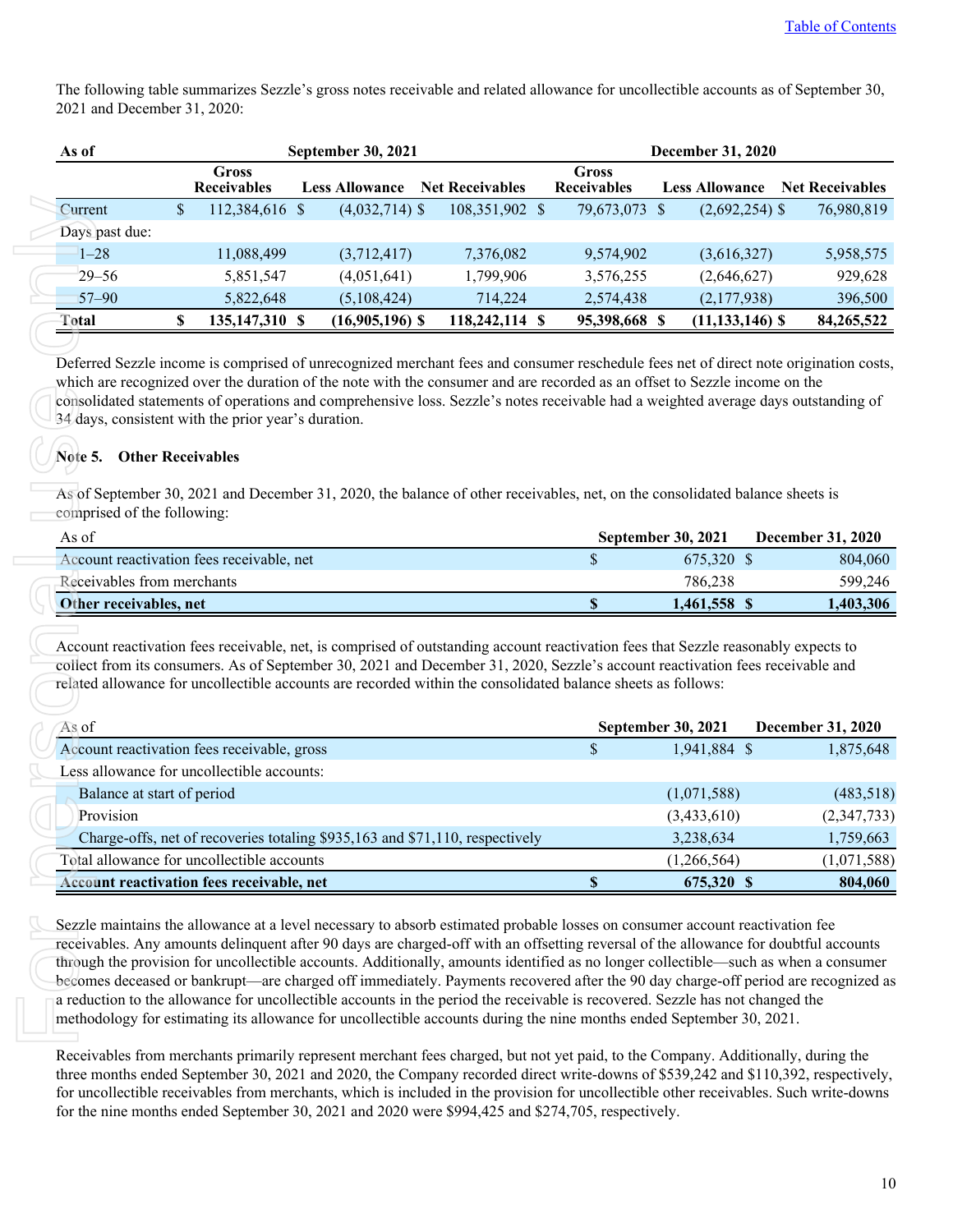#### **Note 6. Leases**

Sezzle is currently entered into operating leases for its corporate office spaces in the United States, Canada, India, Lithuania, and Brazil. Total lease expense incurred for the three months ended September 30, 2021 and 2020 was \$88,958 and \$163,546, respectively. Total lease expense incurred for the nine months ended September 30, 2021 and 2020 was \$364,384 and \$350,515, respectively. Lease expense is recognized within general and administrative expenses on the consolidated statements of operations and comprehensive loss.

During the nine months ended September 30, 2021, Sezzle renewed a portion of its operating leases in the United States and Canada, which it had previously determined it was unlikely to renew. As a result, Sezzle recorded an increase in its operating right-of-use assets and its corresponding lease liabilities of \$142,597.

The expected maturity of the Company's operating leases as of September 30, 2021 is as follows:

| 2021                               | w | 37,647  |
|------------------------------------|---|---------|
| 2022                               |   | 70,388  |
| Interest                           |   | (2,275) |
| Present value of lease liabilities |   | 105,760 |

The weighted average remaining term of the Company's operating leases is 0.7 years and its weighted average discount rate for all operating leases is 4.75%. As of September 30, 2021, Sezzle has not entered into any lease agreements that contain residual value guarantees or financial covenants.

#### **Note 7. Internally Developed Intangible Assets, Property, and Equipment**

The Company reviews the carrying value of long-lived assets, which includes property, equipment, and internally developed intangible assets, for impairment whenever events and circumstances indicate that the assets' carrying value may not be recoverable from the future cash flows expected to result from its use and eventual disposition. In cases where undiscounted expected future cash flows are less than the carrying value, an impairment loss is recognized equal to an amount by which the carrying value exceeds the fair value of assets. The factors considered by management in performing this assessment include current operating results, trends, and prospects; the manner in which the asset is used; and the effects of obsolescence, demand, competition, and other economic factors. Impairment losses for the three months ended September 30, 2021 and 2020 were \$5,474 and \$2,556, respectively. Impairments for the nine months ended September 30, 2021 and 2020 were \$5,474 and \$7,850, respectively. Impairment costs are recorded within general and administrative operating expenses on the consolidated statements of operations and comprehensive loss. compr<br>
During<br>
which<br>
assets<br>
The ex<br>
2021<br>
2022<br>
The word Presen<br>
Presen<br>
Operat<br>
guaran<br>
Note 7<br>
The Contage<br>
from the minume of the minume of the minume of the minume of the minume of the mediator<br>
Sezzle<br>
Interes<br>
resp

### **Note 8. Merchant Accounts Payable**

Sezzle offers its merchants an interest bearing program in which merchants may defer payment from the Company in exchange for interest. Merchant accounts payable in total were \$90,735,441 and \$60,933,272 as of September 30, 2021 and December 31, 2020, respectively, as disclosed in the consolidated balance sheets. Of these amounts, \$78,605,159 and \$53,528,501 were recorded within the merchant interest program balance as of September 30, 2021 and December 31, 2020, respectively.

Deferred payments retained in the program bear interest at the LIBOR daily (3 month) rate plus three percent (3.0%) on an annual basis, compounding daily. The weighted average annual percentage yield was 3.18% and 4.76% for the three months ended September 30, 2021 and 2020, respectively, and 3.23% and 6.15% for the nine months ended September 30, 2021 and 2020, respectively. Interest expense associated with the program totaled \$620,353 and \$441,986 for the three months ended September 30, 2021 and 2020, respectively, and \$1,666,420 and \$1,063,182 for the nine months ended September 30, 2021 and 2020, respectively.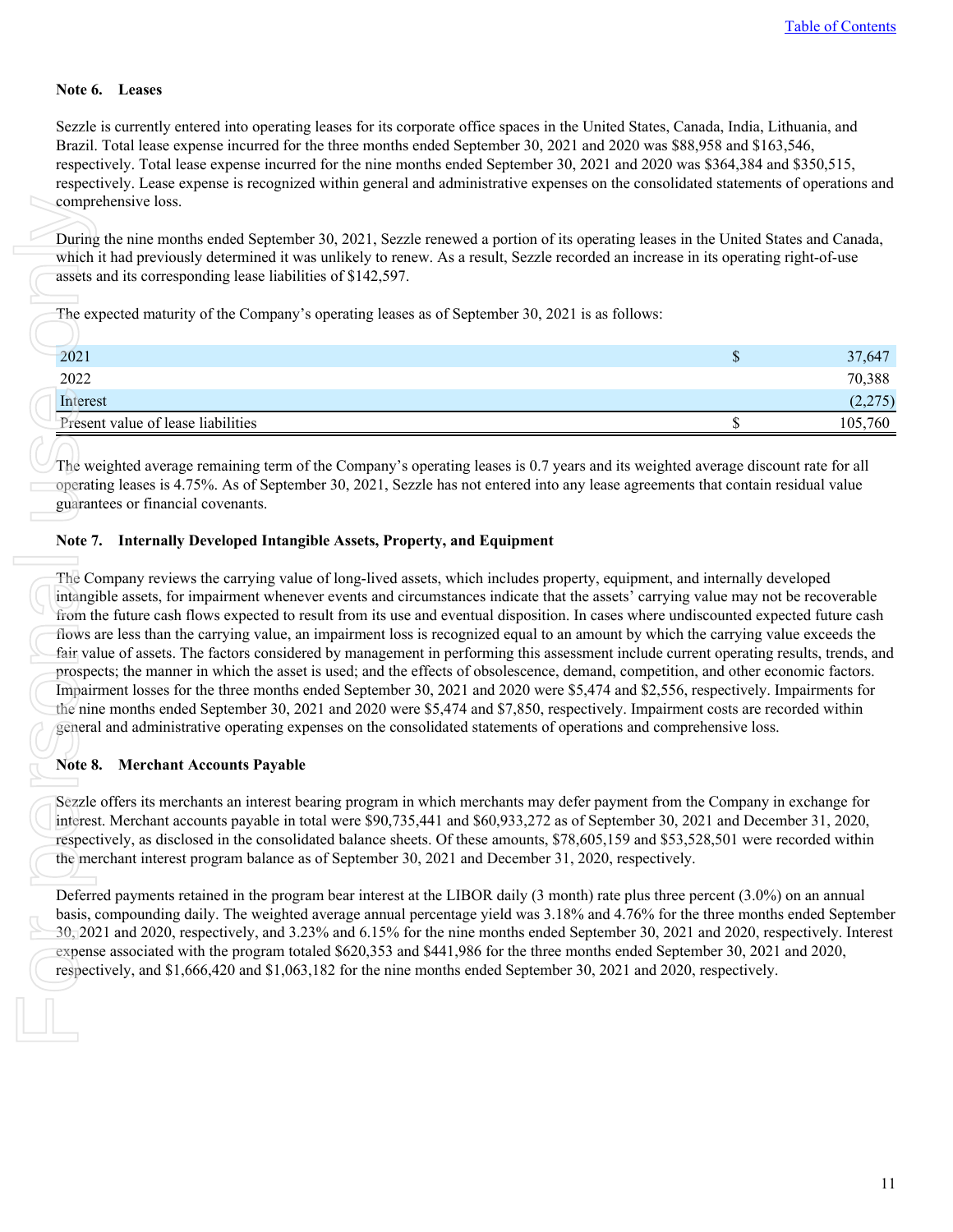Deferred payments are due on demand, up to \$250,000 during any seven day period, at the request of the merchant. Any request larger than \$250,000 is honored after 7 days. Sezzle reserves the right to impose additional limits on the program and make changes to the program without notice or limits. These limits and changes to the program can include but are not limited to: maximum balances, withdrawal amount limits, and withdrawal frequency.

#### **Note 9. Line of Credit**

On February 10, 2021, Sezzle entered into an agreement with Goldman Sachs Bank USA (the 'Class A' senior lender), and Bastion Consumer Funding II LLC and Bastion Funding IV LLC (the 'Class B' mezzanine lenders) for a \$250,000,000 receivables funding facility. The funding facility has a maturity date of June 12, 2023 (a 28-month term from the agreement date). Fifty percent of the total available funding facility (\$125,000,000) is committed while the remaining fifty percent is available to the Company for expanding its funding capacity. The loan agreement is subject to both affirmative and negative covenants. The Company had an outstanding line of credit balance of \$5,000,000 as of September 30, 2021 and is recorded within line of credit, net, as a non-current liability on the consolidated balance sheets.

The agreement is secured by the Company's consumer notes receivable it chooses to pledge. Borrowings are generally based on 90% of eligible notes receivable pledged, or 85% if the weighted average FICO scores of the pledged receivables fall below 580. Eligible notes receivable are defined as notes receivable from consumers in the United States or Canada that are less than 15 days past due. As of September 30, 2021, Sezzle had pledged \$129,512,429 of its notes receivable. Sezzle had an unused borrowing capacity of \$87,769,996 as of September 30, 2021.

The funding facility carries an interest rate of 3-month LIBOR+3.375% and 3-month LIBOR+10.689% (the LIBOR floor rate is set at 0.25%) for funds borrowed from the Class A and Class B lender, respectively. As of September 30, 2021, the weighted average interest rate was 5.250%. Interest on borrowings is due on collection dates as specified in the loan agreement, typically fortnightly. For the three and nine months ended September 30, 2021, interest expense relating to the utilization of the line of credit was \$185,035 and \$1,172,366, respectively.

Additionally, any unused daily amounts incurred a facility fee at a rate of .50% per annum until May 11, 2021. Beginning May 11, 2021, the facility fee rate became variable, dependent on the percentage of the line of credit utilized. If less than one-third of the facility is used, the rate is .65% per annum; if between one-third and two-thirds of the facility is used, the rate is .50% per annum; and if more than two-thirds of the facility is used, the rate is .35% per annum.

In the event of a prepayment due to a broadly marketed and distributed securitization transaction with a party external to the agreement, an exit fee of 0.75% of such prepaid balance will be due to the lender upon such transaction. Additionally, the Company paid a \$1,000,000 termination fee to exit its previous loan agreement.

For the three and nine months ended September 30, 2021, amortization expense recorded for debt issuance costs on the line of credit totaled \$189,727 and \$500,202, respectively. Total cash payments for debt issuance costs relating to the new line of credit were \$1,698,190 as of September 30, 2021.

### **Note 10. Long Term Debt**

On April 14, 2020, the Company received loan proceeds in the amount of \$1,220,332 under the U.S. Small Business Administration's (SBA) Paycheck Protection Program (PPP). The PPP, established as part of the CARES Act, provides loans to qualifying businesses for amounts up to 2.5 times of the average monthly payroll expenses of the qualifying business. PPP loans are uncollateralized and guaranteed by the SBA, and are forgivable after a "covered period" (eight or twenty-four weeks) as long as the borrower maintains its payroll levels and uses the loan proceeds for eligible expenses, including payroll, benefits, rent, and utilities. The forgiveness amount will be reduced if the borrower terminates employees or reduces salaries and wages more than 25% during the covered period. Any unforgiven portion of the PPP loan is payable over two years at an interest rate of 1% with payments deferred until the SBA remits the borrower's loan forgiveness amount to the lender, or, if the borrower does not apply for forgiveness, ten months after the end of the covered period. PPP loan terms provide for customary events of default including payment defaults, breaches of representations and warranties, and insolvency events and may be accelerated upon the occurrence of one or more of these events of default. Additionally, the PPP loan terms do not include prepayment penalties. On Fel<br>
Consu<br>
facility<br>
availad<br>
fundin<br>
credit<br>
consol<br>
The ag<br>
of elig<br>
notes r<br>
o.25%<br>
interes<br>
the fundition<br>
o.25%<br>
interes<br>
the thr<br>
starlity<br>
if more<br>
in the starling<br>
if more<br>
paid a<br>
For the totaled<br>
starling<br>
if

On June 24, 2021, the Company repaid the loan in full, comprising \$1,220,332 in principal and \$14,779 in accrued interest. The SBA reserves the right to audit any PPP loan, regardless of size. These audits may occur after forgiveness has been granted or the loan has been repaid in full. In accordance with the CARES Act, all borrowers are required to maintain their PPP loan documentation for six years after the PPP loan was forgiven or repaid in full and to provide that documentation to the SBA upon request.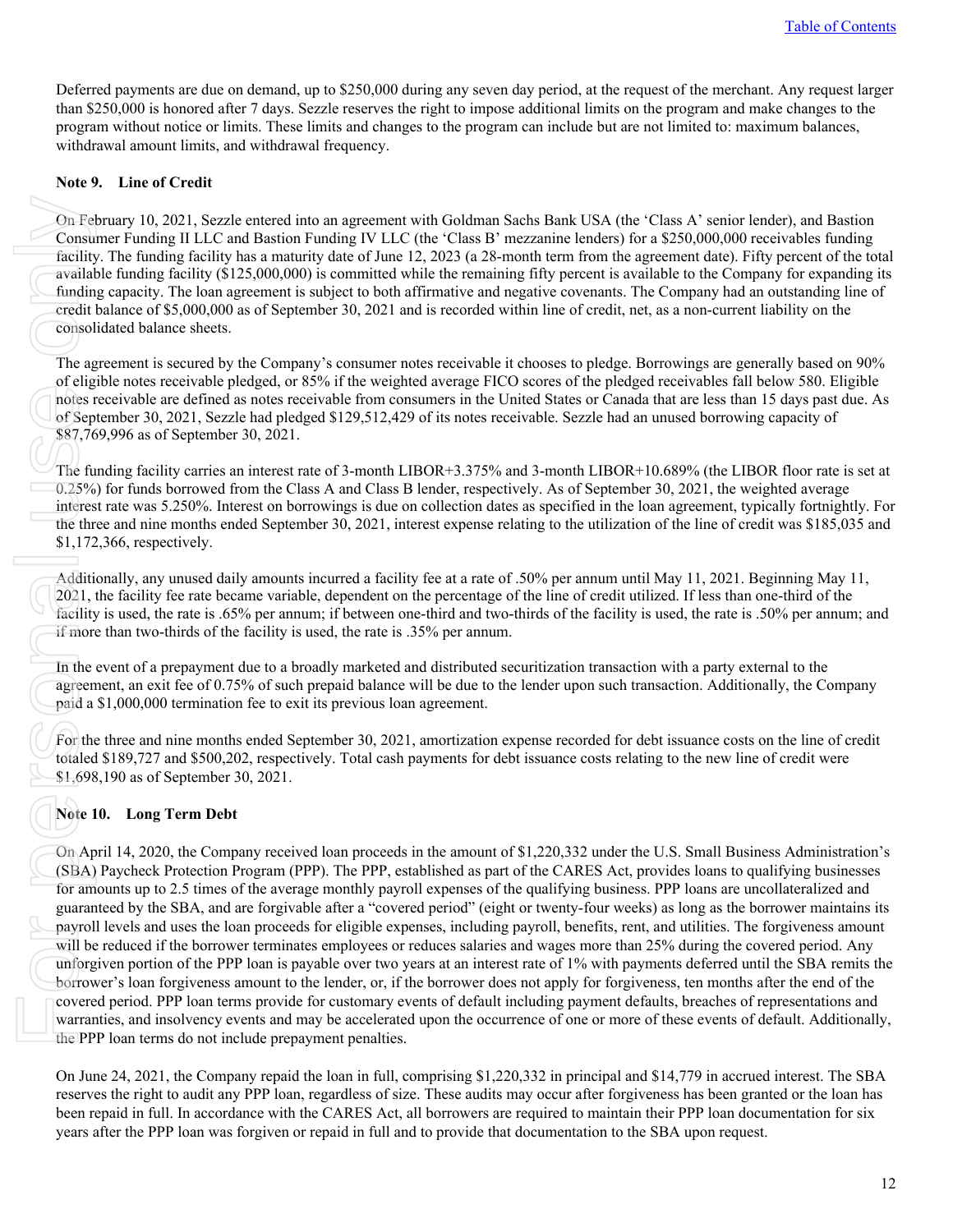### **Note 11. Commitments and Contingencies**

### *Merchant Contract Obligations*

The Company has entered into several agreements with third-parties in which Sezzle will reimburse these third-parties for co-branded marketing and advertising costs. During the three and nine months ended September 30, 2021, the Company entered into agreements that stipulate Sezzle will commit to spend up to approximately \$1 million and \$36 million, respectively, in marketing and advertising spend. Certain agreements also contain provisions that may require payments by the Company and are contingent on Sezzle and/or the third party meeting specified criteria, such as achieving volume targets and implementation benchmarks.

Expenses incurred relating to these agreements totaled \$1,611,495 and \$323,044 for the three months ended September 30, 2021 and 2020, respectively, and \$4,071,057 and \$656,609 for the nine months ended September 30, 2021 and 2020, respectively. These expenses are included within marketing, advertising, and tradeshows expenses in the consolidated statements of operations and comprehensive loss. Sezzle had approximately \$442,000 and \$211,000 recorded as a prepaid expense in the consolidated balance sheets as of September 30, 2021 and December 31, 2020, respectively.

### **Note 12. Short and Long–Term Incentive Plans**

In May 2020, the Company adopted a short-term incentive compensation program for its employees and executives. The program is based on achievements where individuals will be compensated for Company-wide and individual and/or team performance for the fiscal year. Measurement of compensable amounts is determined at the end of the year and payouts to individuals will be made in the form of restricted stock units in the following year. As of September 30, 2021, the Company has accrued a total of \$4,098,230 for this program, compared to \$2,133,806 as of December 31, 2020, which is recorded in accrued liabilities on the consolidated balance sheets.

The Company also adopted a long-term incentive plan (LTIP) for its executive team in May 2020. The LTIP comprises grants of market priced stock options under the 2019 Equity Incentive Plan, with vesting subject to required levels of Comparative Total Shareholder Return (TSR) tested over three years, and subject to continued employment for a three-year period ending January 1, 2023. Both the market and service vesting conditions must be met in order for the grantee to vest at the end of the three year measurement period.

Each of the executive and designated senior officers of the Company was awarded a long term incentive stock option grant to purchase shares on May 22, 2020. The stock options have an exercise price of A\$2.10 per share, based on the closing sale price of CHESS Depository Interests (CDIs) on the Australian Securities Exchange (ASX) on May 21, 2020, the trading day prior to the date of grant. The amount of each award is equal to 300% of the individual's salary in effect as of May 22, 2020 (100% for each of the three years in the performance period and pro-rated for start date).

The Company's stock price performance will be measured based on its volume weighted average price relative to other companies included within the S&P/ASX All Technology Index. The number of long term incentive stock option grants were calculated based on a fair value of \$0.64 per option, determined under the Monte Carlo Simulation valuation method.

Total expense recognized related to compensation under the LTIP program was \$1,202,057 and \$2,917,633 for the three months ended September 30, 2021 and 2020, respectively, and \$6,059,178 and \$3,548,105 for the nine months ended September 30, 2021 and 2020, respectively. The compensable amounts under the LTIP to executive board members are subject to shareholder approval. On June 10, 2021, the Company received shareholder approval to grant the LTIP awards to executive board members. Upon this approval, the Company remeasured the fair value of the awards and reclassified the awards from other long-term liabilities to stockholder's equity. The total fair value reclassified from liability to stockholder's equity was \$9,293,035 as of June 10, 2021. market that still<br>that still spend.<br>third p<br>Expendent that still personal compressed only are also<br>compressed fiscal by the state of the person of the person of the person of the person of the person of the person of the p

### **Note 13. Stockholders' Equity**

On July 14, 2021, Sezzle agreed to issue Discover Financial Services LLC ("Discover") \$30,000,000 of the Company's common stock at a price of \$6.58 per share (A\$8.83), which was completed on July 19, 2021. The proceeds from this sale were offset with issuance costs totaling \$2,768.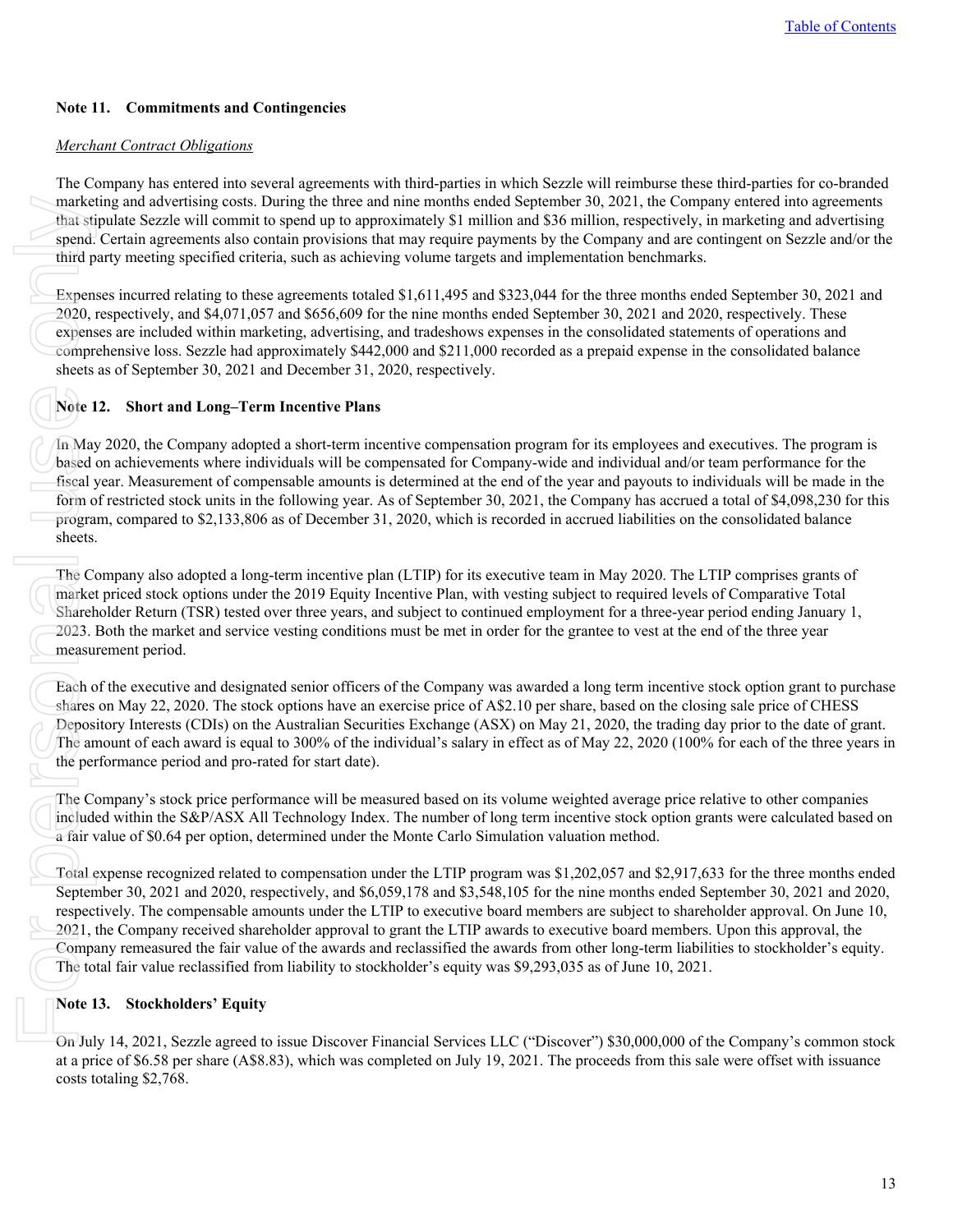#### **Note 14. Net Loss Per Share**

The computation for basic net loss per share is established by dividing net losses for the period by the weighted average shares outstanding during the reporting period, including repurchases carried as treasury stock. Diluted net loss per share is computed in a similar manner, with the weighted average shares outstanding increasing from the assumed exercise of employee stock options (including options classified as liabilities) and assumed vesting of restricted stock units (if dilutive). Given the Company is in a loss position, the impact of including assumed exercises of stock options and vesting of restricted stock units would have an anti-dilutive impact on the calculation of diluted net loss per share and, accordingly, diluted and basic net loss per share were equal for the three and nine months ended September 30, 2021 and 2020.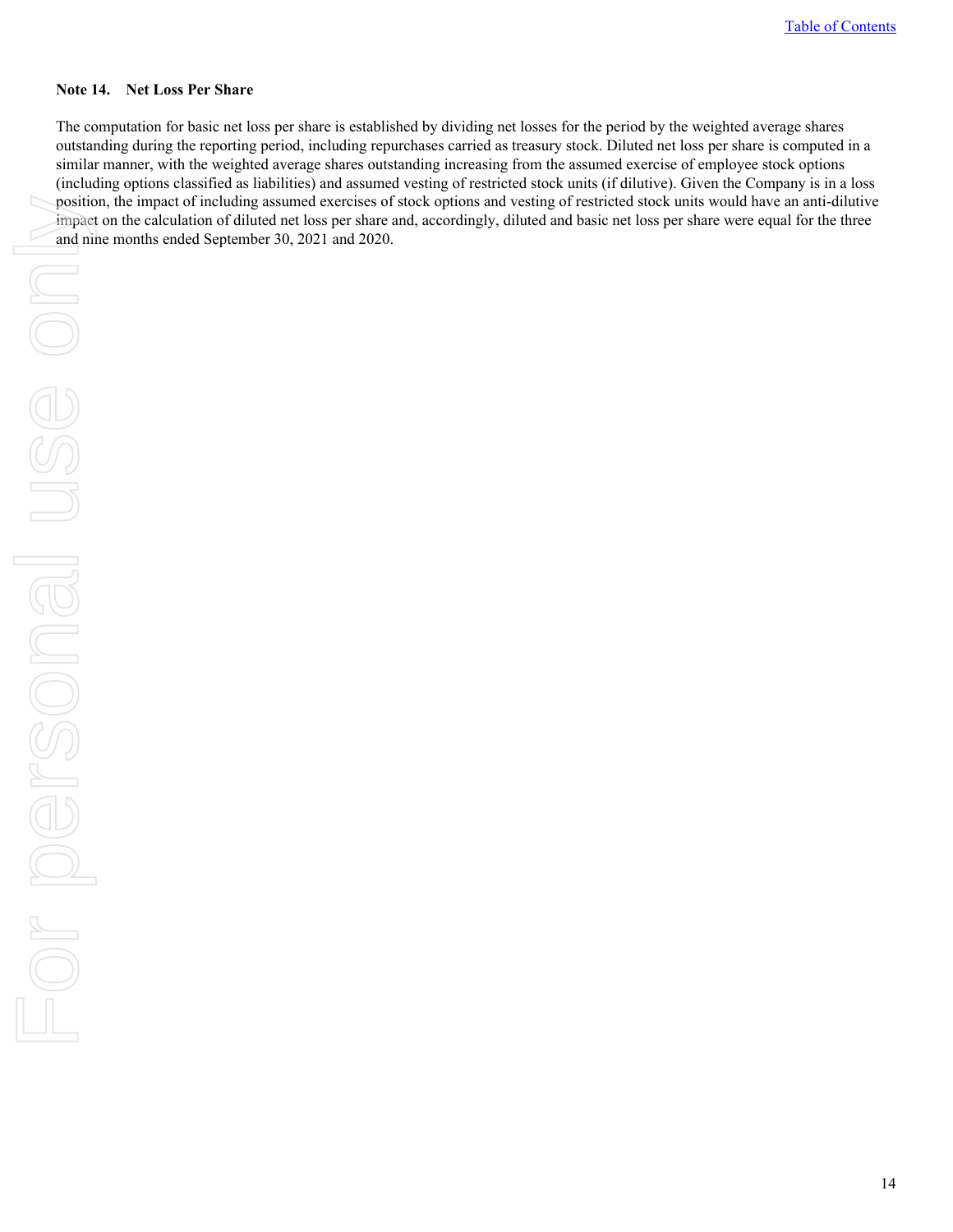### <span id="page-14-0"></span>**Item 2. Management's Discussion and Analysis of Financial Condition and Results of Operations**

The following discussion and analysis of our financial condition and results of operations should be read together with our consolidated financial statements and related notes appearing elsewhere in this quarterly report on Form 10-Q ("Form 10-Q"). This discussion and analysis contains forward-looking statements that involve risks, uncertainties and assumptions. You should review the "Forward-Looking Statements", "Factors Affecting Results from Operations", and "Risk Factors" sections of this Form 10-Q for a discussion of important factors that could cause actual results to differ materially from the results described in or implied by the forward-looking statements described in the following discussion and analysis.

### **Overview**

For p

We are a purpose-driven payments company that is on a mission to financially empower the next generation. Launched in 2017, we have built a digital payments platform that allows merchants to offer their consumers a flexible alternative to traditional credit. As of September 30, 2021, our platform has supported the business growth of 44,400 Active Merchants while serving 3.2 million Active Consumers. Through our payments products we aim to enable consumers to take control over their spending, be more responsible, and gain access to financial freedom. Our vision is to create a digital ecosystem benefiting all of our stakeholders— merchant partners, consumers, employees, communities and investors—while continuing to drive ethical growth.

The Sezzle Platform connects consumers with merchants via our core proprietary, digital payments platform that instantly extends credit at the point-of-sale. Our core product is differentiated from traditional lenders through our credit-and-capital-light approach, and we believe that it is mutually beneficial for our merchants and consumers given the network effects inherent in our platform. We enable consumers to acquire merchandise upfront and spread payments over four equal, interest-free installments over six weeks. We realize high repeat usage rates by many of our consumers, with the top 10% of our consumers measured by Underlying Merchant Sales (UMS, as defined below) transacting an average of 49 times per year based on the transaction activity during the rolling twelve months ended September 30, 2021, although historical transaction activity is not an indication of future results. discus:<br>
forwar<br>
Overv<br>
We are<br>
Ne are<br>
Septen<br>
Consur<br>
gain a consur<br>
gain a consur<br>
may on<br>
The Se Gredit<br>
enable<br>
realize<br>
Sales (month<br>
Our cc<br>
revenu<br>
version<br>
credit in in<br>
Cor crevenu<br>
version<br>
credit in in<br>
A criti

Our core product offering is completely free for consumers who pay on time; instead, we generate a substantial majority of our revenues by charging our merchants fees in the form of a Merchant Discount Rate. We recently launched Sezzle Up, an upgraded version of the core Sezzle experience which provides a credit-building solution for new-to-credit consumers, helping consumers adopt credit responsibly and build their credit history. We have also expanded our product suite to provide consumers with access to a longterm installment lending option through a partnership.

A critical component of our business model is the ability to effectively manage the repayment risk inherent in allowing consumers to pay over time. To that end, a team of Sezzle engineers and risk specialists oversee our proprietary systems, identify transactions with elevated risk of fraud, assess the credit risk of the consumer and assign spending limits, and manage the ultimate receipt of funds. Further, we believe repayment risk is more limited relative to other traditional forms of unsecured credit because consumers primarily settle 25% of the purchase value upfront. Additionally, ongoing user interactions allow us to continuously refine and enhance the effectiveness of these platform tools through machine learning.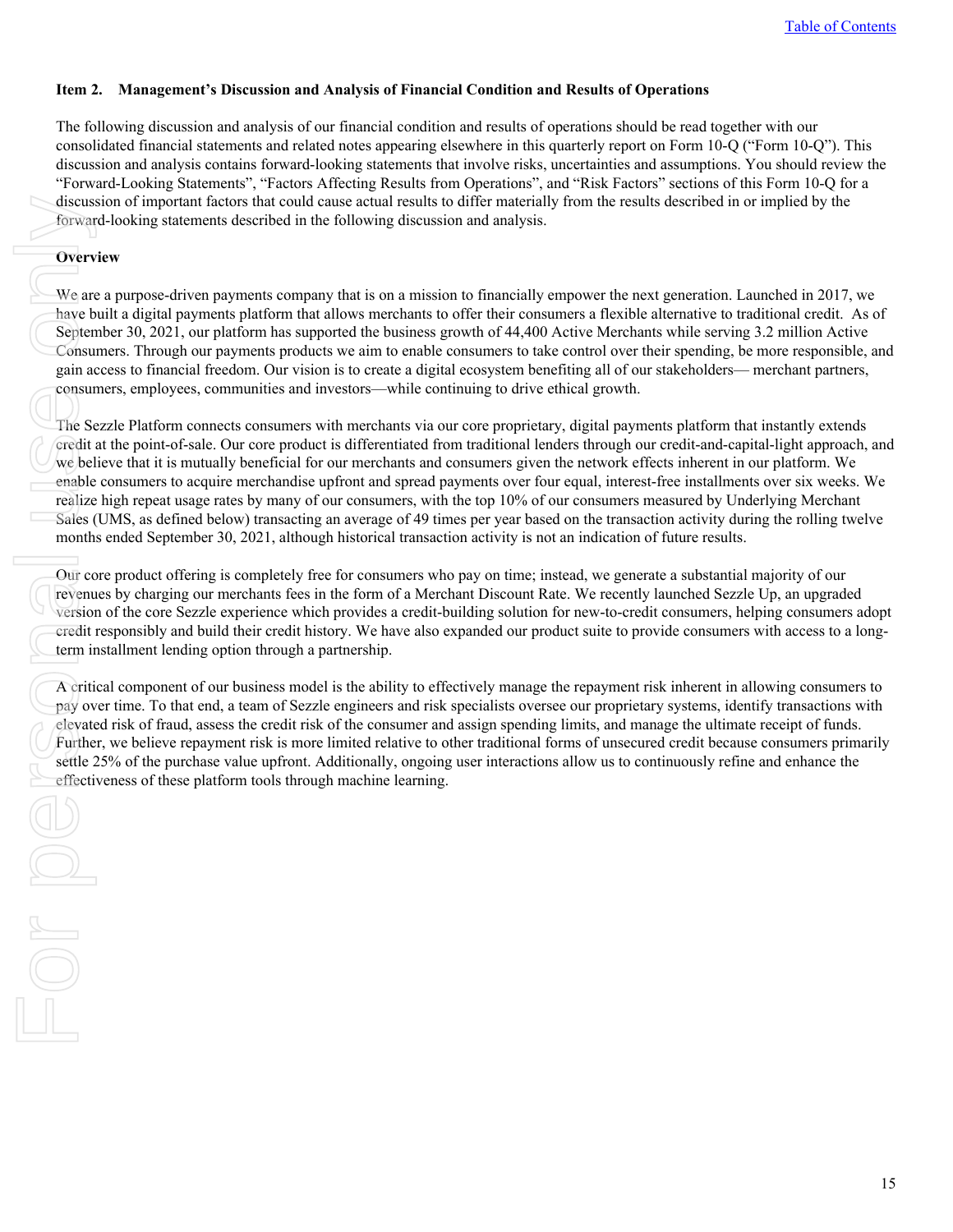### **Forward Looking Statements**

The information in this Form 10-Q includes "forward-looking statements" under Section 27A of the Securities Act and Section 21E of the Exchange Act. All statements, other than statements of historical fact included in this Form 10-Q, regarding our strategy, future operations, financial position, estimated revenues and losses, projected costs, prospects, plans and objectives of management are forward-looking statements. When used in this Form 10-Q, the words "could," "believe," "anticipate," "intend," "estimate," "expect," "project" and similar expressions are intended to identify forward-looking statements, although not all forward-looking statements contain such identifying words. When considering forward-looking statements, you should keep in mind the risk factors and other cautionary statements described under the heading "Risk Factors" included in this Form 10-Q. These forward-looking statements are based on our current expectations and assumptions about future events and are based on currently available information as to the outcome and timing of future events. Nevertheless, and despite the fact that management's expectations and estimates are based on assumptions management believes to be reasonable and data management believes to be reliable, our actual results, performance or achievements are subject to future risks and uncertainties, any of which could materially affect our actual performance. Risks and uncertainties that could affect such performance include, but are not limited to: "proje"<br>
contain<br>
caution<br>
assum<br>
achiev<br>
achiev<br>
uncert:<br>
uncert:<br>
uncert:<br>
uncert:<br>
uncert:<br>
uncert:<br>
uncert:<br>
uncert:<br>
uncert:<br>
uncert:<br>
uncert:<br>
uncert:<br>
uncert:<br>
uncert:<br>
uncert:<br>
uncert:<br>
uncert:<br>
uncert:<br>
uncert:<br>
u

- impact of the "buy-now, pay-later" ("BNPL") industry becoming subject to increased regulatory scrutiny;
- impact of operating in a highly competitive industry;
- impact of macro-economic conditions on consumer spending;
- our ability to increase our merchant network, our base of consumers and UMS;
- our ability to effectively manage growth, sustain our growth rate and maintain our market share;
- our ability to meet addition capital requirements;
- impact of exposure to consumer bad debts and insolvency of merchants;
- 
- impact of any data security breaches, cyberattacks, employee or other internal misconduct, malware, phishing or ransomware, physical security breaches, natural disasters, or similar disruptions;
- impact of the integration, support and prominent presentation of our platform by our merchants;<br>
impact of any data security breaches, cyberattacks, employee or other internal misconduct, malw<br>
physical security breaches • impact of key vendors or merchants failing to comply with legal or regulatory requirements or to provide various services that are important to our operations;
	- impact of the loss of key partners and merchant relationships;
	- impact of exchange rate fluctuations in the international markets in which we operate;
	- our ability to protect our intellectual property rights;
	- our ability to retain employees and recruit additional employees;
	- impact of the costs of complying with various laws and regulations applicable to the BNPL industry in the United States and the international markets in which we operate; and
	- our ability to achieve our public benefit purpose and maintain our B Corporation certification.

We caution you that these forward-looking statements are subject to numerous risks and uncertainties, most of which are difficult to predict and many of which are beyond our control. These risks include, but are not limited to, the risks described under "Risk Factors" in this Form 10-Q. Should one or more of the risks or uncertainties described in this Form 10-Q occur, or should underlying assumptions prove incorrect, our actual results and plans could differ materially from those expressed in any forward-looking statements.

All forward-looking statements, expressed or implied, included in this Form 10-Q are expressly qualified in their entirety by these cautionary statements. These cautionary statements should also be considered in connection with any subsequent written or oral forward-looking statements that we or persons acting on our behalf may issue. Except as otherwise required by applicable law, we disclaim any duty to update any forward-looking statements, all of which are expressly qualified by the statements in this section, to reflect events or circumstances after the date of this Form 10-Q.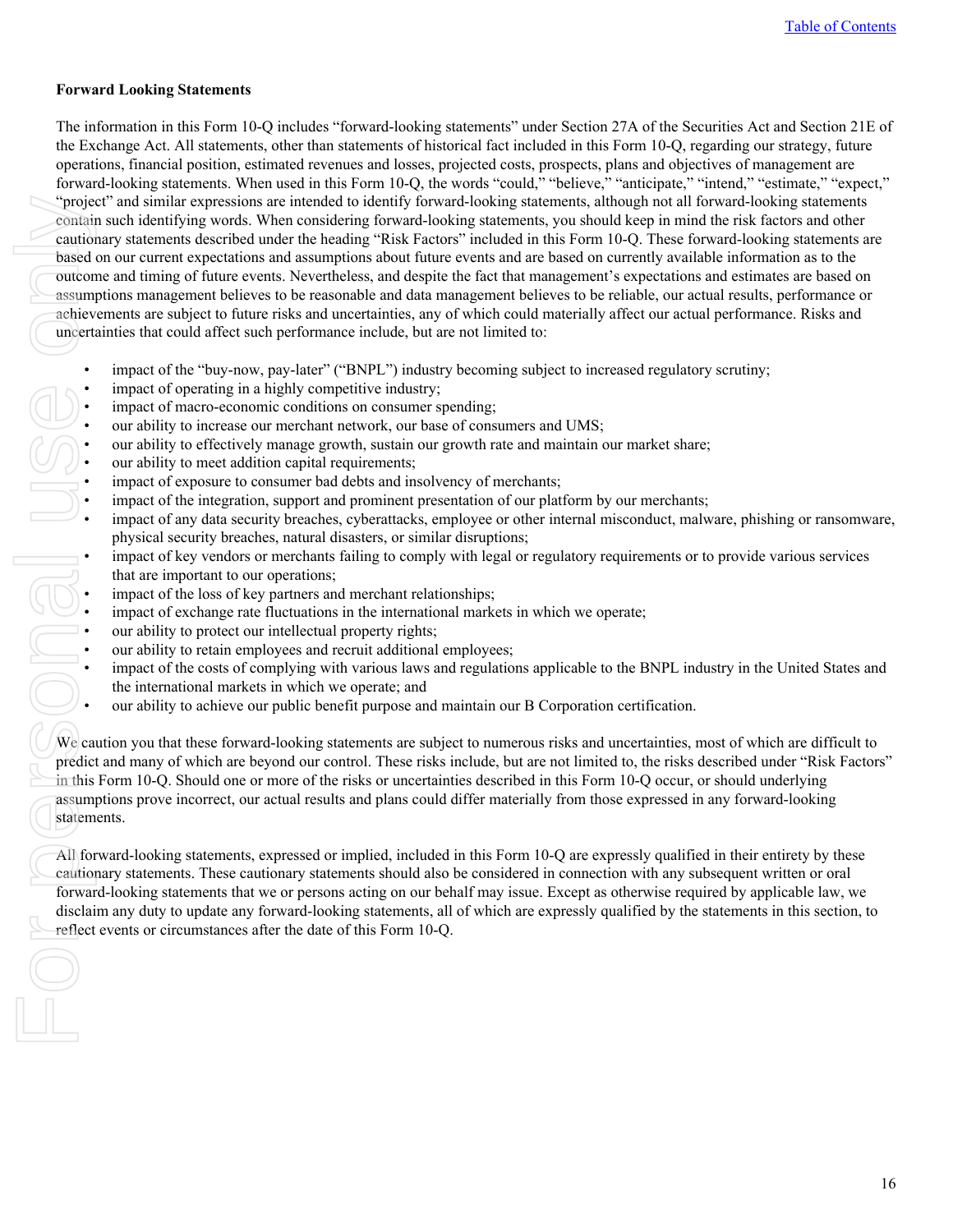### **Factors Affecting Results of Operations**

We have set out below a discussion of the key factors that have affected our financial performance and that are expected to impact our performance going forward.

#### *Adoption of the Sezzle Platform*

Our ability to profitably scale our business is reliant on adoption of the Sezzle Platform by both consumers and merchants. Changes in our Active Merchant and Active Consumer bases (as such terms are defined below) have had, and will continue to have, an impact on our results of operations. It is costly for us to recruit (and in some cases retain) Active Merchants. Turnover in our merchant base could result in higher than anticipated over-head costs.

We believe that we have built a sustainable, transparent business model in which our success is aligned with the financial success of our merchants and consumers. We earn fees from our merchants predominately based on a percentage of the UMS value plus a fixed fee per transaction, or the Merchant Discount Rate. We pay our merchants for transaction value upfront net of the merchant fees owed to us and assume all costs associated with the consumer payment processing, fraud and payment default. Merchant-related fees comprised approximately 82% and 83% of our Total Income for the three and nine months ended September 30, 2021, respectively.

#### *Growth and Diversification of Merchants offered on the Sezzle Platform*

We depend on continued relationships with our current merchants or merchant partners and on the acquisition of new merchants to maintain and grow our business. We added 4,100 and 17,700 Active Merchants during the three and nine months ended September 30, 2021, respectively, totaling 44,400 Active Merchants on the platform at the end of the same period. Although for the three and nine months ended September 30, 2021, we did not currently depend on any one merchant for more than 10% of Merchant-related fees, our business is still at a relatively early stage and our merchant revenue is not as diversified as it might be for a more mature business.

Our integration into scaled e-commerce platforms is expected to give more merchants the opportunity to offer Sezzle as a payment option at checkout, and we expect that our partnerships with larger retailers such as Target will familiarize more consumers with the Sezzle Platform.

In addition, investment in sales, co-marketing, and offering of competitively priced merchant fee rates and incentives are critical for us to onboard new and retain existing merchants and grow utilization of the Sezzle Platform. We currently provide our merchants with a toolkit to grow their businesses. Our merchants gain access to our marketing efforts that begin with a launch campaign to introduce new brands to Sezzle consumers. We face intense competitive pressure to bring new larger merchants on to our platform. In order to stay competitive, we have and may continue to need to adjust our pricing or offer incentives to larger merchants to increase payments volume. These pricing structures with merchants include up-front cash payments, fee discounts, rebates, credits, performance-based incentives, marketing, and other support payments that impact our revenues and profitability. We expect to continue to incur substantial costs to acquire these larger merchants. Certain agreements contain provisions that may require us to make payments to certain of our merchants and are contingent on us and/or the merchant meeting specified criteria, such as achieving volume targets and implementation benchmarks. If we are not able to increase our volumes as predicted, the financial impact of these incentives, fee discounts, and rebates, these arrangements with certain merchants will impact our results of operations and financial performance. For a bound in the could in the could in the could in the could in the could in the could in the could in the comproment of the comprometric could in the mainta and to onb toolkit new bit and to onb toolkit new bit stay co

There is a risk that we may lose merchants for a variety of reasons, including a failure to meet key contractual or commercial requirements, or merchants shifting to other service providers, including competitors or in-house offerings. We also face the risk that our key partners could become competitors of our business if such partners are able to determine how we have designed and implemented our model to provide our services.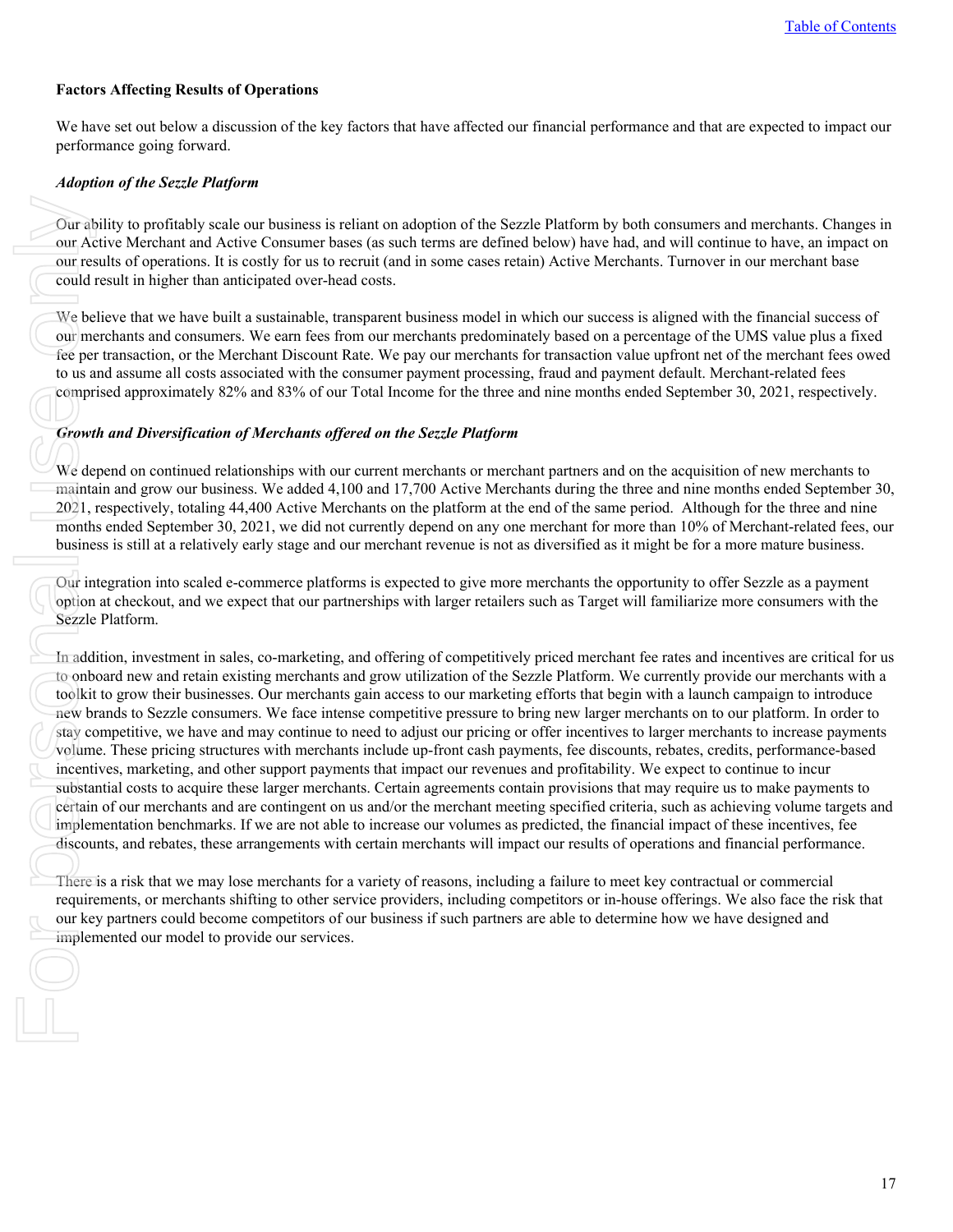#### *New Products*

Our expanding product suite enables us to further promote our mission of financial empowerment, and the adoption of these products by our consumers is expected to drive operating and financial performance. In partnership with TransUnion, we engineered Sezzle Up, an upgraded version of the core Sezzle experience that supports consumers in building their credit scores by permitting us to report their payment histories to credit bureaus. As these consumers pay on time, their credit scores and spending limits on the Sezzle Platform can increase, which is likely to result in larger purchases that will generate an increase in merchant fees. Other parts of our product suite and proprietary merchant interface are specifically designed to streamline the merchant experience. For example, we believe that our Sezzle Virtual Card bolsters our omnichannel offering and provides a rapid-installation, point-of-sale option for brickand-mortar retailers through its compatibility with Apple Pay and Google Pay. With the Sezzle Virtual Card, consumers can enjoy instore shopping with the convenience of immediately tapping into the Sezzle Platform with the "swipe" of their card at the point-ofsale. In addition, we recently partnered with Ally Financial to offer consumers monthly fixed-rate installment-loan products that extend up to 60 months, which will support consumer purchases for big ticket items, and those transactions earn us a fee from Ally Financial. We continue to seek out new partners to adopt our existing products and strategize on new products to complement our platform and core products, which we believe will have an impact on continued growth of our business.

#### *Growth of our Consumer Base*

To continue to grow our business, we need to maintain and increase our existing Active Consumer base and introduce new consumers to our platform. We rely heavily on our growing merchant base to offer our core product to new consumers at the point of sale for online transactions. We have developed new offerings such as Sezzle Spend to enable our merchants to offer rewards and promotions to new consumers. We have consistently added Active Consumers each quarter since our inception, while the number of transactions per Active Consumer has typically increased each quarter as well. We added 309,000 and 962,000 Active Consumers during the three and nine months ended September 30, 2021, respectively, totaling 3,193,000 Active Consumers on the platform at the end of the same period. In addition, we realize high repeat usage rates as a result of our differentiated offering, with the top 10% of our consumers measured by UMS transacting 49 times per year based on the transaction activity during the rolling twelve months ended September 30, 2021, although historical transaction activity is not an indication of future results. Platfor<br>
produc<br>
believe<br>
and-m<br>
store s<br>
sale. In<br>
extend<br>
Financ<br>
platfor<br>
from the sale. In<br>
Financ<br>
platfor<br>
Growt<br>
To cor<br>
to our<br>
online<br>
to new<br>
per Ac<br>
and nin<br>
period<br>
measu<br>
Septen<br>
Mana<sub>g</sub><br>
A criti<br>
pay ov<br>
elev

### *Managing Credit Risk*

A critical component of our business model is the ability to effectively manage the repayment risk inherent in allowing consumers to pay over time. To that end, a team of Sezzle engineers and risk specialists oversee our proprietary systems, identify transactions with elevated risk of fraud, assess the credit risk of the consumer and assign spending limits, and manage the ultimate receipt of funds. Because consumers primarily settle 25% of the purchase value upfront at the point of sale, we believe repayment risk is more limited relative to other traditional forms of unsecured consumer credit. Further, ongoing user interactions allow us to continuously refine and enhance the effectiveness of these platform tools through machine learning.

We absorb the costs of all uncollectible receivables from our consumers. The provision for uncollectible accounts is a major component of our operating expenses, and excessive exposure to consumer repayment failure may impact our results of operations. We believe our systems and processes are highly effective and allow for predominantly accurate, real-time decisions in connection with the consumer transaction approval process. As our consumer base grows, the availability of data on consumer repayment behavior will also better optimize our systems and ability to make real-time consumers repayment capability decisions on a go forward basis. Optimizing repayment capacity decisions of our current and future consumer base may reduce our provision for uncollectible accounts and related charge-offs by providing optimal credit limits to qualified consumers.

#### *Maintaining our Capital-Light Strategy*

Maintaining our funding strategy and our low cost of capital is important to our ability to grow our business. We have created an efficient funding strategy which, in our view, has allowed us to scale our business and drive rapid growth. The speed with which we are able to recycle capital due to the short-term nature of our products has a multiplier effect on our committed capital.

Our funding helps drive our low cost of capital. We rely on more efficient revolving credit facilities with high advance rates to fund our receivables over time and also use merchant account payables as an alternative low-cost funding source.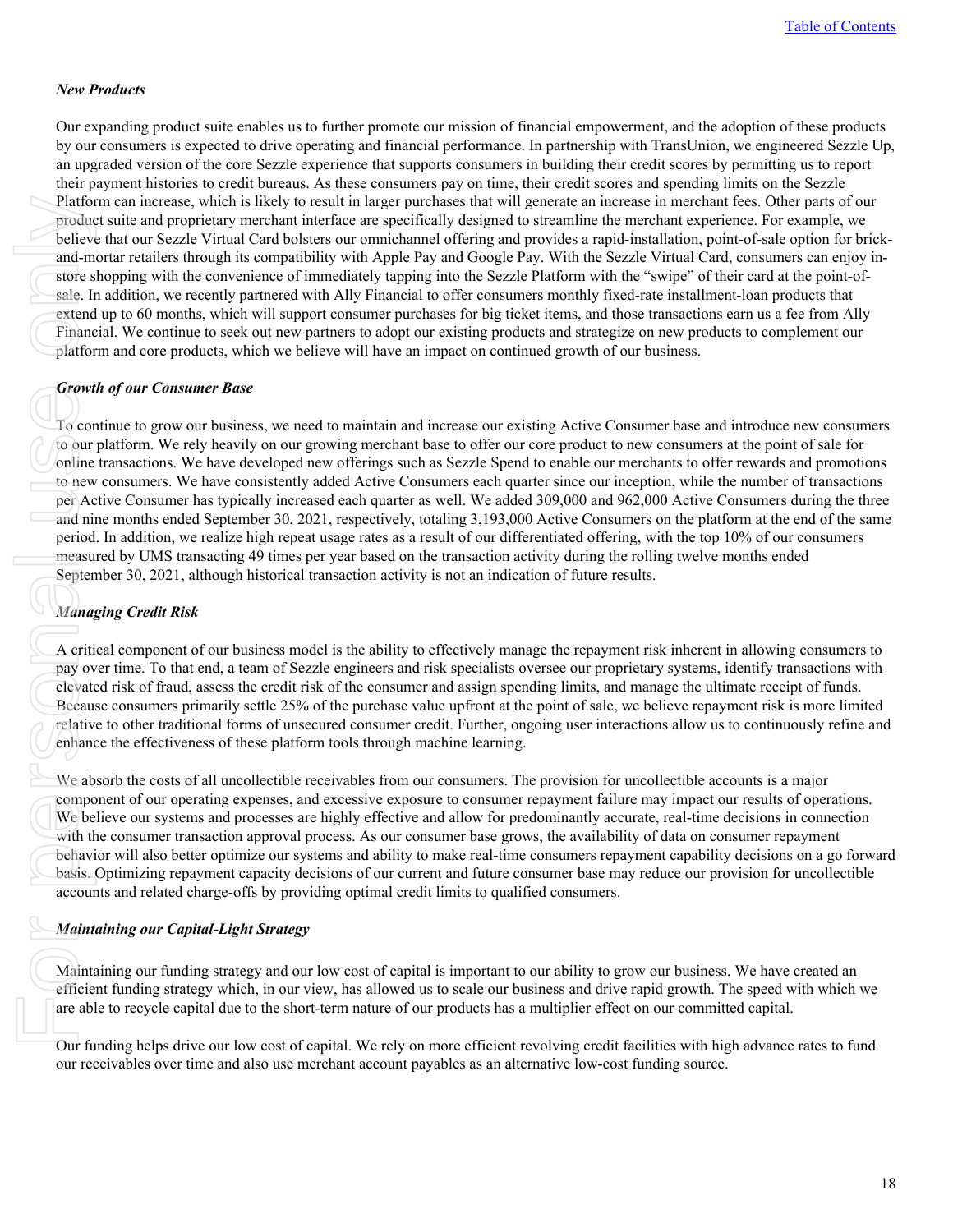#### *General Economic Conditions and Regulatory Climate*

Our business depends on consumers transacting with merchants, which in turn can be affected by changes in general economic conditions. For example, the retail sector is affected by such macro-economic conditions as unemployment, interest rates, consumer confidence, economic recessions, downturns or extended periods of uncertainty or volatility, all of which may influence customer spending, and suppliers' retailers' focus and investment in outsourcing solutions. This may subsequently impact our ability to generate income. Additionally, in weaker economic environments, consumers may have less disposable income to spend and so may be less likely to purchase products by utilizing our services and bad debts may increase as a result of consumers' failure to repay the loans originated on the Sezzle Platform. Our industry is also impacted by numerous consumer finance and protection regulations, both domestic and international, and the prospects of new regulations, and the cost to comply with such regulations, have an ongoing impact on our results of operations and financial performance.

### *International Growth Plans*

In addition to our continued investment in the United States, global expansion remains a priority for us. We launched operations in Canada in 2019, commenced operations in India and certain countries in Europe in 2020, and are currently in the early stages of expansion into Brazil. We will continue to extend our platform into attractive new geographies that are ripe for adoption of our product offering. Thus far, we have focused on entering new markets organically rather than through acquisitions. Our approach involves identifying a strong, local entrepreneurial team to lead our expansion. We may be required to expend significant additional capital to implement our international expansion plans. mcom<br>
likely<br>
origina<br>
domes<br>
impact<br>
In add<br>
Canad<br>
expans<br>
produc<br>
involv<br>
capital<br>
Season<br>
We ex<br>
have heen a<br>
are rec<br>
transac<br>
Impac<br>
The C<br>
operate<br>
our bu<br>
Throug<br>
improduce<br>
our bu<br>
Impac<br>
The C<br>
operate<br>
our bu<br>
I

### *Seasonality*

We experience seasonality as a result of spending patterns of our Active Consumers. Sezzle Income and UMS in the fourth quarter have historically been strongest for us, in line with consumer spending habits during the holiday shopping season, which has typically been accompanied by increased charge-offs when compared to the prior three quarters. This is most evident in merchant fees as these are recognized when the terms of the executed merchant agreement have been fulfilled and the merchant successfully confirms the transaction.

### *Impact of COVID-19*

The COVID-19 pandemic has had, and continues to have, a significant impact on the U.S. economy and the markets in which we operate. We believe that our performance during this period demonstrates the value and effectiveness of our platform, the resilience of our business model, and the capabilities of our risk management and underwriting approach.

Throughout 2020 our collections of consumer notes receivable improved. While this improvement was primarily driven by improvements in our consumer underwriting process, consumers also had improved ability for payment as a result of stimulus offered through the CARES Act. During 2020, we also enacted an expansion of fee forgiveness and payment flexibility programs offered to consumers as a response to the COVID-19 pandemic. We also expect that certain of the COVID-19 related sector trends underlying our performance may not continue at current levels.

In March 2020, we also rolled out a work-from-home program for our employees. In addition, we implemented restrictions in travel and attendance of group events, including industry-related conferences. These COVID-19 related measures resulted in lower than anticipated operating expenses. We expect future selling, general, and administrative expenses to continue to increase as a result of planned efforts to begin working from the office under a hybrid part-time in person model. We also anticipate incurring additional travel related expenses for our sales and marketing teams in 2021 and future periods.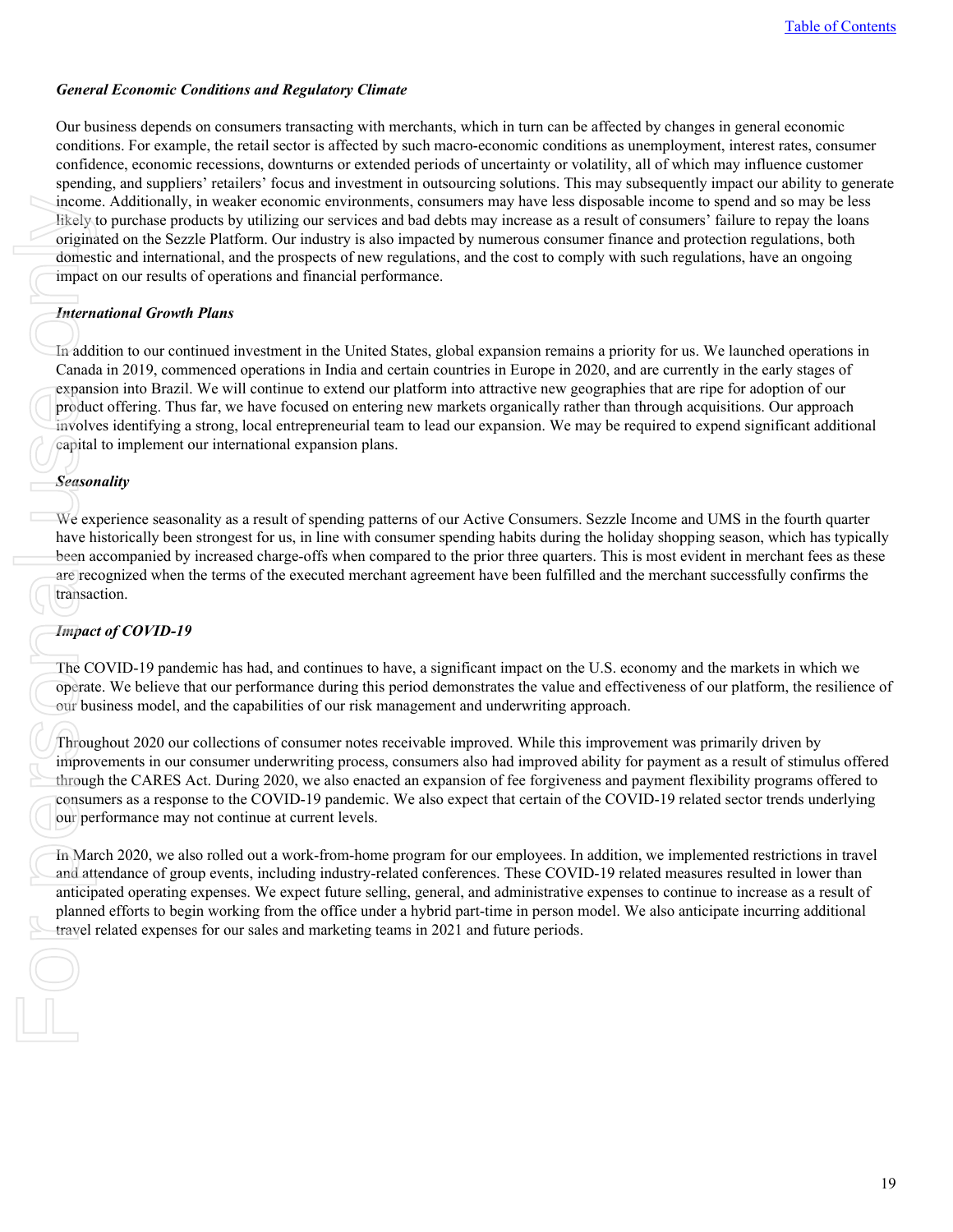### **Key Operating Metrics**

### *Underlying Merchant Sales*

UMS is defined as the total value of sales made by merchants based on the purchase price of each confirmed sale where a consumer has selected the Sezzle Platform as the applicable payment option. UMS does not represent revenue earned by us, is not a component of our income, nor is included within our financial results prepared in accordance with GAAP. However, we believe that UMS is a useful operating metric to both us and our investors in assessing the volume of transactions that take place on the Sezzle Platform, which is an indicator of the success of our merchants and the strength of the Sezzle Platform.

For the three months ended September 30, 2021 and 2020, UMS totaled \$460.7 million and \$228.2 million, respectively, which is an increase of 102%. For the nine months ended September 30, 2021 and 2020, UMS totaled \$1.2 billion and \$535.6 million, respectively, which is an increase of 133%. The growth in UMS is driven by our continued improvements in growing our Active Merchant and Active Consumer base, year over year.

#### *Active Merchants and Active Consumers*

Active Merchants is defined as merchants who have had transactions with us in the last twelve months. As of September 30, 2021, we had 44,400 Active Merchants, an increase of 10% when compared to the 40,300 Active Merchants as of June 30, 2021, and an increase of 66% when compared to the 26,700 Active Merchants as of December 31, 2020. There is no minimum required number of transactions to meet the Active Merchant criteria.

Active Consumers is defined as unique end users who have placed an order with us within the last twelve months. Active Consumers increased 11% to 3,193,000 as of September 30, 2021, compared to 2,884,000 Active Consumers as of June 30, 2021. Active Consumers increased by 43% when compared to our 2,231,000 Active Consumers as of December 31, 2020.

### **Components of Results of Operations**

### *Total Income*

We refer to our primary component of total income as "Sezzle Income". Sezzle Income is comprised primarily from fees paid by merchants in exchange for our payment processing services. These fees are applied to the underlying sales to consumers passing through our platform and are predominantly based on a percentage of the consumer order value plus a fixed fee per transaction. Consumer installment payment plans typically consist of four installments, with the first payment of 25% of the consumer order value made at the time of purchase and subsequent payments coming due every two weeks thereafter. Additionally, consumers may reschedule their initial installment plan by delaying payment for up to two weeks, for which we generally earn a rescheduled payment fee. The total of merchant fees and rescheduled payment fees, less note origination costs (underwriting costs incurred that result in a successful transaction with the consumer), are collectively referred to as Sezzle Income within the consolidated statements of operations and comprehensive loss. Sezzle Income is then recognized over the average duration of the note using the effective interest rate method. of our<br>
useful<br>
which<br>
For the<br>
increas<br>
respec<br>
Merch<br> *Active*<br>
Active<br>
Active<br>
Active<br>
Active<br>
Active<br>
Active<br>
Active<br>
Active<br>
Toral and a<br>
Toral Lincreas<br>
Consu<br>
Consu<br>
Consu<br>
Toral Lincreas<br>
Consu<br>
made a<br>
resche<br>
fee

We also earn income from consumers in the form of account reactivation fees, recorded within "Account reactivation fee income" (a component of Total Income) on the consolidated statements of operations and comprehensive loss. When a consumer's payment fails in the automated payment process the consumer must pay a fee, which we refer to as an Account Reactivation Fee, before the consumer is able to use the Sezzle Platform again. We allow, at a minimum and subject to state jurisdiction regulation, a 48-hour waiver period where fees are dismissed if the installment is paid by the consumer. Account reactivation fees are recognized at the time the fee is charged to the consumer, less an allowance for uncollectible amounts.

### *Personnel*

Personnel primarily comprises all wages and salaries paid to employees, contractor payments, employer-paid payroll taxes and employee benefits, and stock and incentive–based compensation.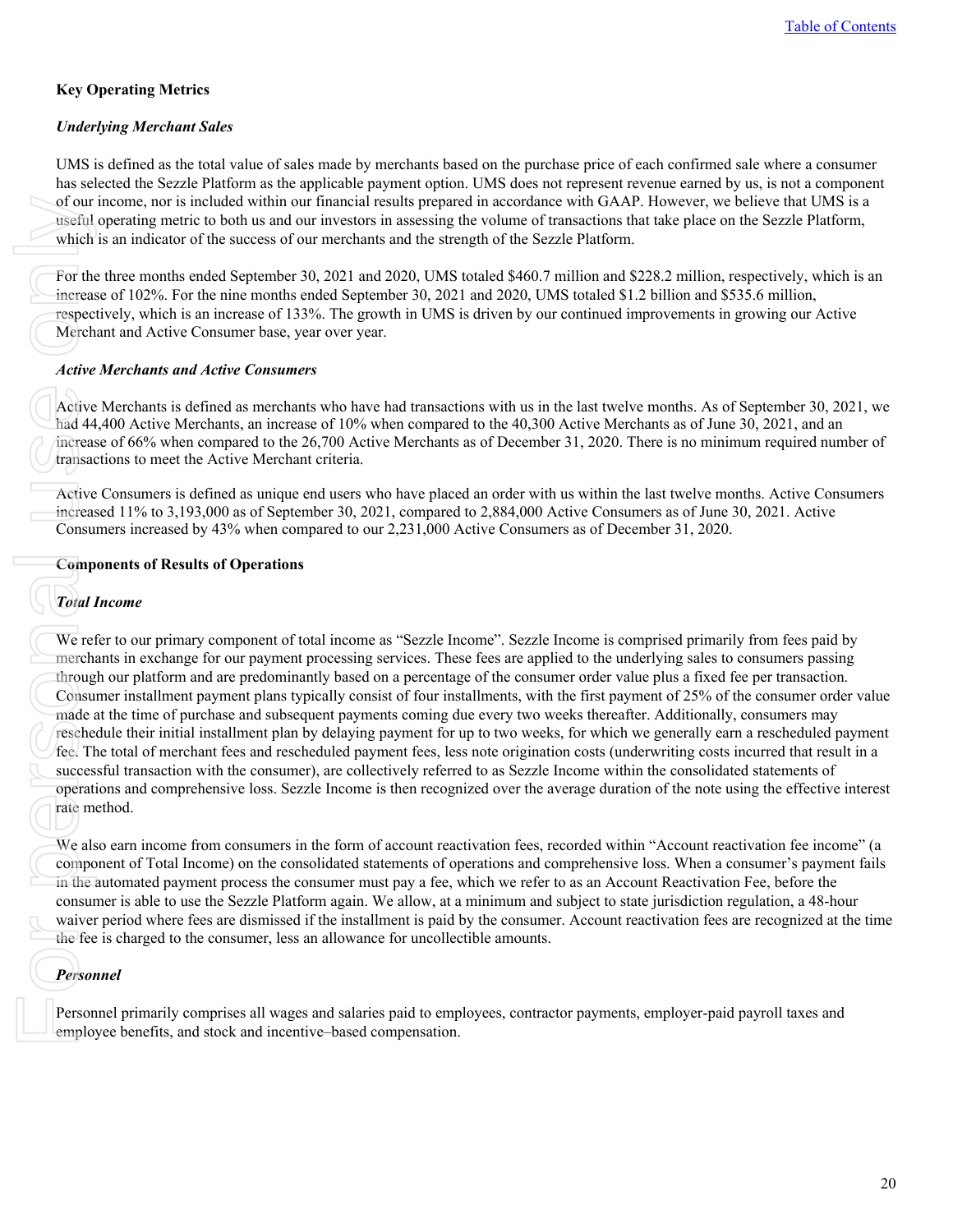### *Transaction Expense*

Transaction expense primarily comprises processing fees paid to third parties to process debit, credit and ACH payments received from consumers, merchant affiliate program and partnership fees, and consumer communication costs. We incur merchant affiliate program and partnership fees when consumers make purchases with merchants who either were referred by another merchant or are associated with partner platforms with which we have a contractual agreement. We incur customer communication costs when we notify the consumer about the transaction status and upcoming payments. Communications are primarily made via text message directly to the consumer.

### *Third-Party Technology and Data*

Third-party technology and data primarily comprises costs related to fraud prevention, other cloud-based computing services, and costs of failed loan applications. Underwriting costs incurred that result in successfully originated loans are an element of Sezzle Income and recognized as a reduction of the overall income and, therefore, these costs are not included in third-party technology and data.

### *Marketing, Advertising, and Tradeshows*

Marketing, advertising, and tradeshows primarily comprises costs related to marketing, sponsorships, advertising, attending tradeshows, promotions, and co-marketing Sezzle's brand with its merchants.

### *General and Administrative*

General and administrative primarily comprises legal, compliance, audit, tax, and other consultation costs; third-party implementation fees; and charitable contributions.

### *Provision for Uncollectible Accounts*

We calculate our provision for uncollectible accounts on notes receivable on an expected-loss basis. We maintain an allowance for uncollectible accounts at a level necessary to absorb estimated probable losses on principal and reschedule fee receivables from consumers. Any amounts delinquent after 90 days are charged-off with an offsetting reversal of the allowance for doubtful accounts through the provision for uncollectible accounts. Additionally, amounts identified as no longer collectible—such as when a consumer becomes deceased or bankrupt—are charged off immediately. We use our judgment to evaluate the allowance for uncollectible accounts based on current economic conditions and historical performance of consumer payments.

# *Net Interest Expense*

We incur interest expense on a continuous basis as a result of draws on our revolving credit facility to fund consumer notes receivable as well as our Merchant Interest Program, whereby merchants may defer their payments owed by us in exchange for interest. The interest paid on borrowings under our revolving credit facility and Merchant Interest Program are based on LIBOR.

### *Income Tax Expense*

Income tax expense consists of income taxes in various jurisdictions, primarily U.S. Federal and state income taxes, and also Canada and the other foreign jurisdictions in which we operate. Tax effects of transactions reported in the consolidated financial statements consist of taxes currently due. Additionally, we record deferred taxes related primarily to differences between the basis of receivables, property and equipment, and accrued liabilities for financial and income tax reporting. The deferred tax assets and liabilities represent the future tax return consequences of those differences, which will either be taxable or deductible when the assets and liabilities are recovered or settled. Deferred tax assets are reduced by a valuation allowance when, in the opinion of management, it is more likely than not that some portion or all of the deferred tax assets will not be realized. Given our history of losses, a full valuation allowance is recorded against our deferred tax assets. notify<br>
directl<br>
Third-<br>
Third-<br>
Costs c<br>
Incom<br>
data.<br>
Marke<br>
Marke<br>
Marke<br>
Third-<br>
Costa and the consum<br>
frows<br>
Cener<br>
Gener<br>
Gener<br>
Gener<br>
durcolle<br>
consum<br>
throug<br>
decom<br>
accour<br>
Me interes<br>
accour<br>
Me interes<br>
Incom<br>

### *Other Comprehensive Income (Loss)*

Other comprehensive income (loss) is comprised of foreign currency translation adjustments.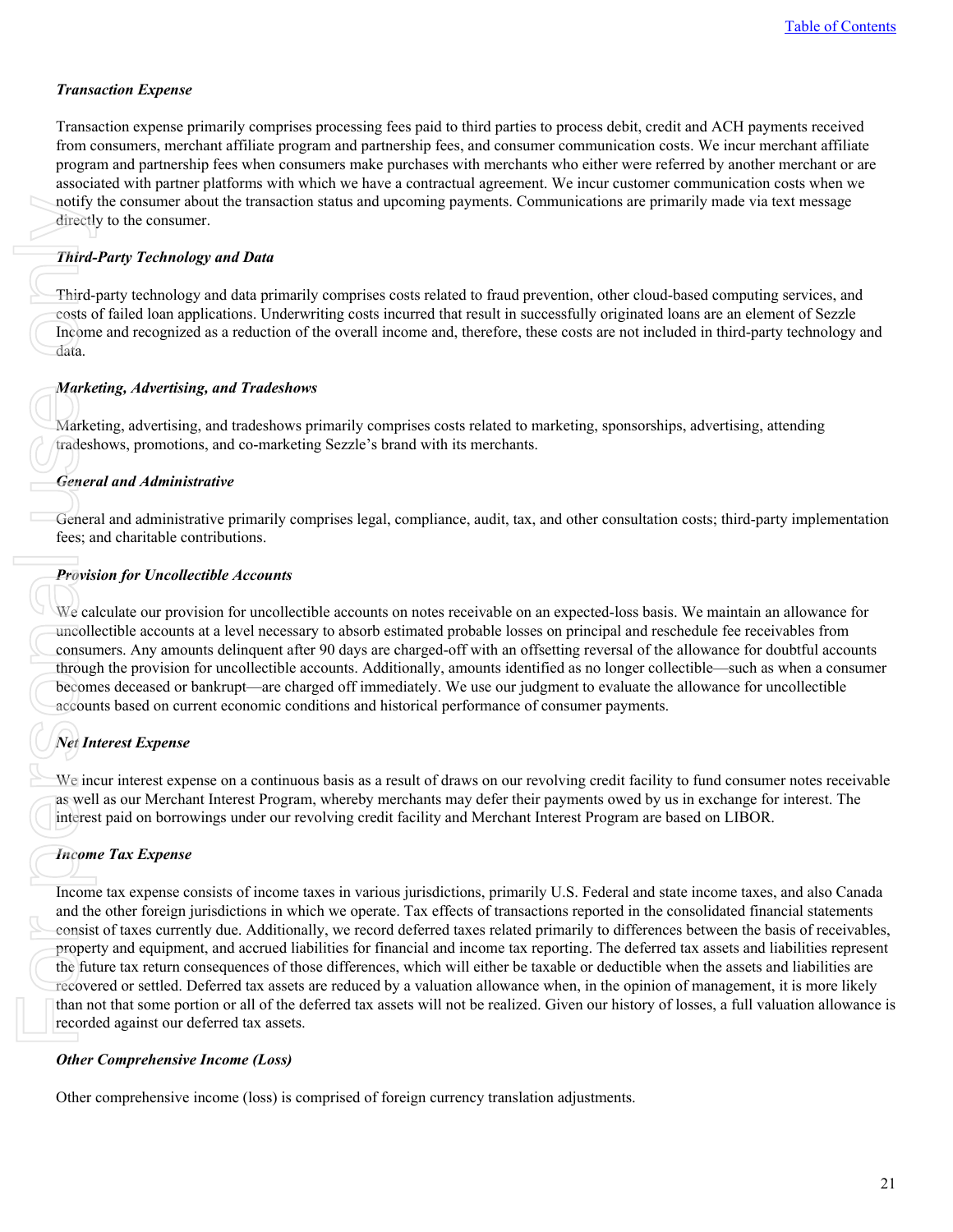### **Results of Operations**

### *Total Income*

Total income is comprised of Sezzle income and account reactivation fees. Sezzle income for the three months ended September 30, 2021 and 2020 totaled \$24.5 million and \$13.6 million, respectively, which is an increase of 80.3%. Sezzle income for the nine months ended September 30, 2021 and 2020 totaled \$70.5 million and \$31.5 million, respectively, which is an increase of 124.0%. income for the three and nine months ended September 30, 2021 and 2020 is as follows:

|                                                                                                                                                                                                                                                                                                                                                                                                                                                                                                                                                                                                                                                                                                                                                                                                                                                                                                                                                                                                                                                                                                                                |              | For the three months ended |                           |              | For the nine months ended |                           |
|--------------------------------------------------------------------------------------------------------------------------------------------------------------------------------------------------------------------------------------------------------------------------------------------------------------------------------------------------------------------------------------------------------------------------------------------------------------------------------------------------------------------------------------------------------------------------------------------------------------------------------------------------------------------------------------------------------------------------------------------------------------------------------------------------------------------------------------------------------------------------------------------------------------------------------------------------------------------------------------------------------------------------------------------------------------------------------------------------------------------------------|--------------|----------------------------|---------------------------|--------------|---------------------------|---------------------------|
|                                                                                                                                                                                                                                                                                                                                                                                                                                                                                                                                                                                                                                                                                                                                                                                                                                                                                                                                                                                                                                                                                                                                |              | September 30, 2021         | <b>September 30, 2020</b> |              | September 30, 2021        | <b>September 30, 2020</b> |
| Merchant fees                                                                                                                                                                                                                                                                                                                                                                                                                                                                                                                                                                                                                                                                                                                                                                                                                                                                                                                                                                                                                                                                                                                  | $\mathbb{S}$ | 23,390,288 \$              | 12,978,665                | $\mathbb{S}$ | 67,802,918 \$             | 30,422,347                |
| Consumer reschedule fees                                                                                                                                                                                                                                                                                                                                                                                                                                                                                                                                                                                                                                                                                                                                                                                                                                                                                                                                                                                                                                                                                                       |              | 1,234,794                  | 699,202                   |              | 3,153,121                 | 1,476,284                 |
| Direct note origination costs                                                                                                                                                                                                                                                                                                                                                                                                                                                                                                                                                                                                                                                                                                                                                                                                                                                                                                                                                                                                                                                                                                  |              | (150, 182)                 | (103, 020)                |              | (495, 456)                | (436, 667)                |
| <b>Sezzle</b> income                                                                                                                                                                                                                                                                                                                                                                                                                                                                                                                                                                                                                                                                                                                                                                                                                                                                                                                                                                                                                                                                                                           | \$           | 24,474,900 \$              | 13,574,847                | $\mathbb S$  | 70,460,583 \$             | 31,461,964                |
| 30, 2020, was due to a greater share of transactions taking place with enterprise merchants who have a lower Merchant Discount Rate<br>in the current year, and as a result of higher rates of account reschedule fee forgiveness during the prior year in connection with the<br>economic conditions surrounding the onset of the COVID-19 pandemic.<br>Total account reactivation fee income recognized totaled \$4.0 million and \$2.3 million for the three months ended September 30, 2021<br>and 2020, respectively, and \$11.5 million and \$5.2 million for the nine months ended September 30, 2021 and 2020, respectively.<br>Account reactivation fees as a percentage of total income was 14.1% and 14.7% for the three months ended September 30, 2021 and<br>2020, respectively, and 14.0% and 14.3% for the nine months ended September 30, 2021 and 2020, respectively. The decrease in this<br>metric during the three and nine months ended September 30, 2021 when compared to the three and nine months ended September 30,<br>2020 was due to changes in our account reactivation fees assessment policy. |              |                            |                           |              |                           |                           |
| Personnel<br>Personnel costs increased by 73.0% to \$16.1 million for the three months ended September 30, 2021, from \$9.3 million for the three<br>months ended September 30, 2020. Personnel costs increased by 128.9% to \$43.8 million for the nine months ended September 30,<br>2021, from \$19.1 million for the nine months ended September 30, 2020. The increase in personnel costs is primarily due to our<br>overall growth in employee headcount.                                                                                                                                                                                                                                                                                                                                                                                                                                                                                                                                                                                                                                                                |              |                            |                           |              |                           |                           |
| Recorded within personnel, equity and incentive-based compensation totaled \$5.4 million and \$4.9 million for the three months ended<br>September 30, 2021 and 2020, respectively, which is a 9.3% increase. Despite increasing the amount of employees being offered<br>equity and incentive-based compensation, the smaller year-over-year increase relative to total personnel cost growth during the three<br>months ended September 30, 2021 was attributable to higher prior period expenses associated with our long-term incentive program as<br>a result of changes in our stock price during the three months ended September 30, 2020.                                                                                                                                                                                                                                                                                                                                                                                                                                                                             |              |                            |                           |              |                           |                           |
| During the nine months ended September 30, 2021 and 2020, equity and incentive-based compensation totaled \$17.6 million and \$8.1<br>million, respectively, which is an 117.1% increase. The overall increase in equity and incentive-based compensation for the nine<br>months ended September 30, 2021 was a result of more employees being offered equity and incentive-based compensation throughout<br>2021. Included within equity and incentive-based compensation is long-term incentive plan expenses of \$6.1 million and \$3.5 million                                                                                                                                                                                                                                                                                                                                                                                                                                                                                                                                                                             |              |                            |                           |              |                           |                           |

### *Personnel*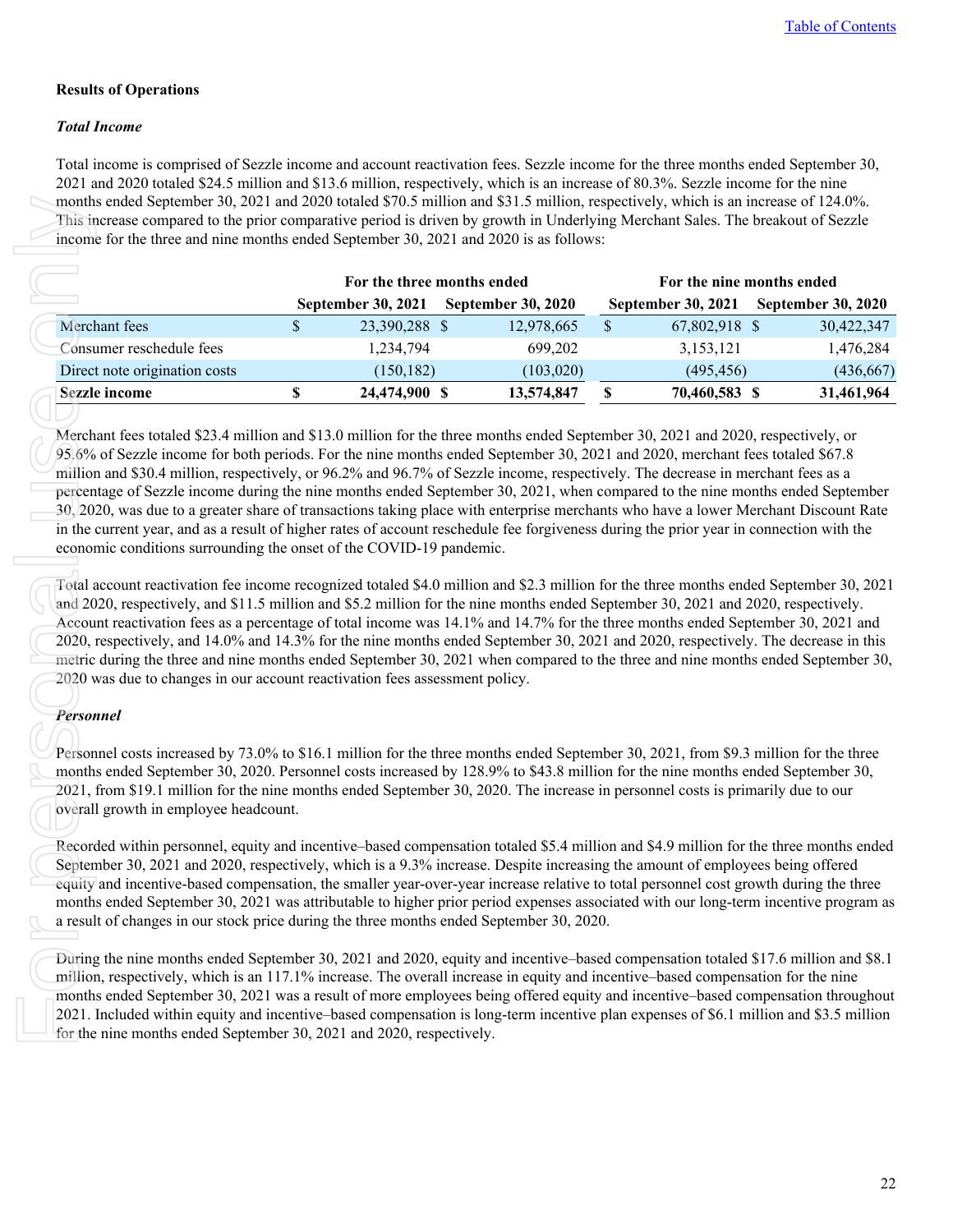### *Transaction Expense*

Transaction expenses were \$11.6 million and \$6.1 million for the three months ended September 30, 2021 and 2020, respectively, and \$29.6 million and \$14.8 million for the nine months ended September 30, 2021 and 2020, respectively.

Payment processing costs were \$8.6 million and \$4.7 million for the three months ended September 30, 2021 and 2020, respectively, and \$22.1 million and \$11.4 million for the nine months ended September 30, 2021 and 2020, respectively. These 80.8% and 94.1% increases in costs for the three and nine months ended September 30, 2021 and 2020, respectively, are primarily driven by the increase in volume of orders transacted by consumers and the related processing of payments associated with those orders.

Overall, average per-order processing fee costs have decreased compared to the prior comparative period due to a larger portion of our consumers making installment payments via ACH in connection with the rollout of Sezzle Up, in addition to transaction processing rate discounts as a result of higher payment volumes.

Merchant affiliate program and partnership fees are incurred by us when consumers make purchases with merchants who either were referred by another merchant, or are associated with a partner platforms with which we have contractual agreements. Such costs were \$1.4 million and \$1.0 million for the three months ended September 30, 2021 and 2020, respectively, and \$4.2 million and \$2.5 million for the nine months ended September 30, 2021 and 2020, respectively. The increase in costs is related to our increased volume of orders originating from merchants that were referred or are associated with our partnered platforms.

Other costs included in transaction expense were \$1.6 million and \$0.4 million for the three months ended September 30, 2021 and 2020, respectively, and \$3.3 million and \$0.9 million for the nine months ended September 30, 2021 and 2020, respectively. Such costs are comprised of consumer communication costs and consumer and merchant service adjustments. The increase in costs is a result of increased Active Consumers on the Sezzle Platform.

### *Third-Party Technology and Data*

Third-party technology and data costs totaled \$1.4 million and \$0.6 million for the three months ended September 30, 2021 and 2020, respectively, and \$3.7 million and \$1.5 million for the nine months ended September 30, 2021 and 2020, respectively. The increase in costs is driven by growth in Active Consumers, as well as increases in costs related to fraud prevention, obtaining data related to failed loan applications, connecting consumer bank accounts to the Sezzle Platform, and software used by our employees in the ordinary course of business. and \$2<br>
in volt<br>
overal<br>
consur<br>
rate discussed<br>
methed and the million<br>
of order<br>
of order<br>
of order<br> *Third*<br>
Third<br>
Third<br>
Third<br>
Third<br>
Third<br>
Third<br>
Third<br>
Third<br>
Third<br>
Third<br>
Third<br>
Third<br>
Espec<br>
costs is<br>
loan and

### *Marketing, Advertising, and Tradeshows*

Marketing, advertising, and tradeshow costs increased to \$2.3 million for the three months ended September 30, 2021, compared to \$0.6 million for the three months ended September 30, 2020. For the nine months ended September 30, 2021, marketing, advertising, and tradeshow costs increased to \$5.7 million, compared to \$1.4 million for the nine months ended September 30, 2020. The increase in costs are a result of additional initiatives to co-market the Sezzle brand with our merchants and digital advertising.

### *General and Administrative*

General and administrative costs increased to \$4.3 million for the three months ended September 30, 2021, compared to \$1.9 million for the three months ended September 30, 2020. The increase in costs for the three months ended September 30, 2021 and 2020 is primarily due to third-party implementation costs paid to merchants, legal and compliance fees, and recruiting expenses.

General and administrative costs increased to \$10.6 million for the nine months ended September 30, 2021, compared to \$3.6 million for the nine months ended September 30, 2020. The increase in costs for the nine months ended September 30, 2021 and 2020 is primarily due to the previously listed reasons, in addition to legal fees in connection with the closing of our line of credit and the completion of our 2020 financial statement audit.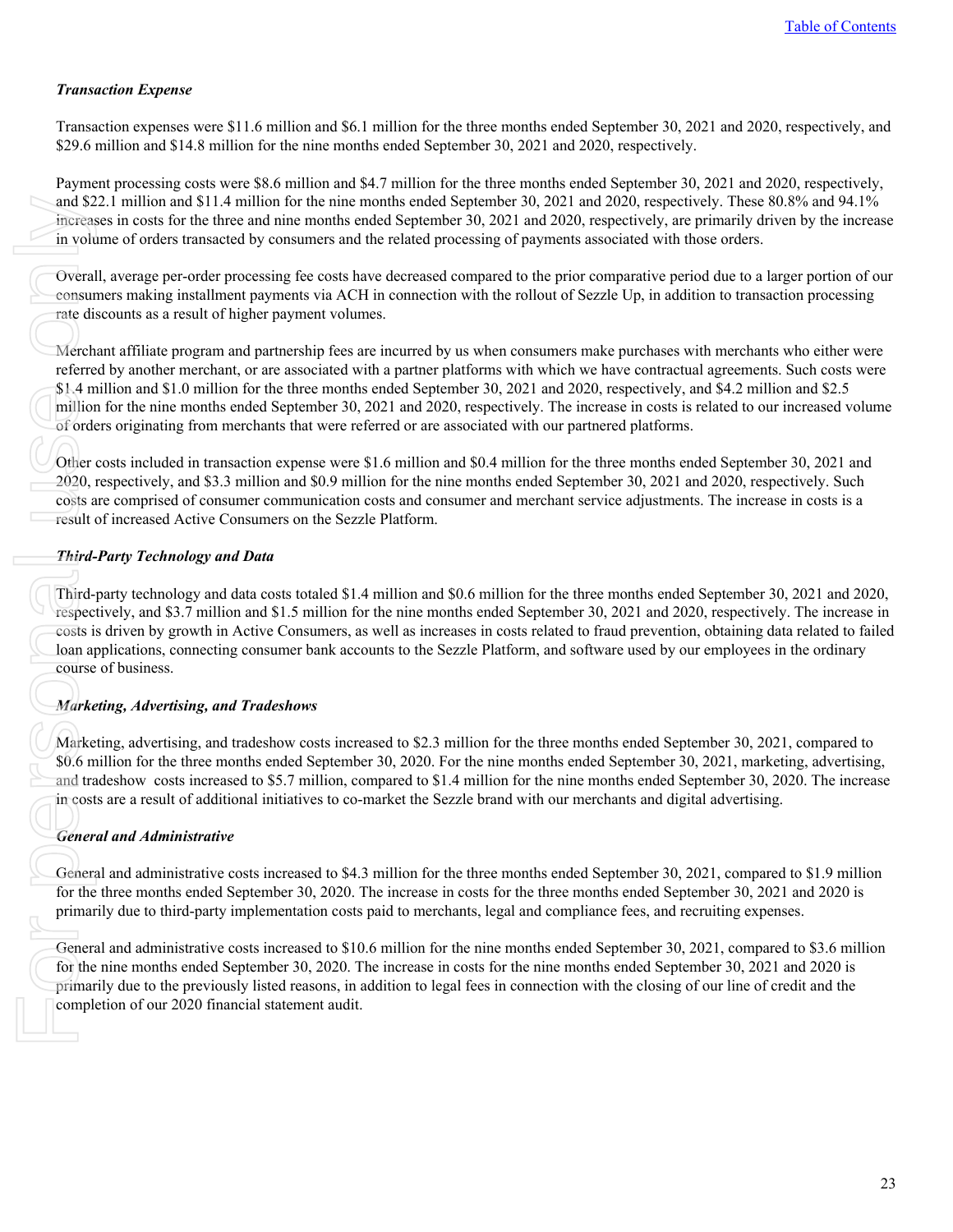### *Provision for Uncollectible Accounts*

Total provision for uncollectible accounts was \$10.5 million for the three months ended September 30, 2021, compared to \$4.5 million for the three months ended September 30, 2020. For the nine months ended September 30, 2021, total provision for uncollectible accounts were \$32.9 million, compared to \$9.6 million for the nine months ended September 30, 2020. As a percentage of Sezzle Income, the provision for uncollectible accounts was 42.7% and 33.0% for the three months ended September 30, 2021 and 2020, respectively, and 46.7% and 30.6% for the nine months ended September 30, 2021 and 2020, respectively.

During the nine months ended September 30, 2020, we had a relatively lower provision for uncollectible accounts as a result of: (a) our tightening of credit to consumers as an initial response to COVID-19; and (b) overall improved collections driven in part by the U.S. government stimulus offered to many of our consumers through the CARES Act. This lower provision was offset by increased losses during the three months ended September 30, 2020 associated with testing various credit underwriting strategies with our enterprise merchants.

During the nine months ended September 30, 2021, our provision increased as a result of our continued testing of credit line assignment strategies and non-integrated product offerings with enterprise merchants resulting in higher loss rates. During the third quarter, we tightened up our credit to consumers after concluding our testing of credit line assignment strategies. In addition, we improved recoveries during the third quarter to mitigate the higher losses in the first half of 2021, which resulted in lower provision rates. Other factors that contributed to our provision for uncollectible accounts during the nine months ended September 30, 2021 include increases in UMS and Active Consumers, which led to increased total expenses, and the stimulus checks offered through the American Rescue Plan Act of 2021, which resulted in decreased total expenses.

During the three months ended September 30, 2021, we began to see increased loss rates associated with first payments made via ACH, and in response in September we began requiring a debit or credit card on file to make the initial installment payment when selecting to pay via ACH in order to reduce losses.

#### *Net Interest Expense*

Net interest expense was \$1.2 million and \$1.1 million for the three months ended September 30, 2021 and 2020, respectively, and \$3.8 million and \$3.0 million for the nine months ended September 30, 2021 and 2020, respectively. This 24.9% increase in costs for the nine months ended September 30, 2021 and 2020 is a result of our line of credit and a higher average balance in the Merchant Interest Program during the current year, offset against the lower borrowing rate on our new line of credit, which went into effect in February 2021, and a lower interest rate on balances in the Merchant Interest Program during the current year. The 2.1% increase in costs for the three months ended September 30, 2021 and 2020 further show the increased cost effectiveness of our new line of credit and the lowering of our Merchant Interest Program interest rate.

### *Income Taxes*

Income tax expense (benefit) for the three months ended September 30, 2021 and 2020 was \$11,201 and (\$466), respectively. During the nine months ended September 30, 2021 and 2020, income tax expense was \$51,678 and \$7,909, respectively. Our effective income tax rate for the three and nine months ended September 30, 2021 was 0.1%, consistent with the prior year, is minimal due to a full valuation allowance, and comprised of minimum income taxes owed to state and local jurisdictions. Management assesses the available positive and negative evidence to estimate whether sufficient future taxable income will be generated to permit use of the existing deferred tax assets. A significant piece of objective negative evidence evaluated was the cumulative loss incurred over the three-year period ended December 31, 2020. Such objective evidence limits the ability to consider other subjective evidence, such as our projections for future growth. On the basis of this evaluation, a full valuation allowance is recorded against our net deferred tax assets as of September 30, 2021 and December 31, 2020. respect<br>
During<br>
our tig<br>
U.S. g<br>
losses<br>
enterpi<br>
During<br>
assigniquarter<br>
mproverates. (<br>
include<br>
Ameri<br>
Met Include<br>
Ameri<br>
During<br>
ACH, selecti<br>
Net Internet in S3.8 m<br>
the nine lines<br>
Februa<br>
costs f<br>
and the nine lin

### *Other Comprehensive Income (Loss)*

We had (\$212,357) and \$10,517 of foreign currency translation adjustments recorded within other comprehensive income (loss) for the three months ended September 30, 2021 and 2020, respectively, and \$291,094 and \$20,402 for the nine months ended September 30, 2021 and 2020. Foreign currency translation adjustments are a result of the financial statements of our non-U.S. subsidiaries being translated into U.S. dollars in accordance with ASC 830, "Foreign Currency Matters". We expect to record foreign currency translation adjustments in future years and changes will be dependent on fluctuations in foreign currencies of countries in which we have operations.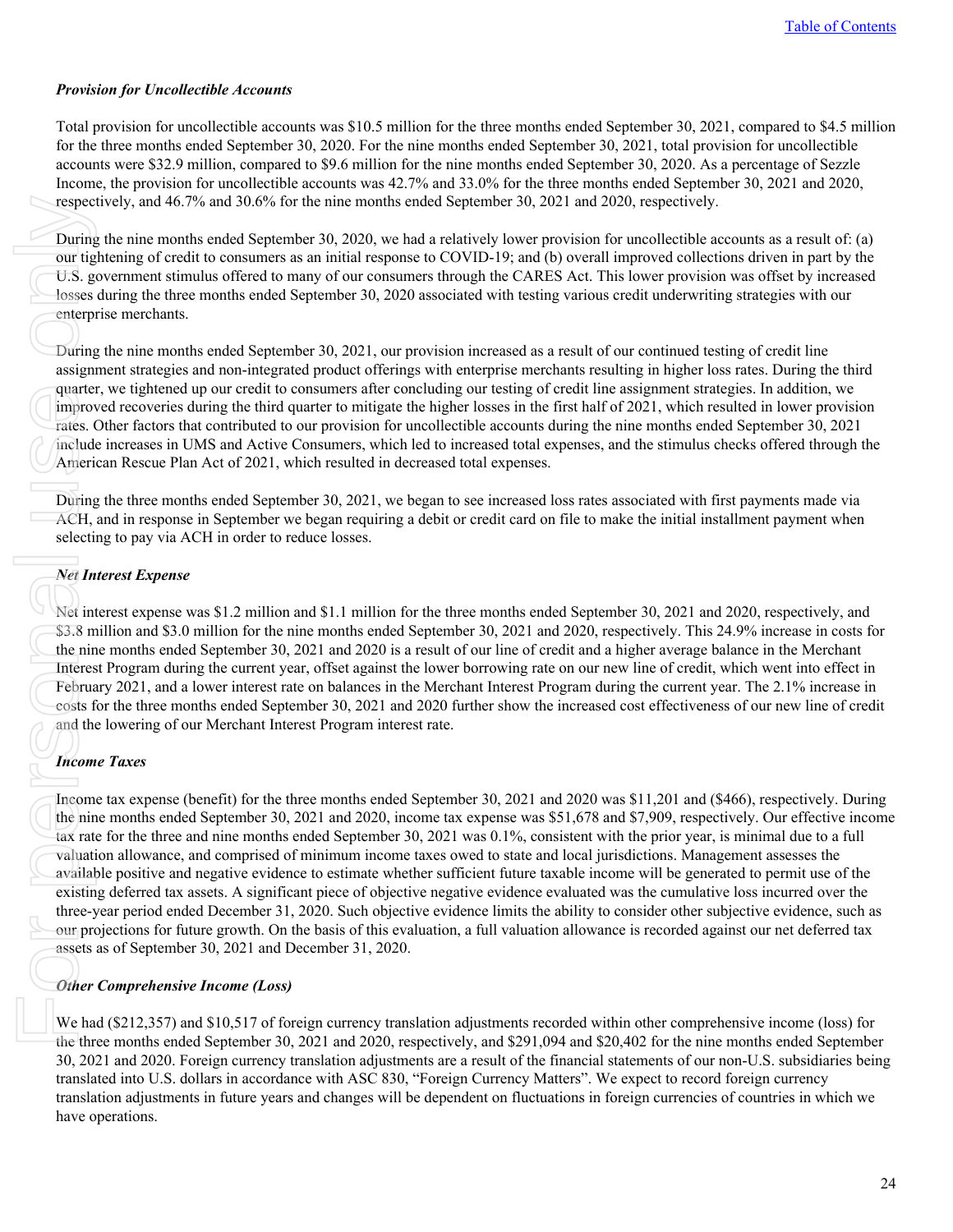### **Liquidity and Capital Resources**

We incurred net losses from operating activities for the nine months ended September 30, 2021 and 2020. For the nine months ended September 30, 2021 and 2020, we incurred a net loss of \$49.2 million and \$16.4 million, respectively. As of September 30, 2021, we had cash, cash equivalents, and restricted cash of \$46.9 million and working capital of \$62.2 million. Additionally, we had an unused borrowing capacity on our line of credit of \$87.8 million as of September 30, 2021, compared to \$3.1 million as of September 30, 2020.

|                                                                                                                                                                                                                                                                                                                                                                                                                                                                                                                                                                                                                                                                                                                                                                                                                                                                                                                                                                                                                                      | For the nine months ended |                           |
|--------------------------------------------------------------------------------------------------------------------------------------------------------------------------------------------------------------------------------------------------------------------------------------------------------------------------------------------------------------------------------------------------------------------------------------------------------------------------------------------------------------------------------------------------------------------------------------------------------------------------------------------------------------------------------------------------------------------------------------------------------------------------------------------------------------------------------------------------------------------------------------------------------------------------------------------------------------------------------------------------------------------------------------|---------------------------|---------------------------|
|                                                                                                                                                                                                                                                                                                                                                                                                                                                                                                                                                                                                                                                                                                                                                                                                                                                                                                                                                                                                                                      | September 30, 2021        | <b>September 30, 2020</b> |
| Net Cash Used for Operating Activities                                                                                                                                                                                                                                                                                                                                                                                                                                                                                                                                                                                                                                                                                                                                                                                                                                                                                                                                                                                               | (31, 242, 966)            | (2,192,440)               |
| Net Cash Used for Investing Activities                                                                                                                                                                                                                                                                                                                                                                                                                                                                                                                                                                                                                                                                                                                                                                                                                                                                                                                                                                                               | (1,074,525)               | (435, 324)                |
| Net Cash (Used for) Provided from Financing Activities                                                                                                                                                                                                                                                                                                                                                                                                                                                                                                                                                                                                                                                                                                                                                                                                                                                                                                                                                                               | (10, 131, 015)            | 83,902,561                |
| Effect of exchange rate changes on cash                                                                                                                                                                                                                                                                                                                                                                                                                                                                                                                                                                                                                                                                                                                                                                                                                                                                                                                                                                                              | 239,519                   | 24,788                    |
| Net (decrease) increase in cash, cash equivalents, and restricted cash                                                                                                                                                                                                                                                                                                                                                                                                                                                                                                                                                                                                                                                                                                                                                                                                                                                                                                                                                               | (42, 448, 506)            | 81,274,797                |
|                                                                                                                                                                                                                                                                                                                                                                                                                                                                                                                                                                                                                                                                                                                                                                                                                                                                                                                                                                                                                                      |                           |                           |
| merchants of \$1.107 billion. Cash receipts from consumers exceeded payments to merchants primarily due to the deferral of payments<br>to merchants under the Merchant Interest Program. Additionally, the Company incurred cash outflows of \$25.1 million for personnel<br>related expenses, \$27.4 million for transaction expenses (primarily payment processing costs), \$5.7 million for advertising, marketing                                                                                                                                                                                                                                                                                                                                                                                                                                                                                                                                                                                                                |                           |                           |
| and tradeshow related expenses, \$3.6 million of interest expense payments, and \$14.7 million of cash outflows for third-party<br>technology and other general and administrative expenses.                                                                                                                                                                                                                                                                                                                                                                                                                                                                                                                                                                                                                                                                                                                                                                                                                                         |                           |                           |
| During the nine months ended September 30, 2020, receipts from consumers totaled \$489.0 million compared with cash payments to<br>merchants of \$457.4 million. Cash receipts from consumers exceeded payments to merchants primarily due to the deferral of payments<br>to merchants under the Merchant Interest Program. Additionally, the Company incurred cash outflows of \$9.5 million for personnel<br>related expenses, \$15.0 million for transaction expenses (primarily payment processing costs), \$1.4 million for advertising, marketing                                                                                                                                                                                                                                                                                                                                                                                                                                                                              |                           |                           |
|                                                                                                                                                                                                                                                                                                                                                                                                                                                                                                                                                                                                                                                                                                                                                                                                                                                                                                                                                                                                                                      |                           |                           |
| and tradeshow related expenses, \$2.7 million of interest expense payments, and \$5.2 million of cash outflows for third-party<br>technology and data, along with various general and administrative expenses.<br>The net cash provided from consumers (to merchants) for the nine months ended September 30, 2021 and 2020 was \$45.3 million and<br>\$31.7 million, respectively. Payments to merchants are growing at a faster rate than receipts from consumers due to a higher<br>proportion of our merchants being enterprise-level. Large enterprise merchants typically do not participate in the Merchant Interest<br>Program, and as a result do not defer their payments. The increase in personnel cash outflows, year over year, are driven by an<br>increase in employee headcount. The increase in cash outflows for transaction and interest related expenses are driven by the overall<br>increase in UMS. Other increases in cash outflows, year over year, are due to overall growth in the Company's operations. |                           |                           |
| <b>Investing Activities</b>                                                                                                                                                                                                                                                                                                                                                                                                                                                                                                                                                                                                                                                                                                                                                                                                                                                                                                                                                                                                          |                           |                           |

### *Operating Activities*

### *Investing Activities*

Net cash used for investing activities during the nine months ended September 30, 2021 was \$1.1 million, compared to \$0.4 million during the nine months ended September 30, 2020. Cash outflows for investing activities were primarily used for purchasing computer equipment, as well as payments of salaries to employees who create capitalized internal-use software.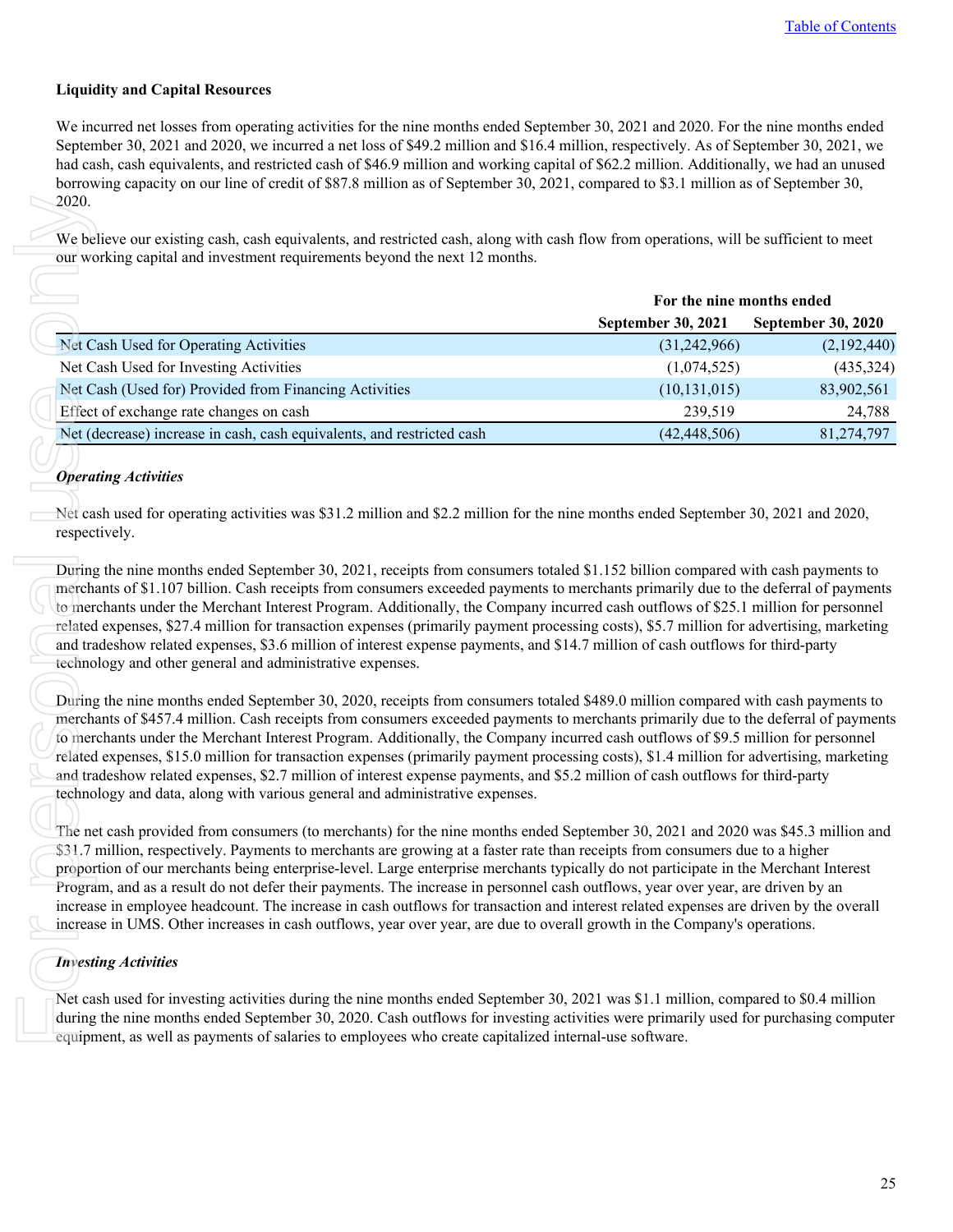### *Financing Activities*

Net cash (used for) provided from financing activities during the nine months ended September 30, 2021 was (\$10.1) million, compared to \$83.9 million during the nine months ended September 30, 2020. Significant financing cash outflows during the nine months ended September 30, 2021 included a net pay down of our line of credit totaling \$35.0 million, payments of debt issuance and extinguishment costs totaling \$2.7 million related to the closing of our new revolving credit facility, repayment of the principal on our Paycheck Protection Program (PPP) loan of \$1.2 million, and the repurchase of common stock from employees to cover minimum statutory tax obligations totaling \$1.8 million. Offsetting financing cash outflows during the nine months ended September 30, 2021 was \$30.0 million of cash inflows in exchange for issuing common stock to Discover.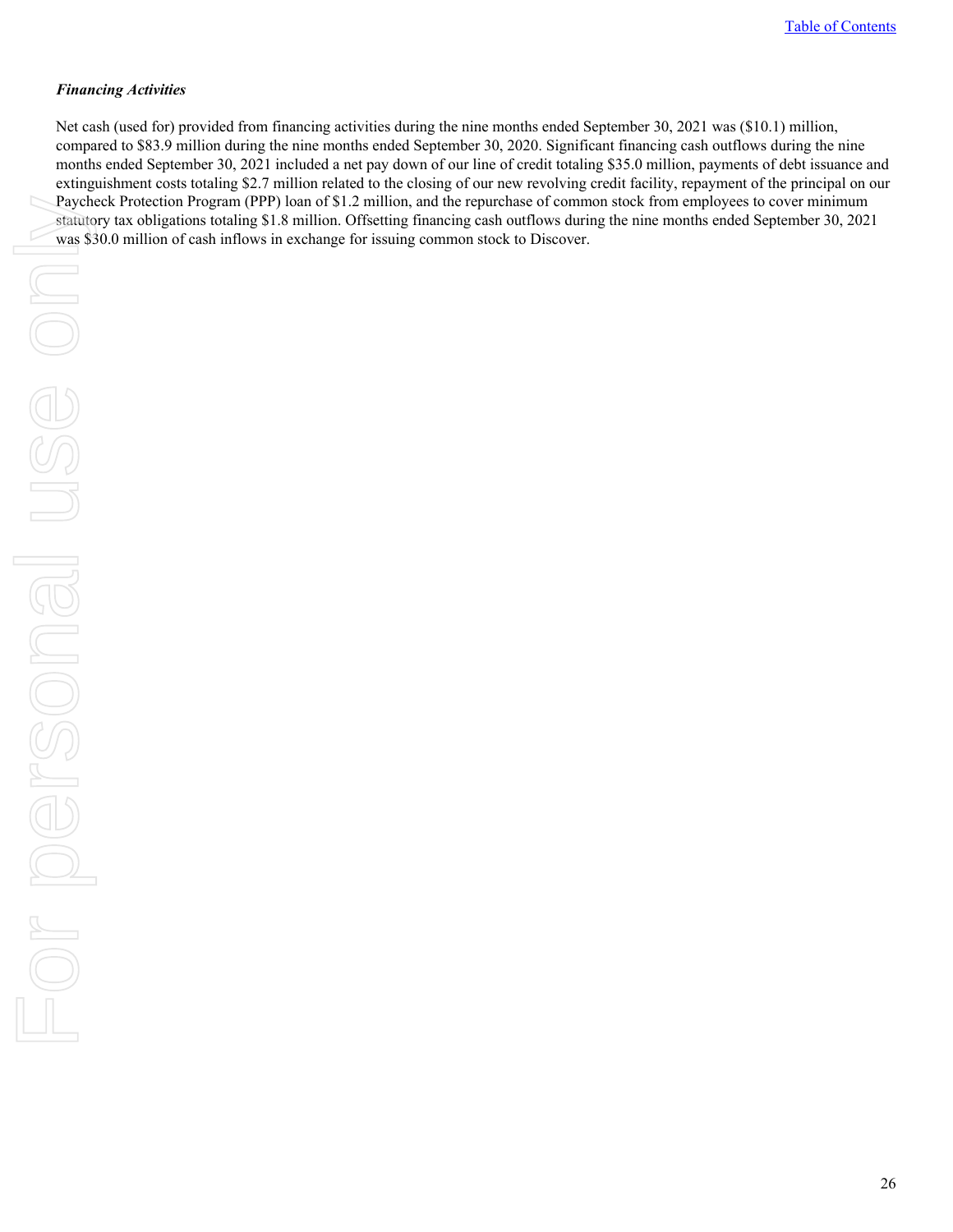### **Critical Accounting Policies and Estimates**

The discussion and analysis of our financial condition and results of operations are based on our consolidated financial statements, which have been prepared in accordance with accounting principles generally accepted in the United States. These principles require us to make certain estimates and judgments that affect the amounts reported in our consolidated financial statements. We base our estimates on historical experience and on various other assumptions that management believes to be reasonable. Our actual results may differ materially from our estimates because of certain accounting policies requiring significant judgment. To the extent that there are material differences between our estimates and actual results, our future consolidated financial statements will be affected.

We evaluate our significant estimates on an ongoing basis, including, but not limited to, estimates related to our allowance for uncollectible accounts, equity-based compensation, income taxes, and internally developed intangible assets. We believe these estimates have the greatest risk of affecting our consolidated financial statements; therefore, we consider these to be our critical accounting policies and estimates.

### *Receivables and Credit Policy*

Notes receivable represent amounts from uncollateralized consumer receivables generated from the purchase of merchandise. The original terms of the notes for our core product are to be paid back in equal installments every two weeks over a six-week period. We do not charge interest on the notes to consumers. We defer direct note origination costs over the average life of the notes receivable using the effective interest rate method. These net deferred costs are recorded within notes receivable, net on the consolidated balance sheets. Notes receivable are recorded at net realizable value and are recorded as current assets. We evaluate the collectability of the balances based on historical performance, current economic conditions, and specific circumstances of individual notes, with an allowance for uncollectible accounts being provided as necessary.

Other receivables represent the net realizable value of consumer account reactivation fees receivable, merchant accounts receivable, and merchant processing fees receivable. Consumer account reactivation fees receivable, less an allowance for uncollectible accounts, represent the amount of account reactivation fees we reasonably expect to receive from consumers. Receivables from merchants represent amounts merchants owe us relating to transactions placed by consumers on their sites. All notes receivable from consumers, as well as related fees, outstanding greater than 90 days past due are charged off as uncollectible. It is our practice to continue collection efforts after the charge-off date.

### *Sezzle Income*

We receive our income primarily from fees paid by merchants in exchange for our payment processing services. These fees are applied to the underlying sales to consumers passing through our platform and are predominantly based on a percentage of the consumer order value plus a fixed fee per transaction. Consumer installment payment plans typically consist of four installments, with the first payment made at the time of purchase and subsequent payments coming due every two weeks thereafter. Additionally, consumers may reschedule their initial installment plan by delaying payment for up to two weeks, for which we generally earn a rescheduled payment fee. The total of merchant fees and rescheduled payment fees, less note origination costs, are collectively referred to as Sezzle income within the consolidated statements of operations and comprehensive loss. Sezzle income is initially recorded as a reduction to notes receivable, net within the consolidated balance sheets. Sezzle income is then recognized over the average duration of the note using the effective interest rate method. may diverse are the contract of the exert we contract the exert of the state of the state of the exert of the exert of the exert of the exert of the exert of the exert of the exert of the exert of the graphic only the firs

### *Equity Based Compensation*

We maintain stock compensation plans that offer incentives in the form of non-statutory stock options and restricted stock to employees, directors, and advisors of the Company. Equity based compensation expense reflects the fair value of awards measured at the grant date and recognized over the relevant vesting period. We estimate the fair value of stock options without a market condition on the measurement date using the Black-Scholes option valuation model. The fair value of stock options with a market condition is estimated, at the date of grant, using the Monte Carlo Simulation model. The Black-Scholes and Monte Carlo Simulation models incorporate assumptions about stock price volatility, the expected life of the options, risk-free interest rate, and dividend yield. For valuing our stock option grants, significant judgment is required for determining the expected volatility of our common stock and is based on the historical volatility of both its common stock and its defined peer group. The fair value of restricted stock awards and restricted stock units that vest based on service conditions is based on the fair market value of our common stock on the date of grant. The expense associated with equity-based compensation is recognized over the requisite service period using the straight-line method. We issue new shares upon the exercise of stock options and vesting of restricted stock units.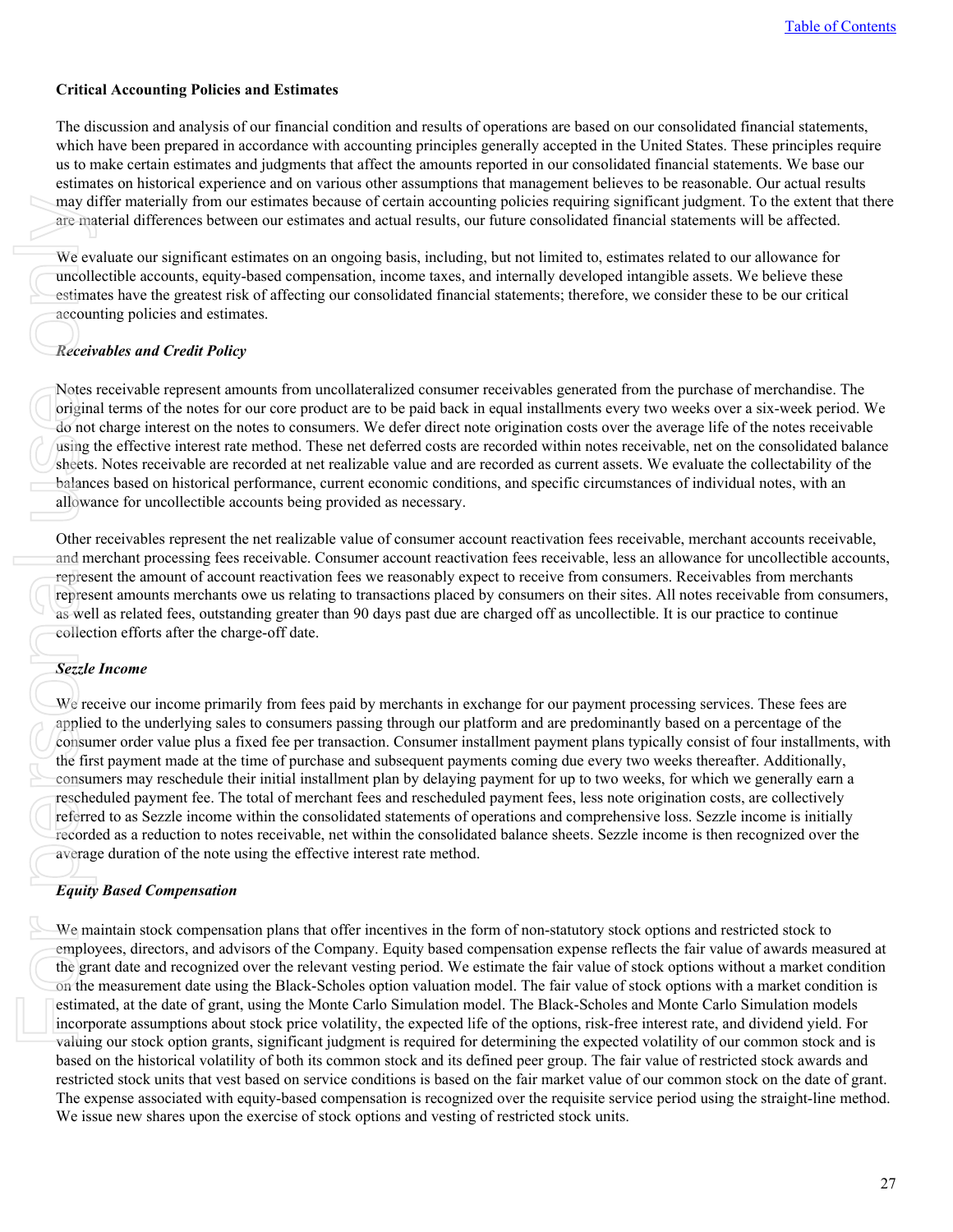#### *Income Taxes*

Income taxes are provided for the tax effects of transactions reported in the consolidated financial statements and consist of taxes currently due plus deferred taxes related primarily to differences between the basis of receivables, property and equipment, and accrued liabilities for financial and income tax reporting. The deferred tax assets and liabilities represent the future tax return consequences of those differences, which will either be taxable or deductible when the assets and liabilities are recovered or settled. Deferred tax assets are reduced by a valuation allowance when, in the opinion of management, it is more likely than not that some portion or all of the deferred tax assets will not be realized. A full valuation allowance is recorded against our deferred tax assets.

We evaluate our tax positions that have been taken or are expected to be taken on income tax returns to determine if an accrual is necessary for uncertain tax positions. To date we have not recorded any liabilities for uncertain tax positions.

#### **New Accounting Pronouncements**

We do not expect any recent accounting pronouncements issued during the nine months ended September 30, 2021 to have a material effect on the Company's consolidated financial statements.

### **Off Balance Sheet Arrangements**

We do not have any relationships with unconsolidated entities or financial partnerships, such as entities often referred to as structured finance or special purpose entities, that would have been established for the purpose of facilitating off balance sheet arrangements (as that term is defined in Item 303(a)(4)(ii) of Regulation S-K) or other contractually narrow or limited purposes. As such, we are not exposed to any financing, liquidity, market or credit risk that could arise if we had engaged in those types of relationships. We enter into guarantees in the ordinary course of business related to the guarantee of our performance and the performance of our subsidiaries.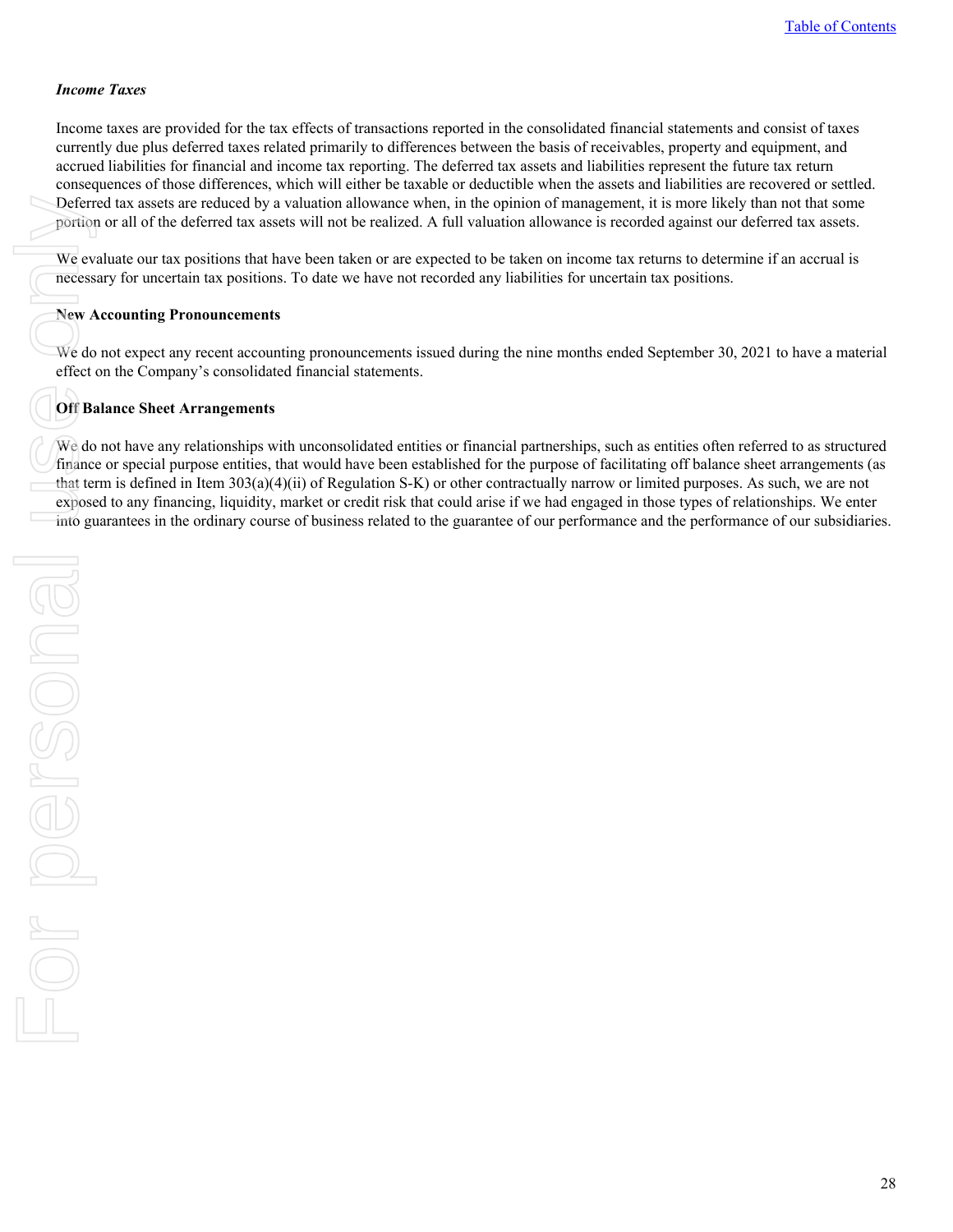### <span id="page-28-0"></span>**Item 3. Quantitative and Qualitative Disclosures About Market Risk**

Sezzle is exposed to market risks during its ordinary course of business. Market risk represents the risk of loss that may impact the Company's financial position due to adverse changes in financial market prices, interest rates, and foreign currency exchange rates. Sezzle's primary risk exposure is the result of fluctuations in interest rates and foreign currency exchange rates.

### *Interest Rate Risk*

Sezzle's cash, cash equivalents, and restricted cash as of September 30, 2021 were primarily held in checking, savings, and money market accounts. As of September 30, 2021, the Company had a nominal amount of cash equivalents invested in money market funds. The fair value of Sezzle's cash and cash equivalents would not be materially affected by either an increase or decrease in interest rates due to the short-term nature of these investments.

Sezzle's line of credit accrues interest at a floating rate based on a formula tied to the London Inter-Bank Offered Rate (LIBOR). A 0.1 percentage point increase or decrease in LIBOR would not have a material affect on Sezzle's accrued interest due to a LIBOR floor clause stipulated in the agreement. In 2017, the United Kingdom's Financial Conduct Authority announced the intent to phase out LIBOR by the end of 2021. As a result, Sezzle may be required to amend its contracts that use LIBOR as a benchmark, but it does not expect these changes to have a material impact on its financial statements, liquidity and access to capital markets.

# *Foreign Currency Risk*

The Company has operations in the United States, Canada, India, and Europe. Operations in Canada are becoming more substantial to the business overall, and changes in the foreign currency exchange rate between the U.S. Dollar and the Canadian Dollar may impact the Company's consolidated balance sheets. Based on the Company's consolidated balance sheets as of September 30, 2021, a 1% change in the actual exchange rates between the U.S. Dollar and the Canadian Dollar during the nine months ended September 30, 2021 would increase or decrease other comprehensive income (loss) by approximately \$100,000. Operations in India and Europe are not significant, and changes in the foreign currency exchange rate between the U.S. Dollar and the Indian Rupee or the Euro would not have a material affect on the Company's consolidated balance sheets.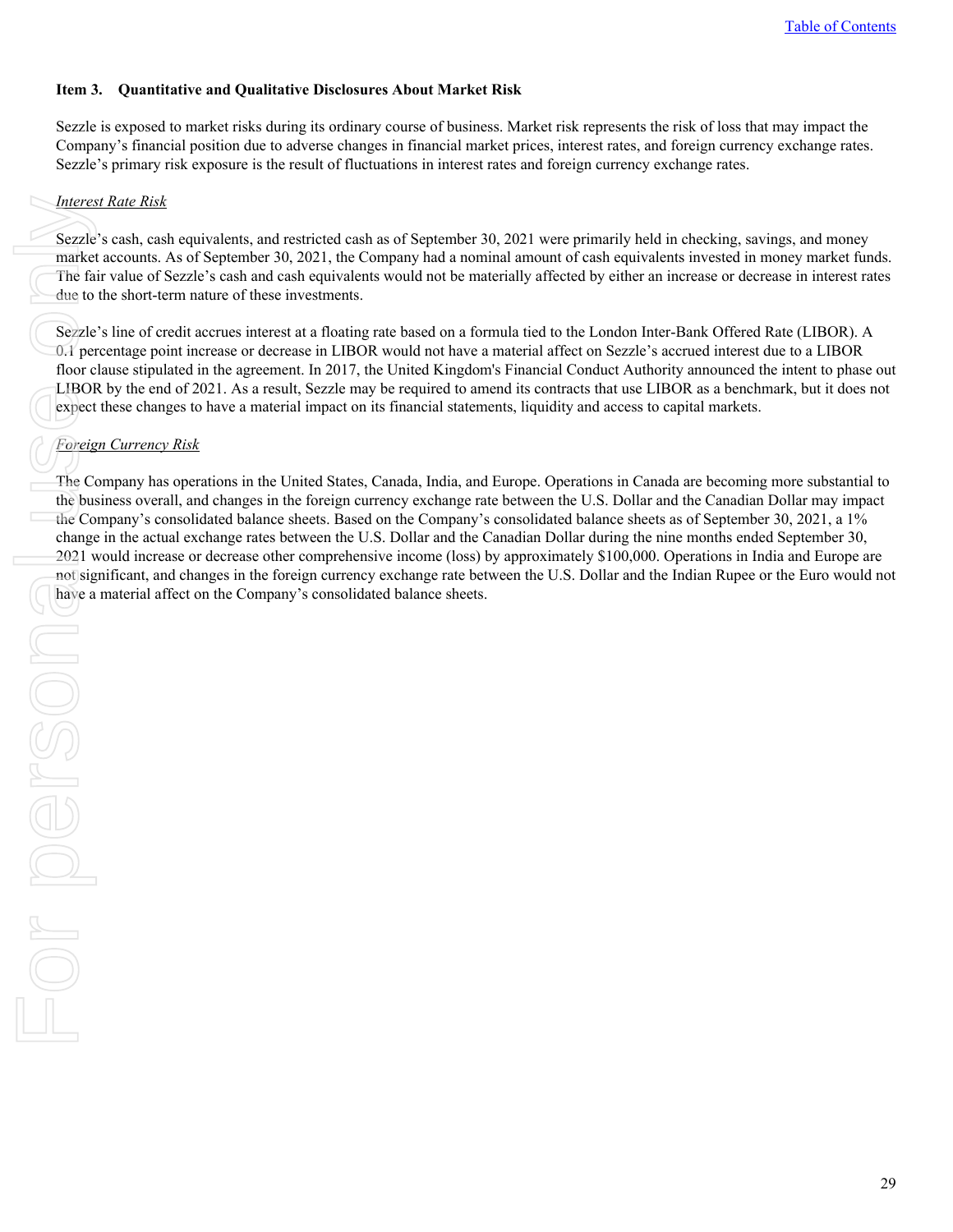### <span id="page-29-0"></span>**Item 4. Controls and Procedures**

#### **Disclosure Controls and Procedures**

As of September 30, 2021, Sezzle conducted an evaluation, under supervision and with the participation of management, including the Chief Executive Officer and Chief Financial Officer, of the effectiveness of the design and operation of our disclosure controls and procedures pursuant to Rules 13a-15 and 15d-15 of the Securities Exchange Act of 1934, as amended (Exchange Act).

Disclosure controls and procedures are defined by Rules 13a-15(e) and 15d-15(e) of the Exchange Act as controls and other procedures that are designed to ensure that information required to be disclosed by us in reports filed with the SEC under the Exchange Act is recorded, processed, summarized, and reported within the time periods specified in the SEC's rules and forms. Disclosure controls and procedures include, without limitation, controls and procedures designed to ensure that information required to be disclosed by us in reports filed under the Exchange Act is accumulated and communicated to our management, including our principal executive and principal financial officers, or persons performing similar functions, as appropriate, to allow timely decisions regarding required disclosure.

During the quarter ended June 30, 2021, we identified certain deficiencies in the design and implementation of our disclosure controls and procedures. The deficiencies primarily relate to inadequate design of information technology general and application controls that prevent the information system from providing complete and accurate information consistent with financial reporting objectives and current needs. These deficiencies mean that it is possible that our business process controls that depend on data and information from the affected information technology systems could be adversely affected. Because of the deficiencies in our reporting system, our Chief Executive Officer and Chief Financial Officer concluded again that our disclosure controls and procedures were not effective as of September 30, 2021.

In response to the identified deficiencies, during the quarter ended September 30, 2021, we dedicated significant resources to implement new processes to improve our internal controls over financial reporting. These remediation actions included (i) implementing additional internal reporting capabilities that allow for validation of the completeness and accuracy of key reports utilized in the financial reporting process; (ii) engaging additional personnel to aid in timely validation of the completeness and accuracy of the impacted key reports and (iii) engaging additional external advisors and resources to aid in the design of our disclosure controls to ensure the completeness and accuracy of internal reporting capabilities. We believe that these measures will remediate the identified deficiencies in disclosure controls and strengthen our internal controls over financial reporting. We are committed to continuing to improve our internal control processes and will continue to review, optimize, and enhance our financial reporting controls and procedures, and we may take additional measures to address control deficiencies, or we may modify, certain activities of the remediation measures described above. These deficiencies will not be considered remediated until the applicable remedial controls operate for a sufficient period of time and management has concluded, through testing, that these controls are operating effectively.

### **Changes in Internal Control Over Financial Reporting**

Except for the remediation measures described above, during the nine months ended September 30, 2021, no changes in our internal control over financial reporting materially affected, or is reasonably likely to materially affect, our internal control over financial reporting.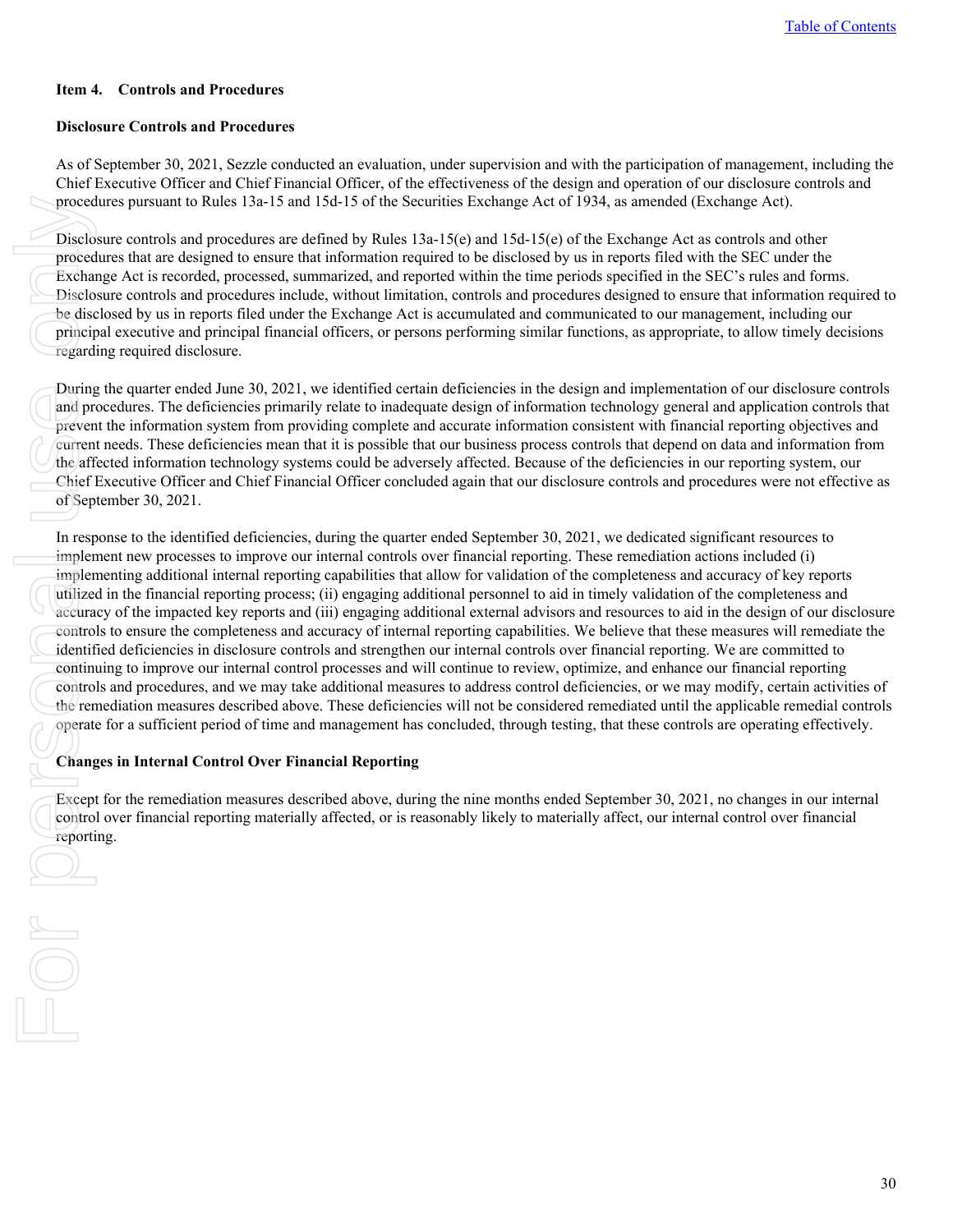### **PART II. OTHER INFORMATION**

#### <span id="page-30-0"></span>**Item 1. Legal Proceedings**

We are not currently involved in any material legal proceedings, other than ordinary routine litigation incidental to the business, to which we or any of our subsidiaries is a party or of which any of their property is subject. While the outcome of these matters cannot be predicted with certainty, we do not believe that the outcome of any of these matters, individually or in the aggregate, will have a material adverse effect on our consolidated balance sheets, operations and comprehensive loss, or cash flows.

### **Item 1A. Risk Factors**

#### **Item 2. Unregistered Sales of Equity Securities and Use of Proceeds**

| be predicted with certainty, we do not believe that the outcome of any of these matters, individually or in the aggregate, will have a<br>material adverse effect on our consolidated balance sheets, operations and comprehensive loss, or cash flows.                                                                                                                                                                                                                                                                                                                                                                                                                                                                                                                                                                                                                      |                                           |                                    |                                                                   |                                                                                                                |
|------------------------------------------------------------------------------------------------------------------------------------------------------------------------------------------------------------------------------------------------------------------------------------------------------------------------------------------------------------------------------------------------------------------------------------------------------------------------------------------------------------------------------------------------------------------------------------------------------------------------------------------------------------------------------------------------------------------------------------------------------------------------------------------------------------------------------------------------------------------------------|-------------------------------------------|------------------------------------|-------------------------------------------------------------------|----------------------------------------------------------------------------------------------------------------|
| <b>Item 1A. Risk Factors</b>                                                                                                                                                                                                                                                                                                                                                                                                                                                                                                                                                                                                                                                                                                                                                                                                                                                 |                                           |                                    |                                                                   |                                                                                                                |
| There have been no material changes to the risk factors described in Part II, Item 1A, Risk Factors of our Form 10-Q for the quarter<br>ended June 30, 2021.<br>Item 2. Unregistered Sales of Equity Securities and Use of Proceeds                                                                                                                                                                                                                                                                                                                                                                                                                                                                                                                                                                                                                                          |                                           |                                    |                                                                   |                                                                                                                |
| On July 14, 2021, we agreed to sell to a subsidiary of Discover Financial Services ("Discover") \$30,000,000 of our common stock, par<br>value \$0.00001 per share (the "Common Stock"), at the price of \$6.58 per share, which equates to 4,559,270 shares of Common<br>Stock, which were issued on July 19, 2021. The issuance of the Common Stock was made pursuant to Section $4(a)(2)$ as a transaction<br>not involving a public offering under the Securities Act of 1933, as amended.<br>Throughout the three months ended September 30, 2021, we repurchased shares from employees to cover minimum statutory tax<br>obligations owed for vested restricted stock issued under our equity incentive plans. The table below presents information with respect<br>to common stock purchases made by us during the three months ended September 30, 2021, as follows: |                                           |                                    |                                                                   |                                                                                                                |
| Period                                                                                                                                                                                                                                                                                                                                                                                                                                                                                                                                                                                                                                                                                                                                                                                                                                                                       | Total<br>Number of<br>Shares<br>Purchased | Average<br>Price Paid<br>per Share | <b>Total Number of Shares</b><br>Purchased as Part of<br>Programs | Dollar Value of Shares<br>that May Yet Be<br>Publicly Announced Purchased Under Publicly<br>Announced Programs |
| July 1, 2021 through July 31, 2021                                                                                                                                                                                                                                                                                                                                                                                                                                                                                                                                                                                                                                                                                                                                                                                                                                           | 119,865 \$                                | 6.45                               | $-$ \$                                                            |                                                                                                                |
| August 1, 2021 through August 31, 2021                                                                                                                                                                                                                                                                                                                                                                                                                                                                                                                                                                                                                                                                                                                                                                                                                                       | 35,512                                    | 6.02                               |                                                                   |                                                                                                                |
| September 1, 2021 through September 30, 2021                                                                                                                                                                                                                                                                                                                                                                                                                                                                                                                                                                                                                                                                                                                                                                                                                                 | 15,333                                    | 4.66                               |                                                                   |                                                                                                                |
| Total                                                                                                                                                                                                                                                                                                                                                                                                                                                                                                                                                                                                                                                                                                                                                                                                                                                                        | 170,710 \$                                | 6.14                               | $-$ \$                                                            |                                                                                                                |
| Item 3. Defaults Upon Senior Securities<br>Not applicable.<br>Item 4. Mine Safety Disclosures<br>Not applicable.<br>Item 5. Other Information<br>Not applicable.                                                                                                                                                                                                                                                                                                                                                                                                                                                                                                                                                                                                                                                                                                             |                                           |                                    |                                                                   |                                                                                                                |
|                                                                                                                                                                                                                                                                                                                                                                                                                                                                                                                                                                                                                                                                                                                                                                                                                                                                              |                                           |                                    |                                                                   |                                                                                                                |

#### **Item 3. Defaults Upon Senior Securities**

#### **Item 5. Other Information**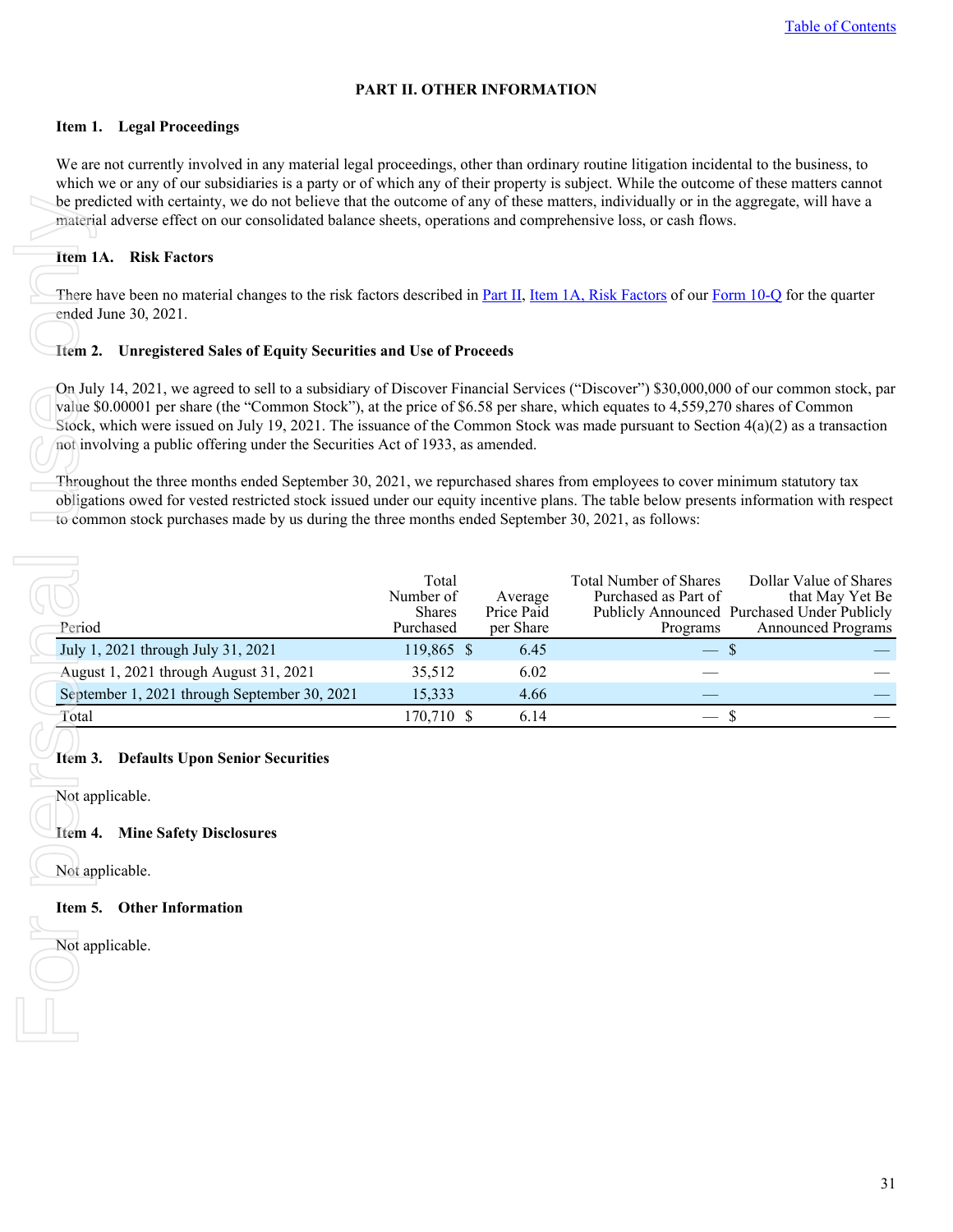### <span id="page-31-0"></span>**Item 6. Exhibits**

| <b>Exhibit</b> |                                                                                                                                                         |
|----------------|---------------------------------------------------------------------------------------------------------------------------------------------------------|
| <b>Number</b>  | <b>Exhibit Description</b>                                                                                                                              |
| 31.1           | Certification of the Chief Executive Officer Pursuant to Section 302 of the Sarbanes-Oxley Act of 2002                                                  |
| 31.2           | Certification of the Chief Financial Officer Pursuant to Section 302 of the Sarbanes-Oxley Act of 2002                                                  |
| 32.1           | Certification of the Chief Executive Officer as Adopted Pursuant to 18 U.S.C. Section 1350 Pursuant to Section 906 of the<br>Sarbanes-Oxley Act of 2002 |
| 32.2           | Certification of the Chief Financial Officer as Adopted Pursuant to 18 U.S.C. Section 1350 Pursuant to Section 906 of the<br>Sarbanes-Oxley Act of 2002 |
| 101.INS        | XBRL Instance Document                                                                                                                                  |
| 101.SCH        | Inline XBRL Taxonomy Extension Schema Document                                                                                                          |
| $101$ CAL      | Inline XBRL Taxonomy Extension Calculation Linkbase Document                                                                                            |
| 101.DEF        | Inline XBRL Taxonomy Extension Definition Linkbase Document                                                                                             |
| 101.LAB        | Inline XBRL Taxonomy Extension Label Linkbase Document                                                                                                  |
| 101.PRE        | Inline XBRL Taxonomy Extension Presentation Linkbase Document                                                                                           |
| 104            | Cover Page Interactive Data File (formatted as Inline XBRL and contained in Exhibit 101)                                                                |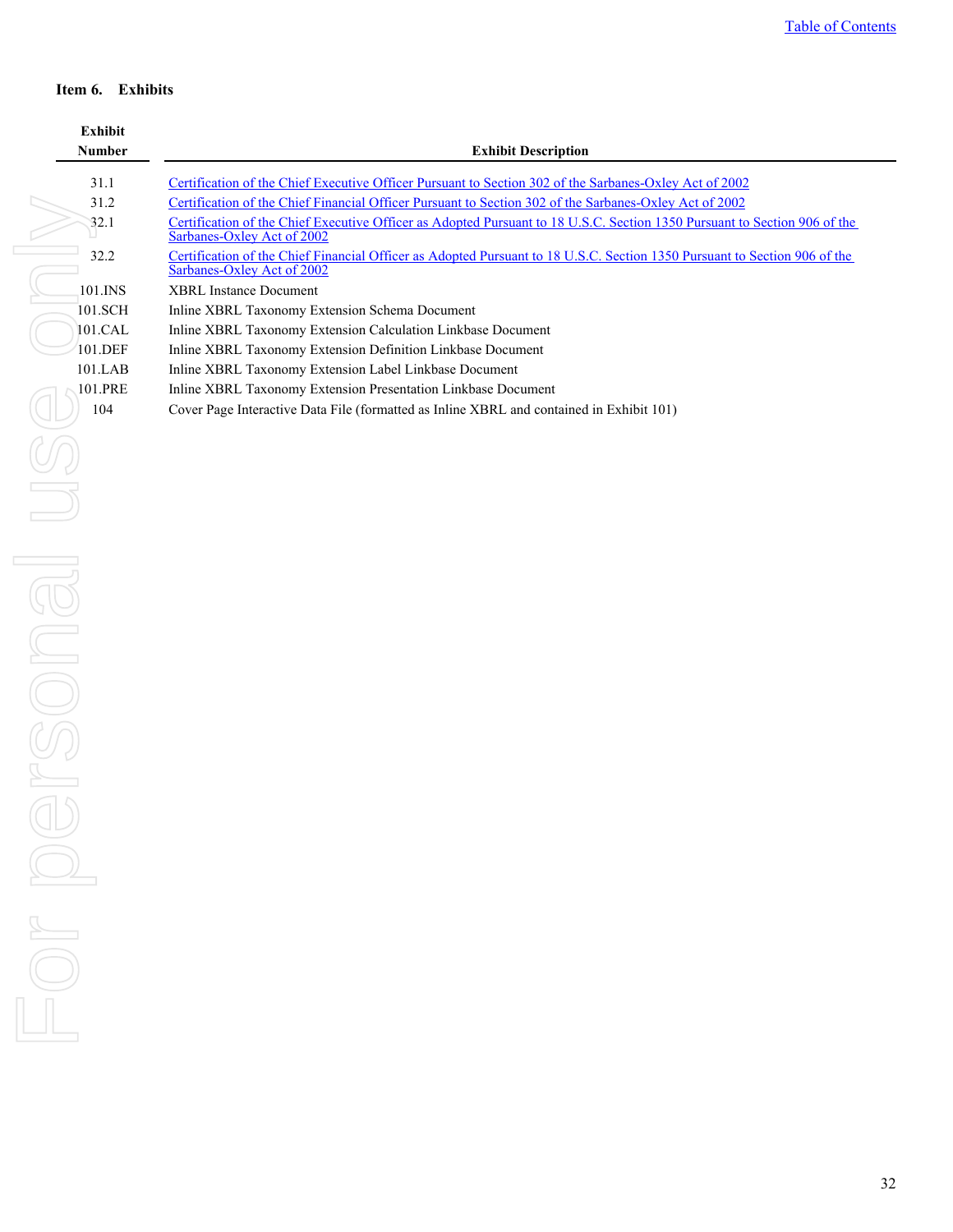#### **SIGNATURE**

<span id="page-32-0"></span>Pursuant to the requirements of the Securities Exchange Act of 1934, the registrant has duly caused this report to be signed on its behalf by the undersigned thereunto duly authorized.

### **SEZZLE INC.**

Dated: November 15, 2021 By: /s/ Charles Youakim

Charles Youakim Chief Executive Officer (Principal Executive Officer)

By: /s/ Karen Hartje Karen Hartje Chief Financial Officer (Principal Financial Officer)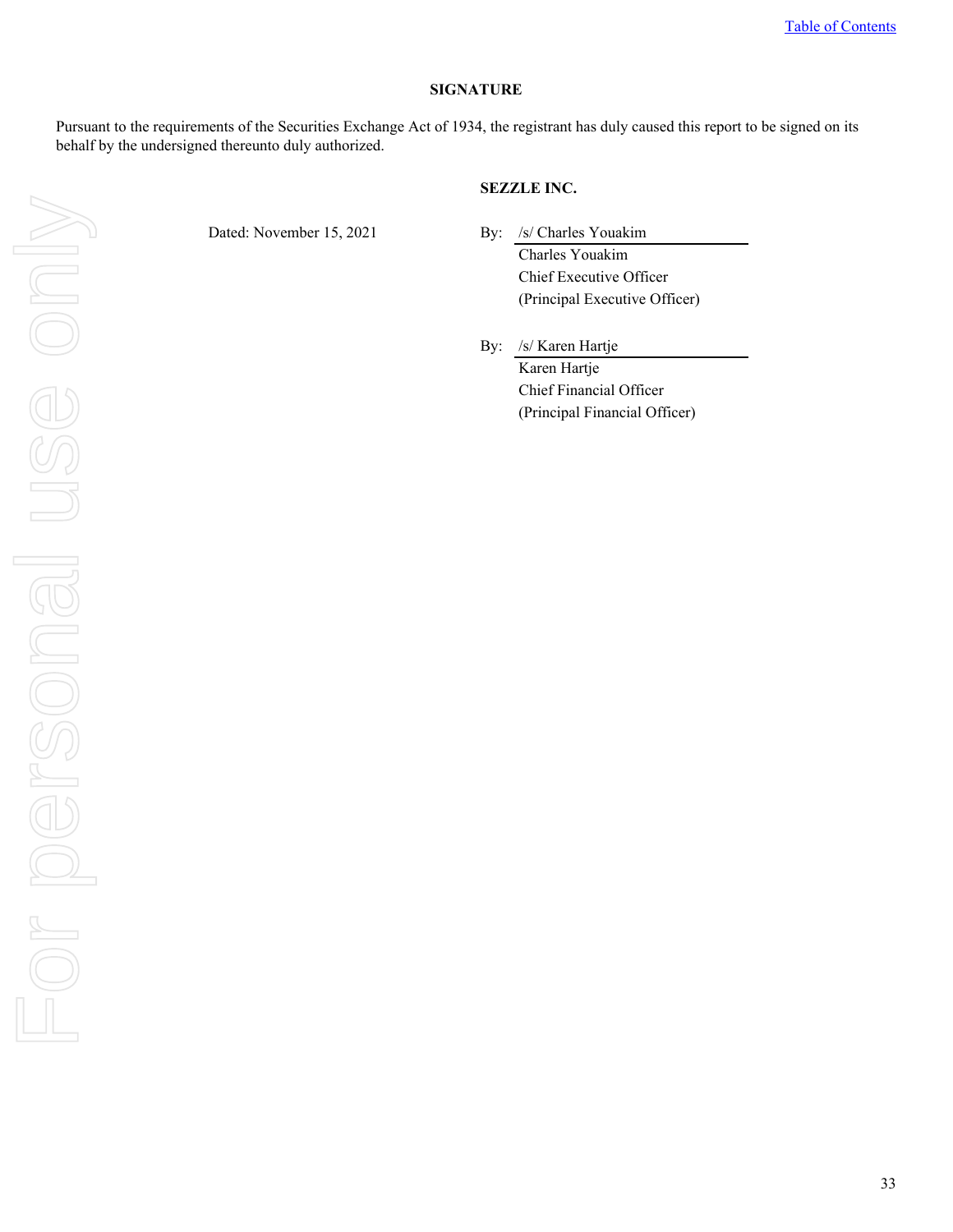# <span id="page-33-0"></span>**CERTIFICATION OF THE CHIEF EXECUTIVE OFFICER PURSUANT TO SECTION 302 OF THE SARBANES-OXLEY ACT OF 2002**

# Certifications

I, Charles Youakim, certify that:

- 1. I have reviewed this Quarterly Report on Form 10-Q of Sezzle Inc.;
- 2. Based on my knowledge, this report does not contain any untrue statement of a material fact or omit to state a material fact necessary to make the statements made, in light of the circumstances under which such statements were made, not misleading with respect to the period covered by this report;
- material respects the financial condition, results of operations and cash flows of the registrant as of, and for, the periods presented in this report;
- The registrant's other certifying officer and I are responsible for establishing and maintaining disclosure controls and procedures (as defined in Exchange Act Rules 13a-15(e) and 15d-15(e)) and internal control over financial reporting (as defined in Exchange Act Rules 13a-15(f) and 15d-15(f)) for the registrant and have:
- 3. Based on my knowledge, the financial statements, and other financial information included in this report, fairly present in all material respects the financial condition, results of operations and cash flows of the regi a. designed such disclosure controls and procedures, or caused such disclosure controls and procedures to be designed under our supervision, to ensure that material information relating to the registrant, including its consolidated subsidiaries, is made known to us by others within those entities, particularly during the period in which this report is being prepared;
	- b. evaluated the effectiveness of the registrant's disclosure controls and procedures and presented in this report our conclusions about the effectiveness of the disclosure controls and procedures, as of the end of the period covered by this report based on such evaluation; and
	- c. disclosed in this report any change in the registrant's internal control over financial reporting that occurred during the registrant's most recent fiscal quarter (the registrant's fourth fiscal quarter in the case of an annual report) that has materially affected, or is reasonably likely to materially affect, the registrant's internal control over financial reporting; and

5. The registrant's other certifying officer and I have disclosed, based on our most recent evaluation of internal control over financial reporting, to the registrant's auditors and the audit committee of the registrant's board of directors (or persons performing the equivalent functions):

- a. all significant deficiencies and material weaknesses in the design or operation of internal control over financial reporting which are reasonably likely to adversely affect the registrant's ability to record, process, summarize and report financial information; and
- b. any fraud, whether or not material, that involves management or other employees who have a significant role in the registrant's internal control over financial reporting.

Date: November 15, 2021

/s/ Charles Youakim Charles Youakim Chairman and Principal Executive Officer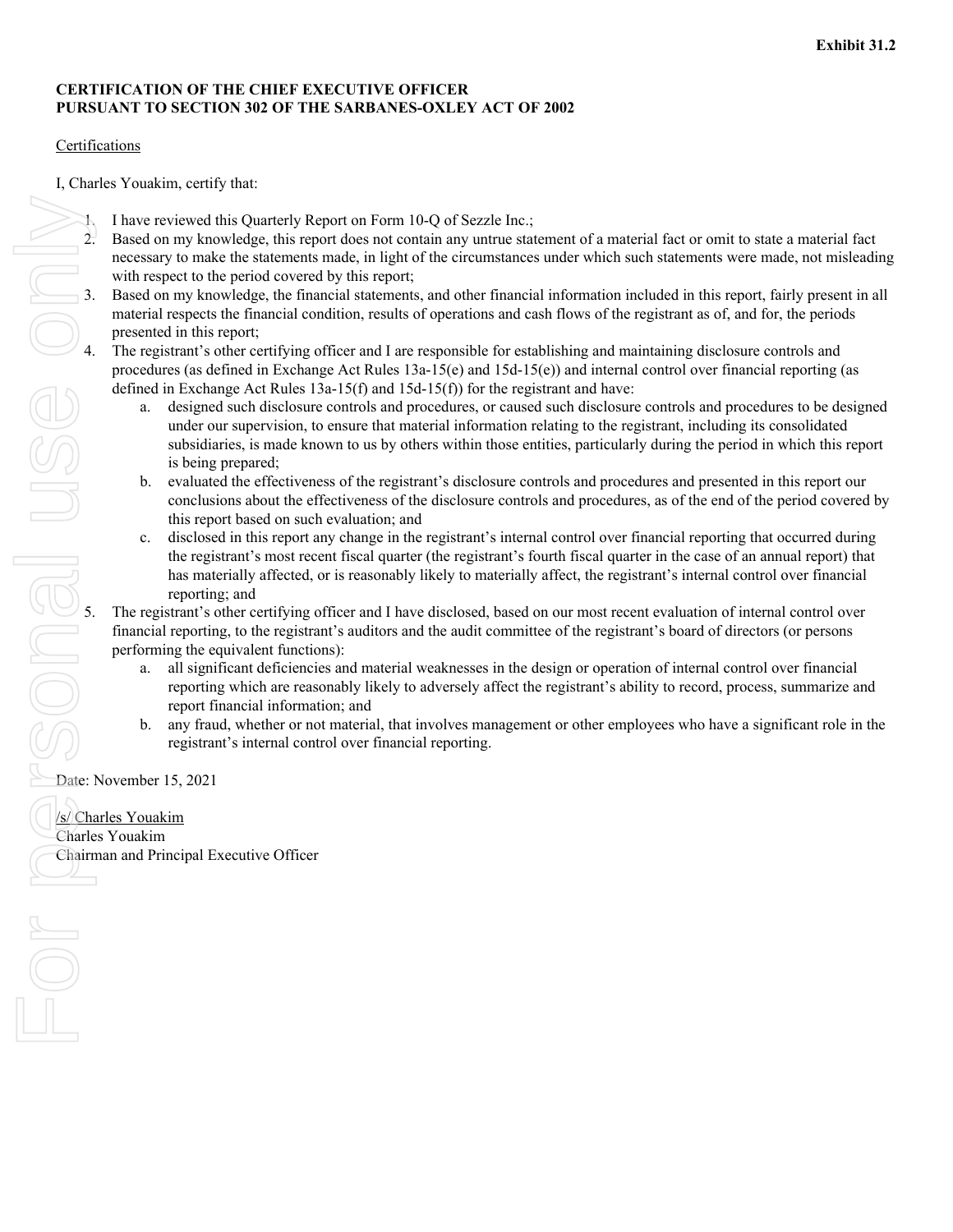# <span id="page-34-0"></span>**CERTIFICATION OF THE CHIEF FINANCIAL OFFICER PURSUANT TO SECTION 302 OF THE SARBANES-OXLEY ACT OF 2002**

# Certifications

I, Karen Hartje, certify that:

- 1. I have reviewed this Quarterly Report on Form 10-Q of Sezzle Inc.;
- 2. Based on my knowledge, this report does not contain any untrue statement of a material fact or omit to state a material fact necessary to make the statements made, in light of the circumstances under which such statements were made, not misleading with respect to the period covered by this report;
- material respects the financial condition, results of operations and cash flows of the registrant as of, and for, the periods presented in this report;
- The registrant's other certifying officer and I are responsible for establishing and maintaining disclosure controls and procedures (as defined in Exchange Act Rules 13a-15(e) and 15d-15(e)) and internal control over financial reporting (as defined in Exchange Act Rules 13a-15(f) and 15d-15(f)) for the registrant and have:
- 3. Based on my knowledge, the financial statements, and other financial information included in this report, fairly present in all material respects the financial condition, results of operations and cash flows of the regi a. designed such disclosure controls and procedures, or caused such disclosure controls and procedures to be designed under our supervision, to ensure that material information relating to the registrant, including its consolidated subsidiaries, is made known to us by others within those entities, particularly during the period in which this report is being prepared;
	- b. evaluated the effectiveness of the registrant's disclosure controls and procedures and presented in this report our conclusions about the effectiveness of the disclosure controls and procedures, as of the end of the period covered by this report based on such evaluation; and
	- c. disclosed in this report any change in the registrant's internal control over financial reporting that occurred during the registrant's most recent fiscal quarter (the registrant's fourth fiscal quarter in the case of an annual report) that has materially affected, or is reasonably likely to materially affect, the registrant's internal control over financial reporting; and

5. The registrant's other certifying officer and I have disclosed, based on our most recent evaluation of internal control over financial reporting, to the registrant's auditors and the audit committee of the registrant's board of directors (or persons performing the equivalent functions):

- a. all significant deficiencies and material weaknesses in the design or operation of internal control over financial reporting which are reasonably likely to adversely affect the registrant's ability to record, process, summarize and report financial information; and
- b. any fraud, whether or not material, that involves management or other employees who have a significant role in the registrant's internal control over financial reporting.

Date: November 15, 2021

/s/ Karen Hartje Karen Hartje Principal Financial Officer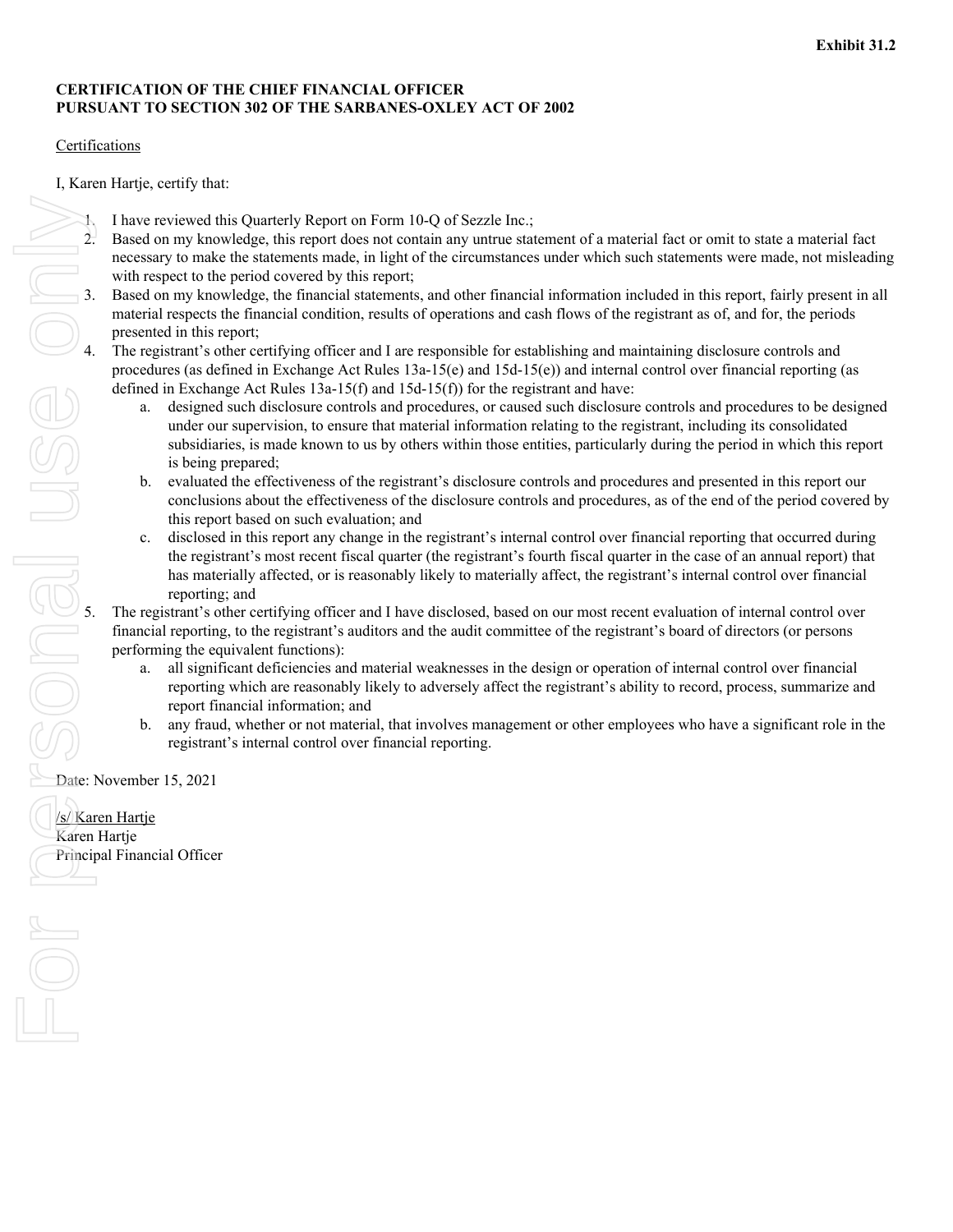### <span id="page-35-0"></span>**CERTIFICATION OF THE CHIEF EXECUTIVE OFFICER AS ADOPTED PURSUANT TO 18 U.S.C. SECTION 1350 PURSUANT TO SECTION 906 OF THE SARBANES-OXLEY ACT OF 2002**

In connection with the Quarterly Report on Form 10-Q of Sezzle Inc., a Delaware corporation ("the Company"), for the quarter ended September 30, 2021, as filed with the Securities and Exchange Commission on the date hereof ("the Report"), the undersigned officer of the Company certifies pursuant to 18 U.S.C. Section 1350, pursuant to Section 906 of the Sarbanes-Oxley Act of 2002, that, to the officer's knowledge:

- 1. the Report fully complies with the requirements of Section 13(a) or 15(d) of the Securities Exchange Act of 1934; and
- 2. the information contained in the Report fairly presents, in all material respects, the financial condition and results of operations of the Company.

A signed original of this written statement required by Section 906 has been provided to the Company and will be retained by the Company and furnished to the Securities and Exchange Commission or its staff upon request.

Date: November 15, 2021

/s/ Charles Youakim Charles Youakim Chairman and Principal Executive Officer